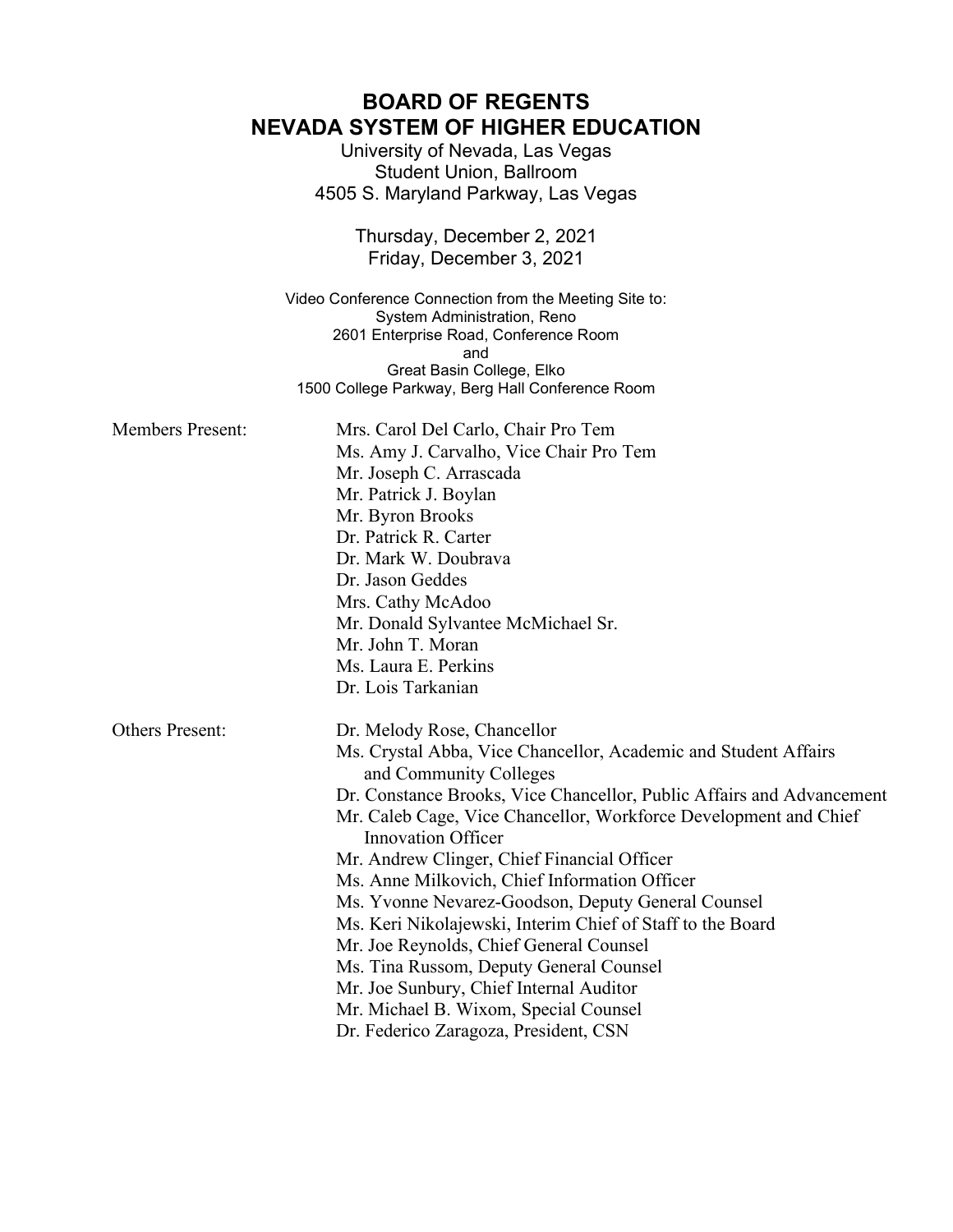Others Present: *(Continued)* Dr. Kumud Acharya, President, DRI Ms. Joyce M. Helens, President, GBC Dr. DeRionne P. Pollard, President, NSC Dr. Keith E. Whitfield, President, UNLV Mr. Brian Sandoval, President, UNR Dr. Vincent R. Solis, President, WNC

Faculty senate chairs in attendance were: Dr. Julian Smit, CSN; Dr. Dave Rhode, DRI; Mr. Kevin Seipp, GBC; Dr. Samantha Jewell, NSC; Mr. Glenn Heath, SA; Dr. Virginia Irintcheva, TMCC; Ms. Shannon Sumpter, UNLV; Dr. Amy Pason, UNR; and Mr. Jim Strange, WNC. Student body presidents in attendance were: Mr. Zachary Johnigan, ASCSN President, CSN; Zachary Stamp, SGA President, GBC; Ms. Lauren Porter, NSSA President, NSC; Ms. Darian Richards, SGA President, TMCC; Ms. Caren Yap, CSUN President, UNLV; Ms. Nicole Thomas, GPSA President, UNLV; Mr. Austin Brown, ASUN President, UNR; Mr. Matthew Hawn, GSA President, UNR; and Ms. Andrea Sanchez De Loza, ASWN President, WNC. Classified council chair in attendance was: Ms. Phoebe McKnight, NSC.

Chair Pro Tem Del Carlo called the meeting to order at 1:03 p.m. with all members present. The UNLV Army and Air Force ROTC Joint Color Guard presented the colors, and UNLV School of Music Tenor Daveon Bolden, an Artist Diploma student, sang the National Anthem. Regent Boylan led the Pledge of Allegiance. A moment of silence was held for UNLV Student Nathan Valencia.

### 1. Information Only – Introductions and Campus Updates

Great Basin College (GBC) President Joyce M. Helens welcomed GBC's Faculty Senate Chair Kevin Seipp and SGA President Zachary Stamp. SGA President Stamp is from Brooklyn, New York, pursuing an Associate in Social Sciences online from GBC. In New York, he is an emergency medical technician and coordinates vaccination clinics. He is also a Marine Corp Veteran. Partnerships are key to successfully building and supporting healthy communities and creating a well-lighted pathway. Five of GBC's partnerships include a collaboration with Renown Health in Diagnostic Imaging Sonography; receiving \$800,000 from state and federal programs through Teach Nevada, incentivizing pathways to teaching scholarship; Nevada gold mines invested \$300,000 for the upgrade of the welding laboratory and \$400,000 toward the Winnemucca Health Sciences and Technology addition; the long-standing mining partnerships have realized approximately \$10 million to date; GBC turned its wellness center into a monoclonal antibody clinic at the request of Elko County Public Health and Northern Nevada Regional Hospital; the Winnemucca campus addition, specifically the GBC and UNR collaboration was nominated for the Cashman Good Government Award. GBC's enrollment trends continue to grow.

Desert Research Institute (DRI) President Kumud Acharya noted that DRI faculty continue to do fantastic research despite pandemic adversity. DRI Professor of Biology Dr. Alison Murray is the lead author of a new study published this week in *mSphere*, bringing significant advances to Antarctic science and natural products chemistry. The prestigious journal *Nature* recently published a study designed and led by DRI Research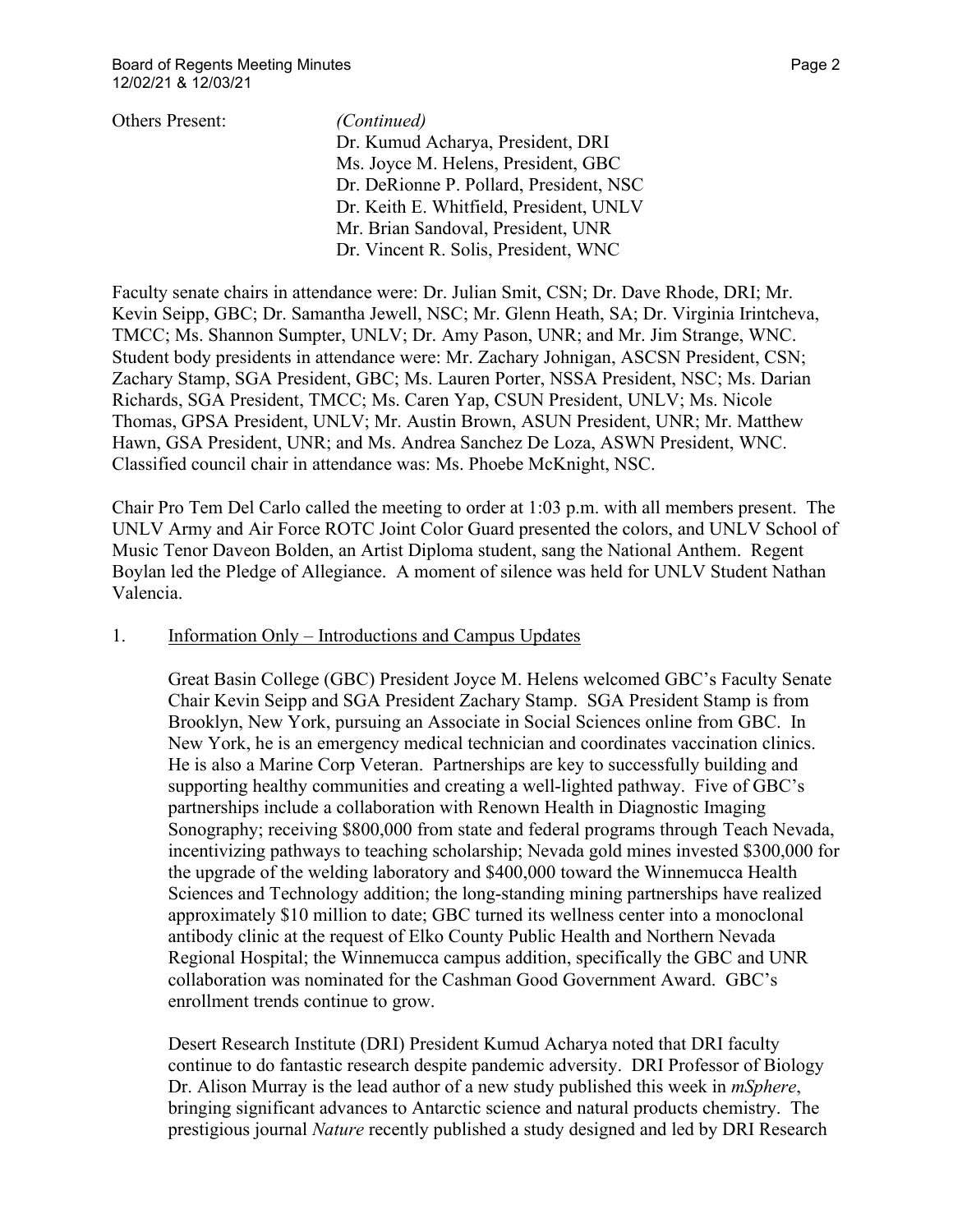Professor of Hydrology Dr. Joe McConnell, who directs the ICE CORE lab, found that early human activities impacted Earth's atmosphere more than previously known. DRI Paleoecologist Sandra Brugger is the lead researcher on a new study published in *Geophysical Research Letters*, which found earlier-than-expected evidence of air pollution through an analysis of thousand-year-old pollen spores, charcoal, and other pollutants frozen in the Colle Gnifetti Glacier on the Swiss and Italian border. DRI scientists, led by Dr. Justin Huntington, worked in collaboration with NASA, Environmental Defense Fund, Google, and others to launch OpenET, a new online water data platform that uses satellites to estimate water consumed by crops and other plants, making critical data for water management widely available in 17 western states. DRI partnered with Lynker Technologies and UNR on a citizen science project called Mountain Rain or Snow, funded by NASA. Volunteers submit observations of rain, snow, and mixed precipitation via smartphone or other device to help researchers better analyze patterns of rain and snow to improve satellite monitoring and model predictions. Dr. Brad Sion, Assistant Research Professor; Frank McDonough, Associate Research Scientist; Yeongkwon Son, Associate Research Professor; and Natasha Sushenko, all have exciting research projects that have been funded. DRI looks forward to hosting its first in-person Science Distilled since the pandemic. DRI and the event partner, The Discovery, will collaborate with Nevada Humanities to welcome Kendra Atleework, author of *Miracle Country: A Memoir of a Family and a Landscape*, for a conversation with DRI scientists.

Regent Perkins left the meeting.

Truckee Meadows Community College (TMCC) Vice President for Academic Affairs Dr. Jeffrey Alexander reported 92 percent of TMCC employees are vaccinated, 5 percent are unvaccinated, and the remainder have approved exemptions. TMCC is making steady progress, and the majority of the unvaccinated are part-time employees, including student employees. Although FTE was down 5.5 percent for Fall 2021, in Spring 2022, the trend is reversing. TMCC is moving forward with the Redfield Health Science Center expansion and has raised \$4 million in funding, plus a \$1 million college match, for a total of \$5 million. TMCC is grateful to the donors. The TMCC Theatre is leasing space in Sparks, Nevada, and hopes to have the theatre running by next fall. TMCC's Tech Careers FastTrack program has been popular since its launch in May 2021. The program is funded through a Sandi Grant through Fall 2023 and currently has 52 students enrolled. TMCC has its first program completers on the horizon and is working to find paid work experiences for them. Through the Sandi Grant, TMCC has been approved for \$500,000 in tuition assistance funds to support 35 accelerated programs (15 weeks or less). The programs combine credit and non-credit opportunities that align with in-demand careers in healthcare, skilled trades, and information technology. The Division of Life Sciences, Allied Health, and Public Safety are developing skills certificates in fire suppression, sterile processing technician, and dental assisting basic skills. They are also working on a skills certificate in veterinary assisting that will take two semesters to complete. The Commission on Dental Accreditation approved TMCC's request to increase class sizes to 20 students or keep them at 14, whichever is more appropriate to meet workforce needs.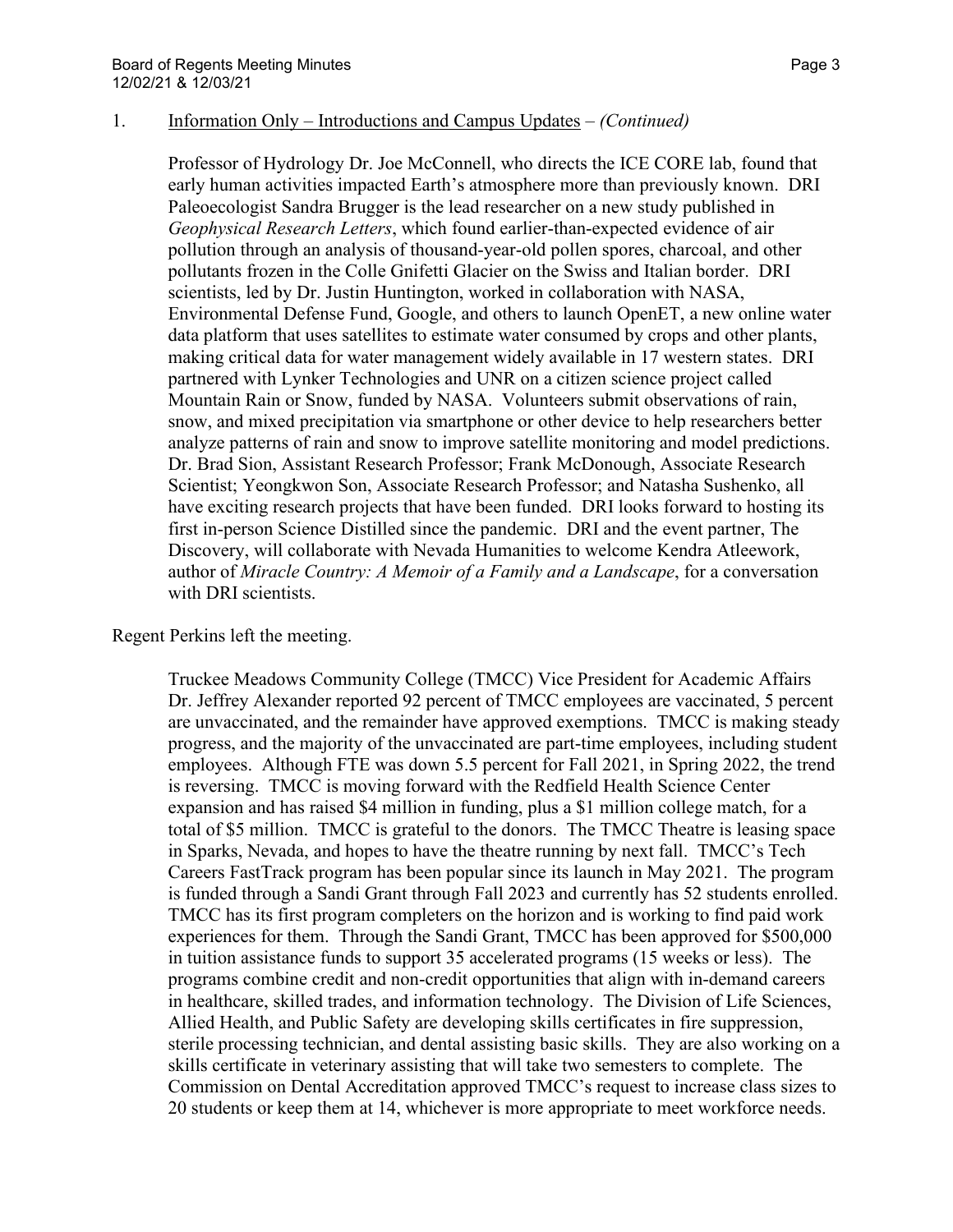The TMCC Safety Center reopened over the summer and has steadily growing contracts for custom courses in hazardous materials handling. In addition, TMCC's Memorandum of Understanding (MOU) with the Grand Sierra Resort (GSR) offers courses in English as a Second Language and Business Communications to their employees to meet students at their place of work. NSHE's GoWinn statewide agreement with Amazon Web Services will give TMCC access to instructor training, curriculum, and cloud computing and programming certifications. TMCC is holding a  $50<sup>th</sup>$  celebration in honor of the college's anniversary. TMCC Soccer completed a tough season, with some athletes receiving All-Conference honors. In November, TMCC recognized first-generation students in honor of National First-Generation College Celebration Day. The National Council for Marketing and Public Relations recognized TMCC's Marketing, Communications, and Web Services team for their exceptional work in six different areas, including creating a microsite commemorating TMCC's 50<sup>th</sup> Anniversary.

College of Southern Nevada (CSN) President Federico Zaragoza reported that last week CSN's employee vaccination rate was 84 percent, and as of the previous night, it was 92 percent, which does not include 150 employees that have requested an exemption. CSN's Fall 2021 student enrollment was down 1.5 percent. CSN is currently monitoring the Spring enrollment trends because the trends are lagging by 36 percent compared to Spring 2021 enrollment levels. CSN believes some of the lag is due to the new student vaccine enrollment procedures. The Northwest Commission of Colleges and Universities (NWCCU) selected CSN as the recipient of the 2021 Beacon Award for Excellence in Student Achievement and Success under the large institution category. CSN has seen a 14 percent increase in student persistence and 13 percent in core student success rates. CSN ASCSN President Zachary Johnigan participated in the student panel on diversity, mentoring, and leadership at the NWCCU Conference. He was an articulate and inspirational speaker who provided excellent examples of how CSN impacted his journey. The Aspen Institute recognized Vice President Clarissa Cota to participate in the College Excellence Program as a Rising Fellow. This recognition is a testament to her leadership and her body of work at CSN. The United States Department of State recently designated CSN as a 100,000 Strong America's Partner. The partnership will provide resources and scholarships for seven CSN and Costa Rica students to participate in an academic exchange program related to Climate Change. The partnership seeks to solve real-world problems and allow students to gain technical linguistic, and intercultural skills. The CSN Cross Country teams successfully launched and finished their first seasons ranked nationally.

Nevada State College (NSC) President DeRionne Pollard reported the NSC team has been working diligently on the Back and Bold campaign to help prepare students and employees to return to a full campus experience. The Nevada State Student Alliance has worked hard to make this campaign their own to connect to the communities in which NSC serves. There is a robust outreach to employees about the immunization process and how to help students take control of their health decisions. NSC has 716 fully vaccinated employees, 30 employees with an approved exemption, and 40 employees currently unvaccinated in non-compliance with the vaccination policy. Students now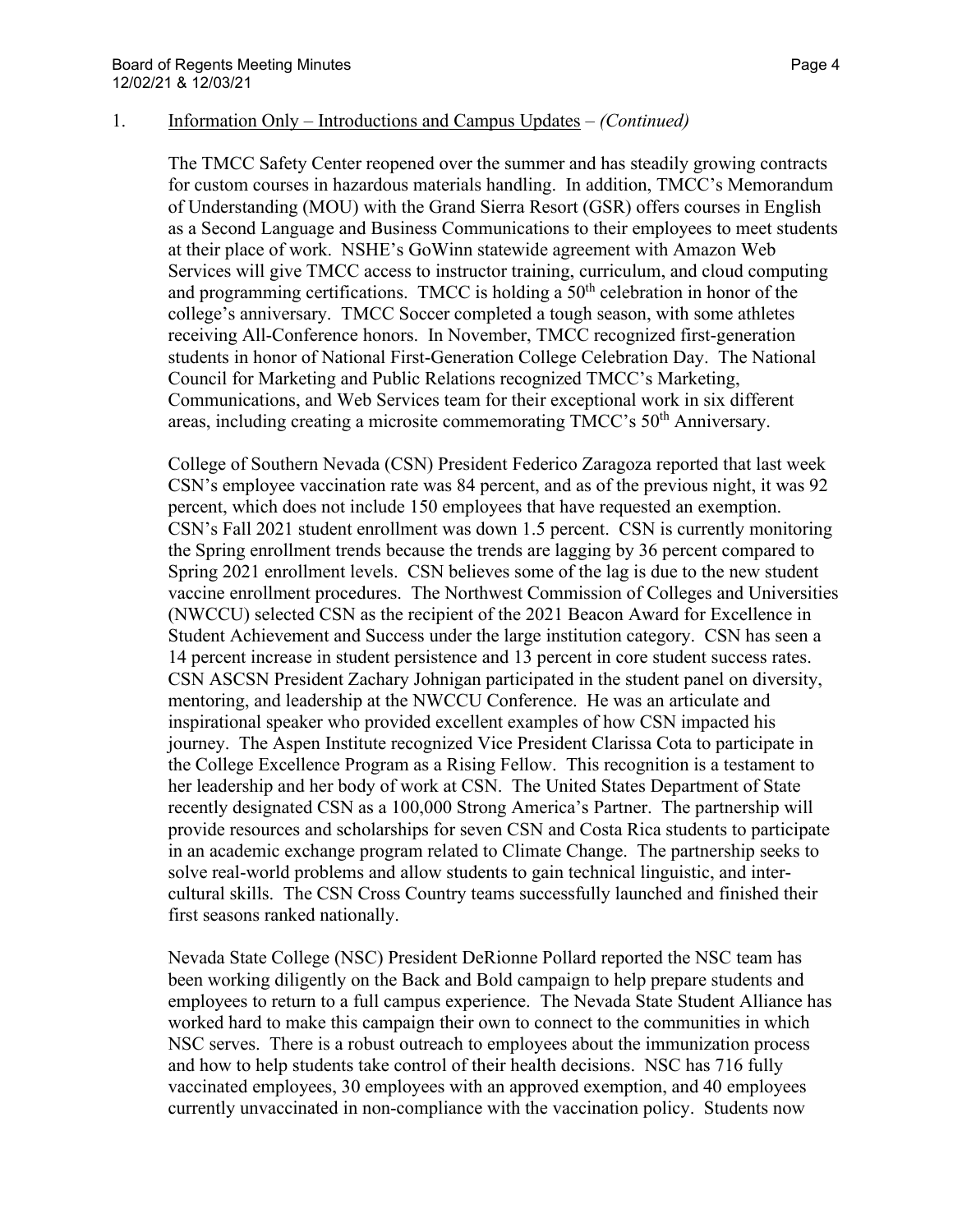meeting the vaccination requirement is 3,035 and includes those that have submitted evidence of a completed vaccination series and those that have an approved exemption request. Spring enrollment, excluding dual enrollment, is down 15 percent from last year at the same time and 9 percent full-time equivalent (FTE). NSC also believes the trend is changing due to students becoming aware of their responsibilities and as the team does extensive community outreach. Advising continues to be at the forefront of the work. The current wait time to see a counselor is two weeks, but NSC is empowering others to help support this area. NSC has 512 acres that the campus is excited to see developed to support the institution's mission. She is working with her team to manage public-private partnership possibilities. She has asked Kevin Butler to start working on proposals to solicit and structure a non-profit entity to formalize the process. NSC is very intentional in its thinking on positioning the institution in the future and deliberate about creating additional revenue streams and delivering on the promise they all have for NSC. As the  $20<sup>th</sup>$ -anniversary approaches, NSC is looking at ways to redefine the brand, advance its value proposition, and accelerate its market position. The NSC State of the College address will be on January 12, 2022. NSC President Pollard thanked WNC President Solis for his help and stated she was honored to call him a friend and colleague.

Western Nevada College (WNC) President Vincent R. Solis introduced WNC's Faculty Senate Chair Jim Strange and ASWN President Andrea Sanchez De Loza. For Fall 2021, all measures, including FTE, headcount, and weighted credit hours, are up compared to Fall 2020. WNC has worked hard to grow enrollment. Spring numbers are currently down 38 percent, but WNC anticipates that the rest of the registration period will help those numbers. Dual enrollment has increased 28 percent in headcount and 48 percent for the year. WNC sees a similar pattern in the apprenticeship program. WNC is working with digital services to decrease costs to students. Fifty (50) percent of faculty use open educational resources or low-cost textbooks to serve students. WNC has awarded \$1.3 million in Fall 2020 of CARES funds to students. Indigenous student enrollment has increased to 22 percent and Hispanic student enrollment to 25 percent. Workforce majors at WNC have increased by 10 percent. The latest needs survey at WNC shows 49 percent of students are either food or housing insecure, up by 30 percent. WNC cohosted the  $2<sup>nd</sup>$  Annual Rural Pitch Day for startup businesses and entrepreneurs across the state. The WNC Foundation has opened a merchandise store to support the Foundation. The State Board of Examiners and DETR has approved an agreement between WNC and DETR to launch and pilot a Realizing Opportunities for the American Dream to Succeed (ROADS) program. The program has a \$465,000 contribution via a grant for two years to upscale the workforce throughout the service area. WNC's vaccination rate is 86 percent.

University of Nevada, Reno (UNR) President Brian Sandoval reported the Institute for Democracy and Higher Education in Medford, Massachusetts found that 86 percent of UNR's voting-eligible students registered to vote for the 2020 election and 83 percent voted. The national voting rate average on college campuses for the 2020 election was 66 percent. UNR was recognized nationally and received the gold seal for its excellence in student engagement for the 2020 election from the ALL IN Campus Democracy Challenge for increasing its student voting rate. Community involvement continues to be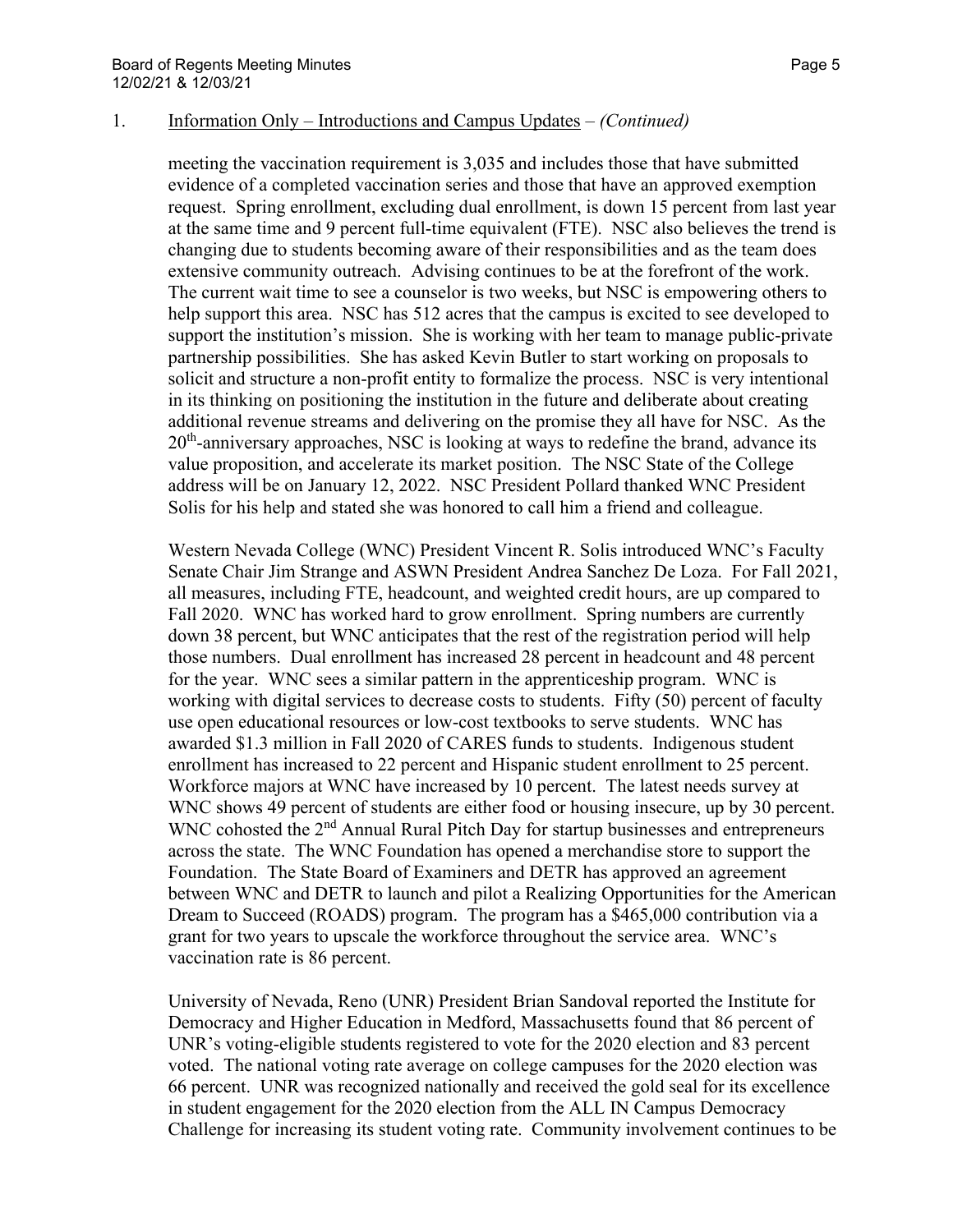a point of pride and an area of emphasis for UNR. This year, the University delivered 76,126 hours of volunteer work, equating to a more than \$2 million economic impact on Northern Nevada. In addition, in Spring 2022, the Center for Student Engagement will partner with Wolf Pack Meats to contribute fresh meat products to Pack Provisions, the student-run food pantry, to support its mission to eliminate food insecurity within the Wolf Pack community. UNR's First Generation Student Center welcomed the Child Care Access Means Parents in School (CCampis) program. The Nevada Military Support Alliance's Veterans and Military Center's engagement on campus has increased significantly. Weekly attendance has increased between 28 and 32 percent compared to 2019. Approximately 30 percent of UNR's student veterans and family members utilize the Center. UNR learned that an advanced autonomous robotics team based in the College of Engineering won a prestigious Defense Advanced Research Project Agency (DARPA) challenge. The team included researchers from other United States institutions and abroad and received \$4.27 million in federal awards, including \$2 million at the competition's final event. The College of Science's Dr. Neil Lareau received considerable attention for his research in advancing understanding of the ability of large, high-intensity wildfires to generate their extreme weather, including fire-generated thunderstorms and rare fire tornadoes. His work was highlighted by the *New York Times*. Approximately 18,823 students have received their vaccination series or an approved exemption. UNR's faculty and staff vaccination rate is 95 percent.

Regents Moran and Perkins entered the meeting.

University of Nevada, Las Vegas (UNLV) President Keith E. Whitfield thanked WNC President Solis for being a mentor and shining example of a strong leader. UNLV President Whitfield extended his deepest sympathy to the family, friends, and loved ones of UNLV Student Nathan Valencia. UNLV is committed to reviewing the incident and determining how off-campus events can be as safe as possible. The Kappa Sigma Fraternity was temporarily suspended on the UNLV campus, and the national organization was notified. The incident review will be comprehensive, fair, and forthright and will include an analysis of UNLV's internal processes. UNLV President Whitfield recognized Faculty Senate Chair Shannon Sumpter, CSUN President Caren Yap, and GPSA Nicole Thomas for their exemplary service and leadership. UNLV's Fall 2020 enrollment held steady but declined slightly in 2021. For Spring 2022 enrollment, headcount is down 5 percent and 7 percent in FTE. UNLV believes this is due to the job market, COVID-19, and the vaccination mandate. The UNLV faculty and staff vaccination rate is 92 percent. A team with UNLV Engineering developed a humanrobot avatar system that is one of 15 worldwide picked to compete for the \$10 million ANA Avatar XPRIZE in Fall 2022. The team has already claimed a \$100,000 finalist prize. UNLV Undergraduate Student Citlally Lopez-Flores is the first-ever UNLV student to earn the Pfizer La Jolla Academic Industrial Relations Diversity Research Fellowship in Chemistry and earned \$20,000 to support research focused on finding new ways to synthesize a line of inhibitors with great potential to prevent cancer cell growth. UNLV is partnering with TheDream.US scholarship program to ensure every student can pursue their goals through higher education. Deferred Action for Childhood Arrivals (DACA) students face incredible obstacles, and UNLV wants to do all it can to remove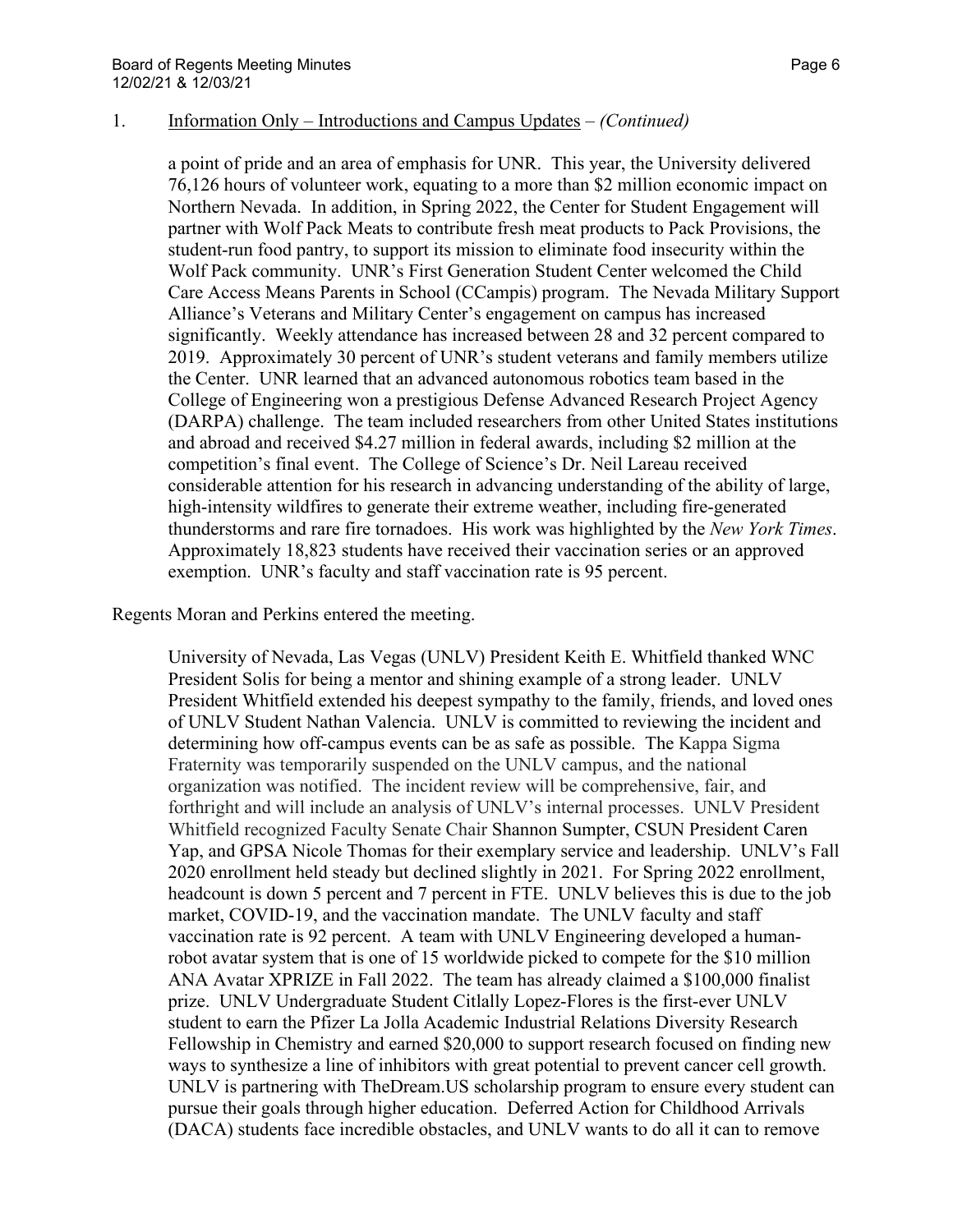financial barriers to set them on a path to a brighter future. Geochemist Oliver Tschauner reported in the Journal of Science the discovery of a new mineral on the Earth's surface that was entrapped in a diamond, rocketed to the surface from deep within the Earth's lower mantle. It is the first time that lower mantle materials have been observed in nature. The College of Education's Paraprofessional Pathways Project, through which eligible southern Nevada public school employees can earn a bachelor's degree and teaching license, will accept 100 new participants in Spring 2022 through a partnership with the Clark County School District and the Teach for America Program.

2. Information Only – Institutional Student and Faculty Presentations – UNLV President Whitfield introduced Ms. Liz Groesbeck, student presenter, and Dr. Tamara D. Herold, faculty presenter.

Ms. Groesbeck is a medical student at the Kirk Kerkorian School of Medicine at UNLV. She was born and raised in Henderson, Nevada, and graduated from Green Valley High School, completing the International Baccalaureate program. She then attended Carleton College in Northfield, Minnesota, where she was a varsity collegiate volleyball player and obtained a bachelor's degree in Psychology with a minor in Neuroscience. She graduated with honors in her program. She then went to UNR, where she was the first to graduate with a Master of Science in Neuroscience before moving back to Henderson for medical school. She has enjoyed conducting scientific research throughout her academic career and has worked in numerous labs, working with many organisms, from mice and monkeys to humans. Her Master's thesis was published, and she has several other projects that have been submitted for publication. Ms. Groesbeck loves to serve her community and has worked with multiple organizations in medical school, including elderly patients with dementia at the Ruvo Center, victims of sex trafficking at Purple Wings, and medically underserved Nevadans through free clinics. In January 2022, she will serve as one of the student leaders at the school's free Community Clinic. Recently on her way to a Raider's game, Ms. Groesbeck provided life-saving treatment to a critically-injured hit-and-run victim. Ms. Groesbeck detailed her program and life-saving measures during a traffic accident.

Regent Moran stated this shows that NSHE is training the Nevada workforce, which stays in Nevada. He applauded Ms. Groesbeck for taking advantage of the opportunities presented to her.

Chair Pro Tem Del Carlo thanked Ms. Groesbeck.

Regent Doubrava was proud of Ms. Groesbeck's actions and demonstrated how the community benefits from the School of Medicine.

Dr. Herold is an Associate Professor of Criminal Justice and Graduate Director at UNLV. She received her Ph.D. with an emphasis in Crime Prevention from the University of Cincinnati. She uses the crime science perspective to study the criminological impact of the design and management of places and crowd and neighborhood dynamics associated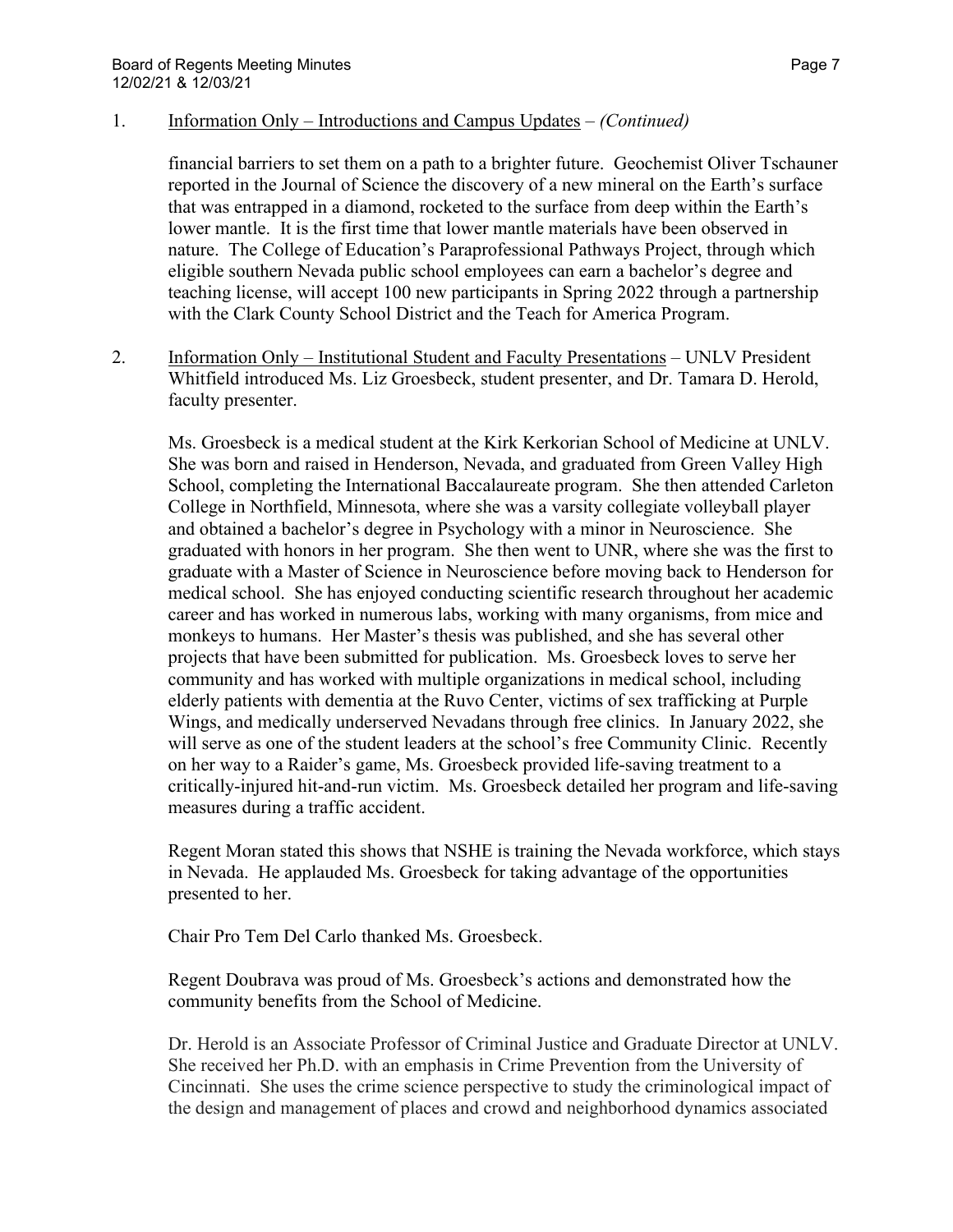#### 2. Information Only – Institutional Student and Faculty Presentations – *(Continued)*

with violence. Her publications translate theory and research evidence into practice and policy. Her book, *Preventing Crowd Violence*, has been translated into two foreign languages. In addition, Dr. Herold has researched and developed police and security crowd management training provided to agencies worldwide (including local police departments, national sports leagues and venues, federal agencies like the Secret Service and Pentagon Police, and international agencies like the Royal Canadian Mounted Police). She has published numerous practitioner-focused research papers, including two Problem-Oriented Policing Guides funded by the COPS Office and three strategies/research monographs recognized for their effectiveness in reducing school violence, property crime in vulnerable communities, and neighborhood gun violence. Dr. Herold co-developed the violence reduction initiative, Place-based Investigations of Violent Offender Territories (PIVOT), which received the 2017 Herman Goldstein Excellence in Problem-Oriented Policing Award. In 2021, she was commissioned by the National Academies of Sciences, Engineering, and Medicine to author a systematic review of effective police training methods. At UNLV, Dr. Herold has received the CSUN Faculty Excellence Award, the College of Urban Affairs Teaching and Community Engagement Awards, and UNLV's Spanos Distinguished Teaching Award. Dr. Herold shared her crowd dynamics research and how to integrate Science into crowd management practices. She created an evidence-based model that helps police and crowd managers think about how to best protect crowd rights and safety. Dr. Herold stated her research and model had been used as the foundation for new policies and standards across the country, including some of the most recent guidelines published by the State of Ohio on how to effectively and ethically police protests.

Regent Boylan appreciated the presentation and all her work.

Chair Pro Tem Del Carlo thanked Dr. Herold for her presentation and UNLV President Whitfield for showcasing outstanding Nevadans that are making a difference in the state and country.

#### 3. Information Only – Public Comment

UNLV GPSA President Nicole Thomas thanked the UNLV administration for its advocacy and support of graduate students. She stated that many graduate students live below the poverty line and asked Regents to advocate for increased stipends for graduate students in the Legislature.

Benjamin Bishop requested that ethics training be provided for students.

Jamie Garlington stated hate has dominated the national headlines and shows the complexity of mental health problems in America. Many students live with trauma, and she urged the Board of Regents and Chancellor Melody Rose to implement and initiate mental health days across the NSHE community.

Jack Anthony Stoll noted he had made multiple formal complaints about the lack of care for the blind and deaf students during the pandemic that NSHE has ignored.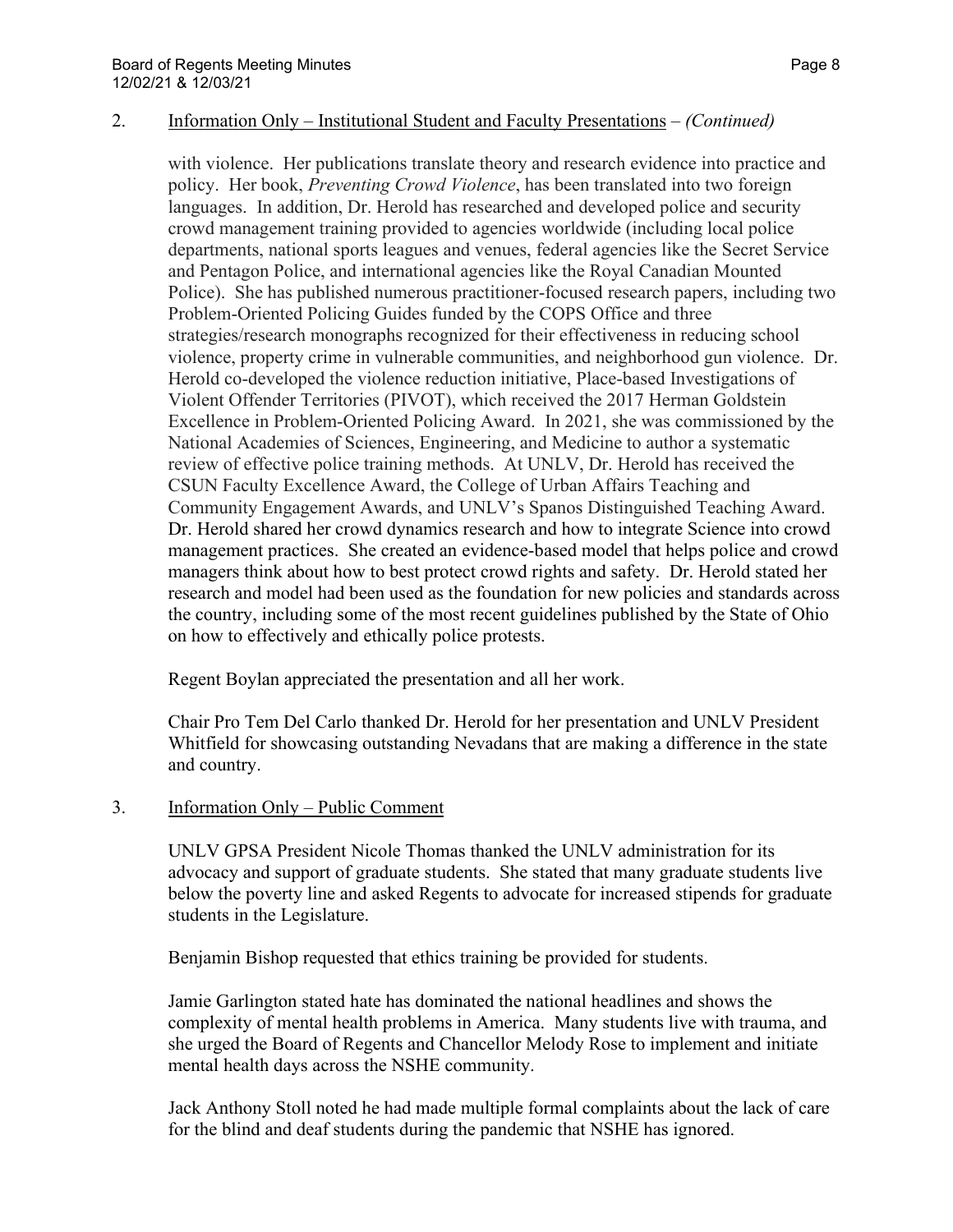#### 3. Information Only – Public Comment – *(Continued)*

Regent Tarkanian left the meeting.

The following individuals provided written public comment in support of Regent Cathy McAdoo:

- Shirley Alen *(Alen.Shirley12.21 on file in the Board Office.)*
- Delmo Andreozzi *(Andreozzi.Delmo12.21 on file in the Board Office.)*
- Robert Colon *(Colon.Robert12.21 on file in the Board Office.)*
- Danny Gillins *(Gillins.Danny12.21 on file in the Board Office.)*
- Denise Goff *(Goff.Denise12.21 on file in the Board Office.)*
- Steve Hansen *(Hansen.Steve12.21 on file in the Board Office.)*
- Chris J. Johnson *(Johnson.ChrisJ12.21 on file in the Board Office.)*
- Pamela Lattin *(Lattin.Pamela12.21 on file in the Board Office.)*
- Matt McCarty *(McCarty.Matt12.21 on file in the Board Office.)*
- Dave Roden *(Roden.Dave12.21 on file in the Board Office.)*
- Cheri Chilton Smith *(Smith.CheriChilton12.21 on file in the Board Office.)*

The following individuals provided written public comment in opposition or asked the Board to reconsider its position on Agenda Item 19, Code Revision, Permanent Adoption of Emergency COVID-19 Employee Vaccination Policy:

- Annette Amdal *(Amdal.Annette12.21 on file in the Board Office.)*
- Jamie Bartlett *(Bartlett.Jamie12.21 on file in the Board Office.)*
- Lauren Brown *(Brown.Lauren12.21 on file in the Board Office.)*
- Darla Dodge *(Dodge.Darla12.21 on file in the Board Office.)*
- Joseph A. Greenway *(Greenway.JosephA(2)12.21 on file in the Board Office.)*
- Nigel A. Harrison *(Harrison.NigelA12.21 on file in the Board Office.)*
- Denise M. Haynie *(Haynie.DeniseM12.21 on file in the Board Office.)*
- Mary Murray *(Murray.Mary12.21 on file in the Board Office.)*
- Mersina Swearinger *(Swearinger.Mersina12.21 on file in the Board Office.)*

The following individuals provided written public comment in opposition to PEBP implementing a monthly surcharge for unvaccinated State employees on Agenda Item 20, Impact of COVID-19 on the Public Employee Benefits Program:

- Jamie Bartlett *(Bartlett.Jamie12.21 on file in the Board Office.)*
- Lauren Brown *(Brown.Lauren(2)12.21 on file in the Board Office.)*
- Howard R. Gordon *(Gordon.HowardR12.21 on file in the Board Office.)*
- Joseph Greenway *(Greenway.Joseph12.21 on file in the Board Office.)*

The following individual provided written public comment asking for the restoration of PEBP benefits:

- Janelle Sewell *(Sewell.Janelle12.21 on file in the Board Office.)*
- Douglas Unger *(Unger.Douglas12.21 on file in the Board Office.)*
- Minnie Wood *(Wood.Minnie12.21 on file in the Board Office.)*
- Xiaoxuan Tang *(Tang.Xiaoxuan12.21 and Tang.Xiaoxuan(2)12.21 on file in the Board Office.)*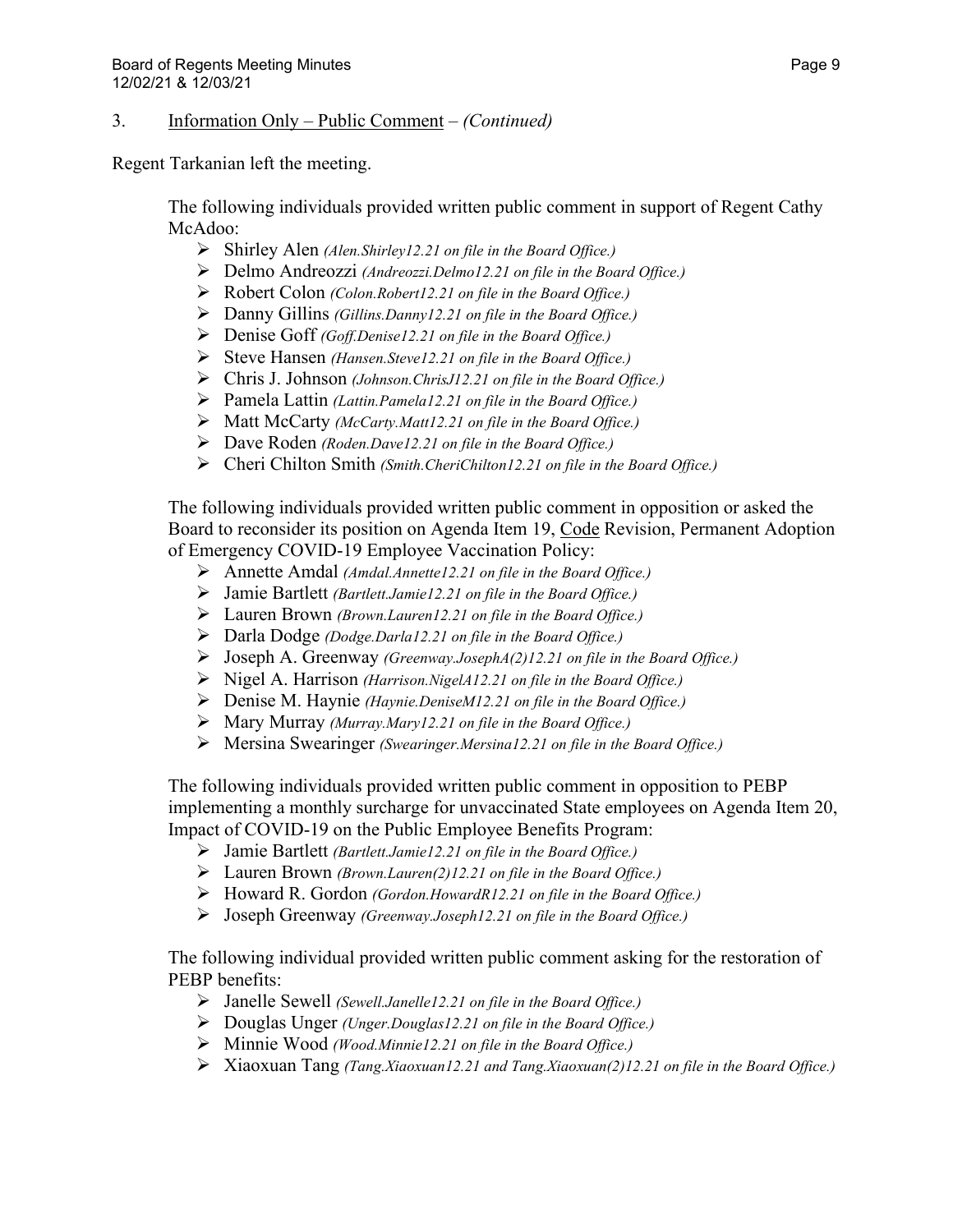#### 3. Information Only – Public Comment – *(Continued)*

The following individual provided written public comment voicing his concern that an elected official was told they could not vote because of a pending personnel matter: J.P. Kane *(Kane.JP12.21 on file in the Board Office.)*

The following individual provided written public comment voicing his concern about the negligence of Regents in addressing a documented culture of fear and violence at UNLV that has resulted in an undergraduate student's homicide:

Neal O'Flaherty *(O'Flaherty.Neal12.21 on file in the Board Office.)*

The meeting recessed at 3:14 p.m. and reconvened at 3:25 p.m. with all Regents present except Regent Moran.

#### 4. Information Only – Regents' Welcome, Introductions and Reports

Vice Chair Pro Tem Carvalho thanked UNLV for hosting the meeting and SCS and Board staff for the quarterly Board meeting preparations. She stated she was honored to have been a speaker at the CSN Blackstone LaunchPad and the NSHE Student Leadership Summit. As a member of the Association of Governing Boards (AGB) Council of Finance Chairs, she participated in meetings to share best practices and current concerns among higher education institutional boards related to financial and budget matters. In addition, she attended ten breakout sessions at the Association of Community College Trustees (ACCT) Leadership Congress. She also joined Chair Pro Tem Del Carlo, Chancellor Rose, and the Presidents in Tempe, Arizona, to visit the Arizona State University campus. Vice Chair Pro Tem Carvalho encouraged her colleagues to get involved with external associations and organizations. Finally, she congratulated WNC President Solis on his next leadership role.

Chair Pro Tem Del Carlo reported that as a member of the Nevada Advisory Committee to the Civil Rights Committee, they completed their report on remote learning and equity in education. She also had the privilege of attending the ACCT Leadership Congress. She was appointed to its Board last year and believed it was the first time NSHE was represented nationally. Finally, she thanked WNC President Solis and Deb Conrad for conducting a seminar on the WNC Prison Program.

5. Information Only – Chair of the Nevada Student Alliance Report – Chair of the Nevada Student Alliance (NSA) and UNR GSA President Matthew Hawn sent NSA's condolences, thoughts, and prayers to Nathan Valencia's family and the entire UNLV community. NSA put together a Resolution titled: A Resolution in Support of Providing Funds from the American Recovery Plan to Individual NSHE Institutions for Affordable Student Housing. The Resolution is partly in response to cooperation between UNR and UNLV through a request submitted to the Governor's Office through the Nevada Recovers Program to invest in affordable graduate student housing using funds from the American Recovery Fund in a three-step phase. Rising housing costs for graduate students attending NSHE institutions should not be a "barrier to entry" for those who desire to attain a higher degree. The NSA urges NSHE to find creative solutions and partnerships to address students' affordable housing on and off-campus, and that the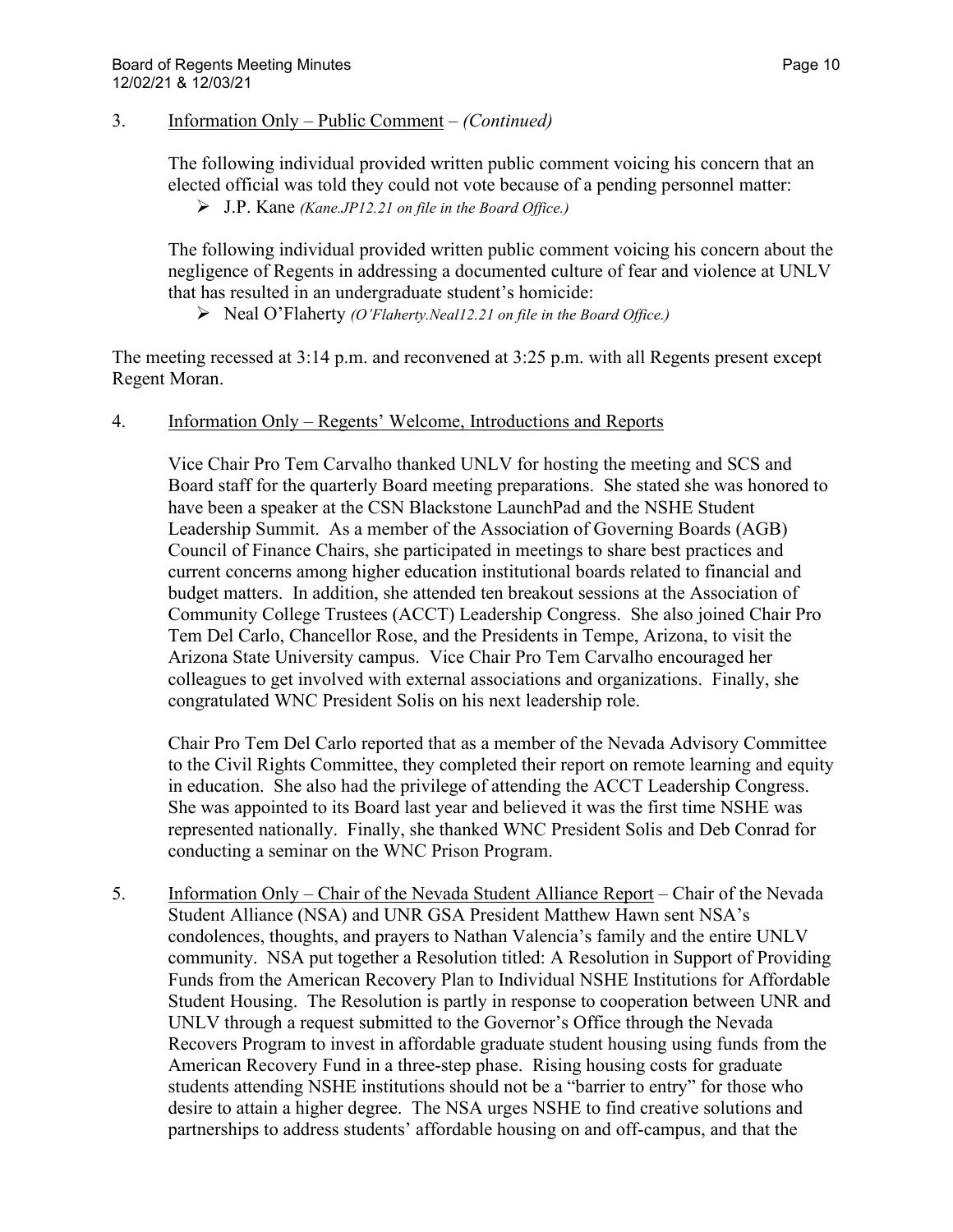#### 5. Information Only – Chair of the Nevada Student Alliance Report – *(Continued)*

Board of Regents and the Chancellor's Office establish an inquiry and development plan that addresses the feasibility of affordable student housing if American Recovery Plan funds cannot be allocated toward individual, institutional goals for affordable student housing. At this morning's meeting, each member reported on areas of focus at their respective organizations. Almost all institutions mentioned beginning to address student transport to and from their campuses.

6. Information Only – NSHE Classified Council Report – NSC Classified Employee Council Chair Phoebe McKnight reported that NSHE Classified Council Chair Jim Boyer submitted his resignation as NSHE Classified Council Chair. The Council appreciates his work. In addition, WNC Classified Council Chair Amanda Godin agreed to step into the role of Acting Chair through the end of 2021. The Classified Council Executive Board is actively working to ensure a smooth onboarding transition for members of the incoming Executive Board, who will assume their new roles and responsibilities beginning January 1, 2022. Finally, the Classified Council is excited about the current selection process to choose the inaugural award recipient of "The Regents' Outstanding Classified Staff Award." The establishment of this award has been a top priority for the Classified Council Executive Board. The award will acknowledge the vital work that all NSHE Classified Employees perform to support NSHE's mission.

Regent Moran entered the meeting.

- 7. Information Only Chair of the Faculty Senate Chairs Report Chair of the Faculty Senate Chairs and UNR Faculty Senate Chair Amy Pason, on behalf of the Faculty Senate Chairs, welcomed Chair Pro Tem Del Carlo and Vice Chair Pro Tem Carvalho. The Chairs continue to support the vaccine mandate for students and employees. Vaccination lessens the risk of COVID-19 in the NSHE community and benefits the state and its health care system. However, NSHE will face challenges during the budget building process for the next biennium. Enrollment has been impacted by various factors related to COVID-19 and its economic implications. NSHE must balance increasing enrollment and retaining students while addressing the needs of students who might not yet be ready to engage as they could pre-pandemic. Faculty are similarly struggling but continue to do their best to support the students and contribute to the state, even when they aren't looking to restore higher education budgets. Recovery from the pandemic must come through the state's investment in higher education and the faculty. Prioritizing faculty salaries and compensation is the only way NSHE can continue to serve Nevada and the students. Future strategic planning needs to address the current problems of today to ensure NSHE is resilient next time. The Chairs hope that the Chancellor's planned listening sessions will help build public support for NSHE's education mission. NSHE's shared governance is vital. Faculty in other states are looking to NSHE as a model of how to address the problems of now and in the future, working together as a System.
- 8. Information Only Chancellor's Report Chancellor Melody Rose stated that she has never worked with a group of such incredible professionals as her team. They are true public servants, and she thanked them for their work. In addition, Chancellor Rose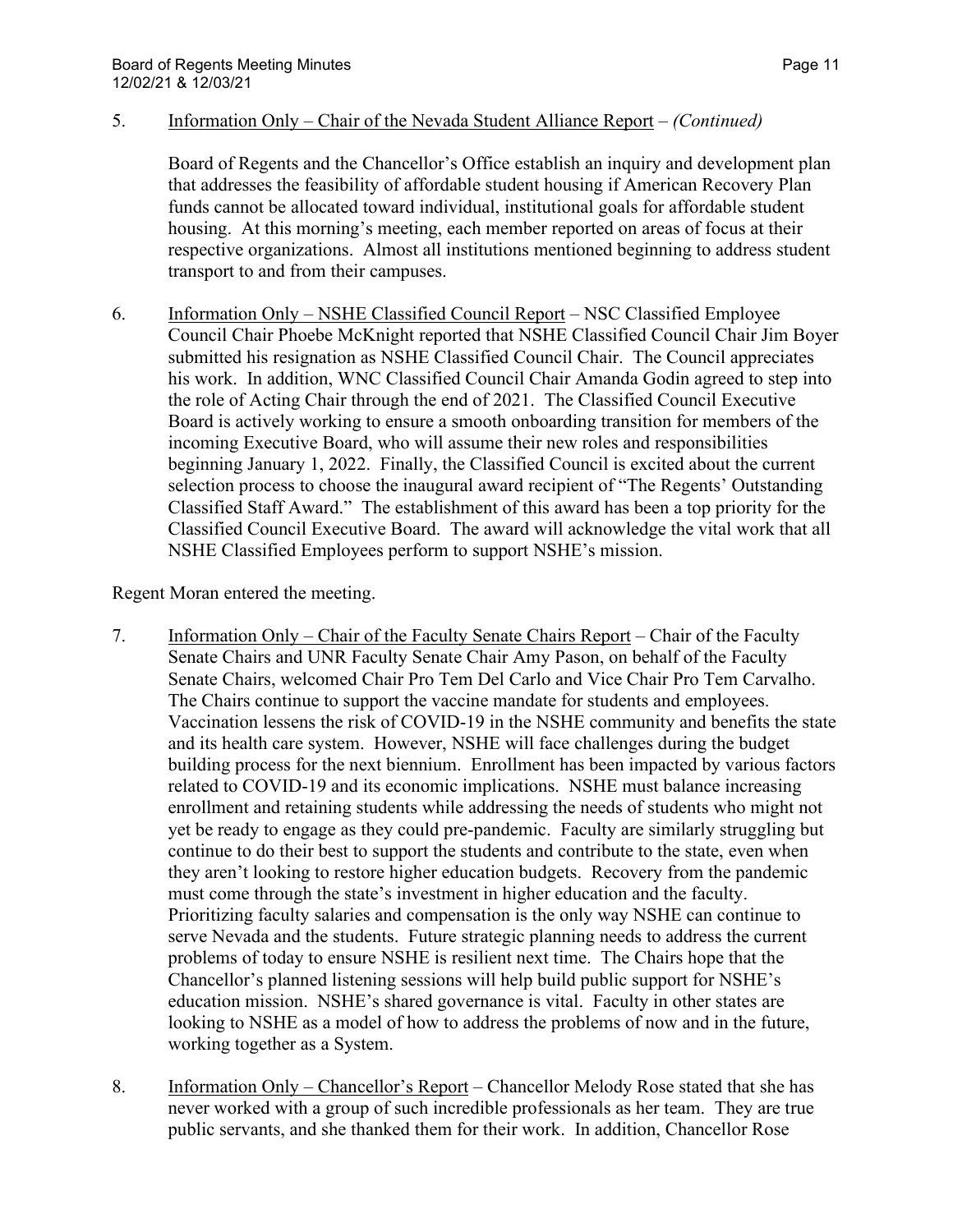#### 8. Information Only – Chancellor's Report – *(Continued)*

reported she was elected as the incoming vice chair of the National Association of System Heads (NASH). NASH is dedicated to the improvement of systems through public policy and governance. Over the past year, NASH has engaged in 'The Big Rethink' to reconsider the critical role of systems in advancing higher education outcomes for all American college students in the rapidly changing environment. Next week, she will visit her colleagues in Washington, DC, to define a new vision for 21<sup>st</sup>century public university systems. NASH has focused its efforts on the five areas: 1) amplifying and reconsidering what student success looks like post-pandemic; 2) how to reduce the cost base; 3) how to structure for quality and equity; 4) how to partner for a purpose; and 5) how to lead transformation at a moment when higher education has never been needed more. NASH intends to announce the project at the meeting and ask for significant support from national organizations to accelerate the work in the five categories.

- 9. Information Only Board Chair's Report Chair Pro Tem Del Carlo stated her focus has been on the students and the necessity of higher education for the economic security of the students and Nevada. Necessity is due to the rapid changes in technology and how jobs are performed in today's environment. The landscape will look different in five years, and NSHE can only guess what the future holds. Chair Pro Tem Del Carlo reflected on Thanksgiving and the holiday season. Holidays give time to reflect on the past year, relationships, goals, and aspirations. This quarterly meeting always seems to be more festive, kinder, jollier during this time of year. With that spirit, she recognized the enormous work of all NSHE employees, especially the Board staff, Chancellor, Cabinet, and the institutions. She looked forward to robust discussions with collegiality and grace. One of the Board's greatest strengths is the 13 people who bring many different viewpoints to the deliberations and collaborations. NSHE has important work to do and with the premise of the students first.
- 10. Approved Consent Items The Board approved the consent items, except Item 10b (Appointments, Nevada's K-12 Regional Training Program Boards), which was considered separately.
	- 10a. Approved Minutes The Board approved the following meeting minutes:
		- $\triangleright$  June 30, 2021, ad hoc Chief of Staff and Special Counsel to the Board Search Committee *(Ref. BOR-10a1 on file in the Board Office.)*
		- $\triangleright$  August 16, 2021, ad hoc Chief of Staff and Special Counsel to the Board Search Committee *(Ref. BOR-10a2 on file in the Board Office.)*
		- September 9-10, 2021, Board of Regents meeting *(Ref. BOR-10a3 on file in the Board Office.)*
		- September 30, 2021, Board of Regents special meeting *(Ref. BOR-10a4 on file in the Board Office.)*
		- $\triangleright$  September 30, 2021, ad hoc Chief of Staff and Special Counsel to the Board Search Committee *(Ref. BOR-10a5 on file in the Board Office.)*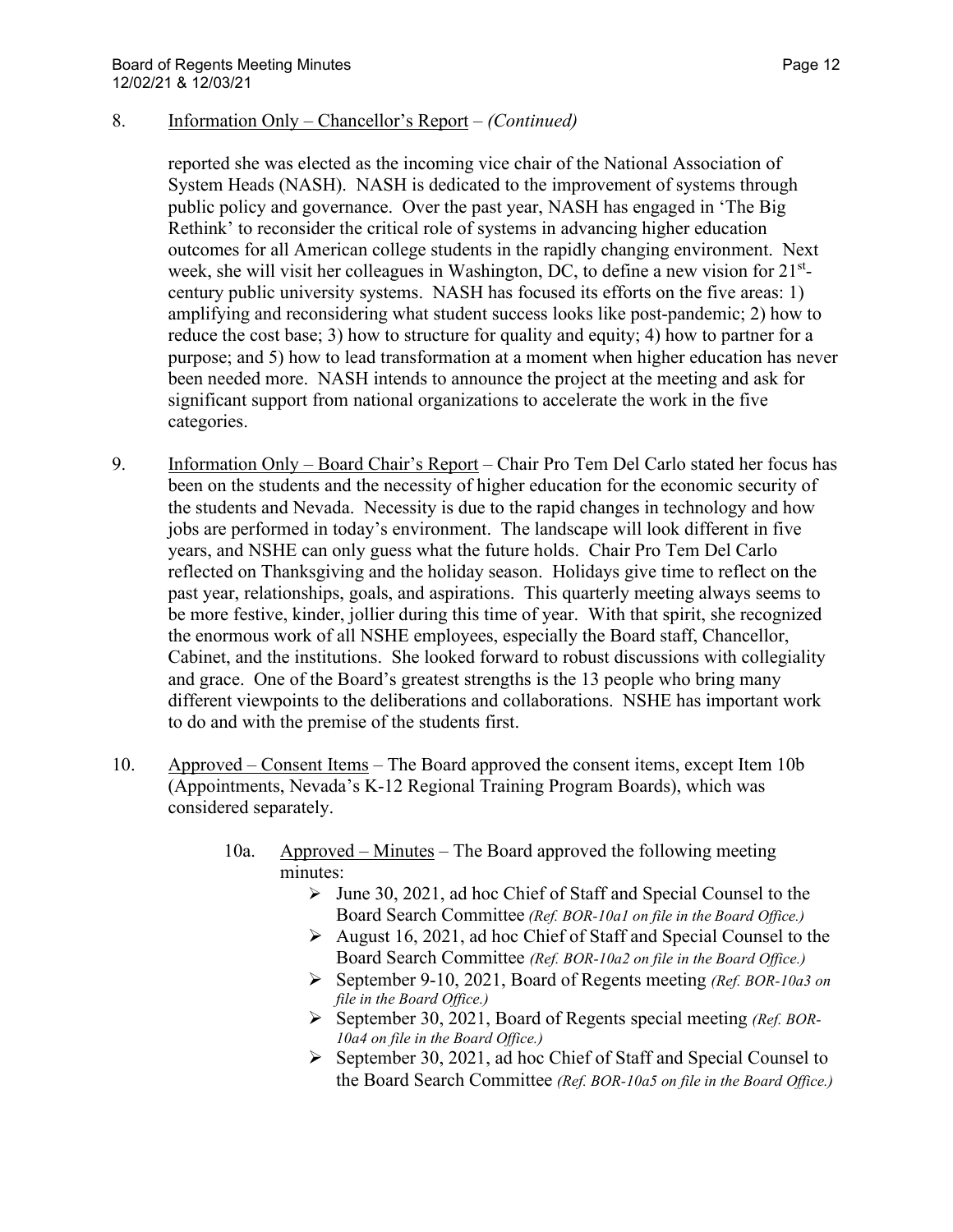- 10. Approved Consent Items *(Continued)*
	- 10c. Approved *Handbook* Revision, University Police Services, Northern Command – The Board approved an amendment to Board policy (Title 4, Chapter 1, Section 12) to add GBC to the list of Presidents that the University Police Services, Northern Command head shall report to. *(Ref. BOR-10c on file in the Board Office.)*
	- 10d. Approved Tuition and Registration Fee Discounts, NSHE The Board approved and accepted the report of institutional tuition and registration fee discounts pursuant to Board policy (Title 4, Chapter 17, Section 17). *(Ref. BOR-10d on file in the Board Office.)*
	- 10e. Approved Technology Fee and Integrate Fee, NSHE The Board approved and accepted the annual report of the regular and the iNtegrate per credit hour technology fees collected, the use of funds collected and unspent balances remaining at NSHE institutions. *(Ref. BOR-10e on file in the Board Office.)*

Regent Geddes moved approval of the Consent Items except Item 10b (Appointments, Nevada's K-12 Regional Training Program Boards), which was considered separately. Regent Carter seconded. Motion carried.

*(Consent item considered separately.)* 

- 10b. Approved Appointments, Nevada's K-12 Regional Training Program Boards – The Board approved the following two-year appointments to the three governing boards of Nevada's K-12 Regional Training Programs, pursuant to *Nevada Revised Statutes* 391A.150: *(Ref. BOR-10b on file in the Board Office.)*
	- Dr. Dennis Potthoff, Southern Nevada Regional Professional Development Program Board
	- Denise Padilla, Northeastern Nevada Regional Professional Development Program Board
	- Dr. Jessica Gallo, Northwestern Nevada Regional Professional Development Program Board

In response to a question from Regent Perkins related to the governing boards, Vice Chancellor for Academic and Student Affairs and Community Colleges Crystal Abba stated the boards are established in statute and regional to the area. They include K-12 and higher education individuals. In addition, the boards provide advocacy advice and oversee professional training programs.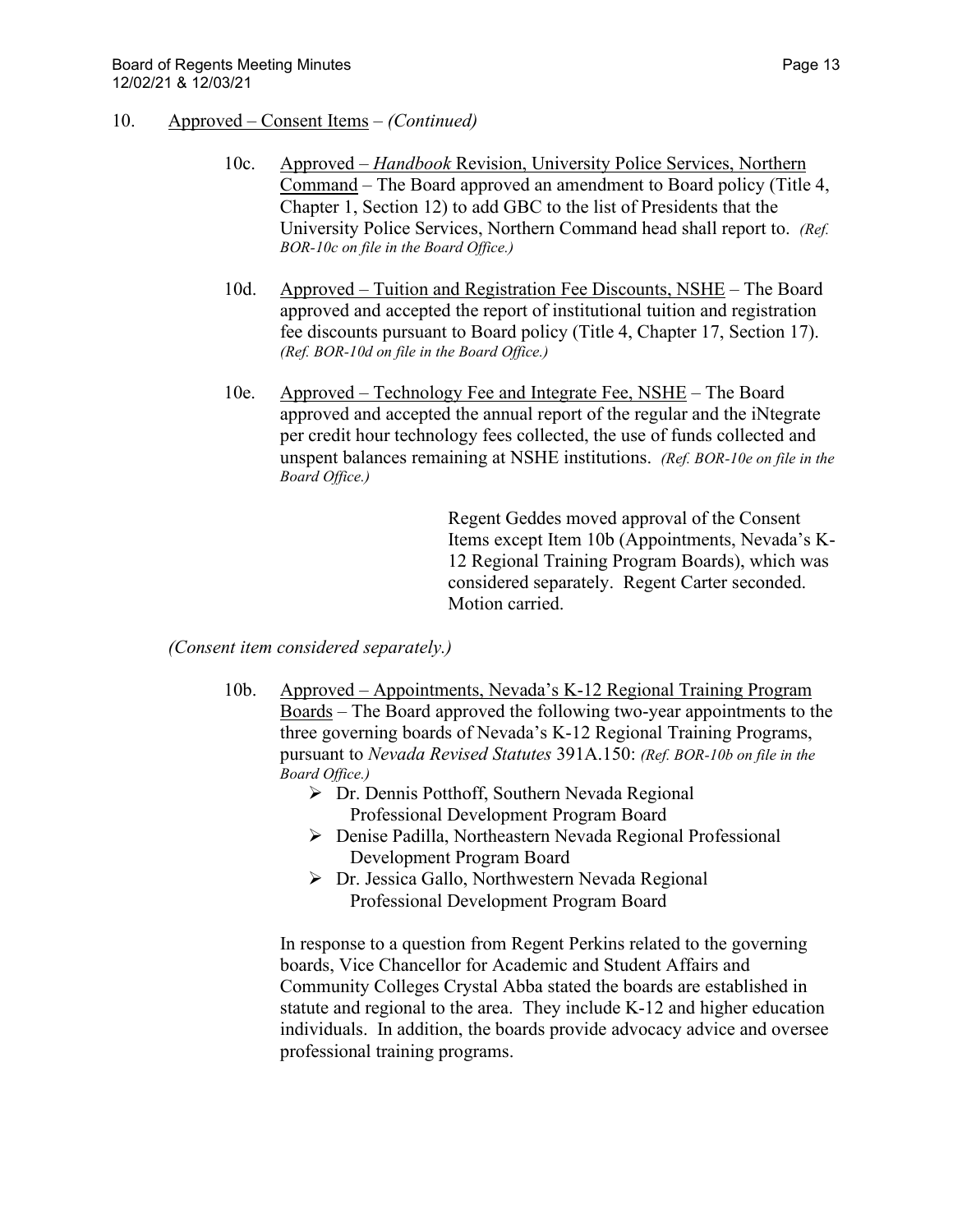10. Approved – Consent Items – *(Continued)*

*(Consent item considered separately – (Continued))* 

10b. Approved – Appointments, Nevada's K-12 Regional Training Program Boards – *(Continued)*

> Regent Perkins moved approval of Consent Item 10b (Appointments, Nevada's K-12 Regional Training Program Boards). Regent McMichael seconded. Motion carried.

11. Information Only – Center of Excellence, CSN and City of Henderson Collaboration – CSN President Zaragoza, Vice President and Provost of the Henderson Campus Patty Charlton, and City of Henderson Director of Economic Development Derek Armstrong presented a PowerPoint regarding the collaboration between CSN and the City of Henderson on the development of the Center of Excellence Phase 1 for the training of Advanced Manufacturing. *(Ref. BOR-11 on file in the Board Office.)*

Regent Geddes asked for the source of funding. Director Derek Armstrong responded the City of Henderson passed \$24 million in bond funds for two projects, \$10 million for this. Additional funds of \$1.5 million came from American Rescue Plan funds.

Vice Chair Pro Tem Carvalho thanked the City of Henderson for this partnership opportunity.

12. Information Only – Institutional Metrics, CSN – CSN President Zaragoza presented a PowerPoint that included data and metrics on CSN's progress in achieving the strategic goals adopted by the Board, including those identified by the Board designed to compare the performance of NSHE and its institutions to other states or respective peers in five key areas: 1) Access; 2) Success; 3) Closing the Achievement Gap; 4) Workforce; and 5) Research. *(Ref. BOR-12 on file in the Board Office.)*

Regent Brooks left the meeting.

In response to a question from Regent Geddes related to advising, CSN President Zaragoza stated CSN was at 80 percent of its 350:1 advising ratio pre-pandemic. However, CSN has regressed in the ratio due to turnover in the department.

Regent Brooks entered the meeting.

Regent Carter asked why white students were transferring. CSN President Zaragoza thinks that if their goal is to transfer, they do that when it is most strategic.

Regent Carter asked if a student transfers with 45 credits and takes 15 at the following institution, do the credits transfer back to CSN to complete the degree. CSN President Zaragoza responded yes.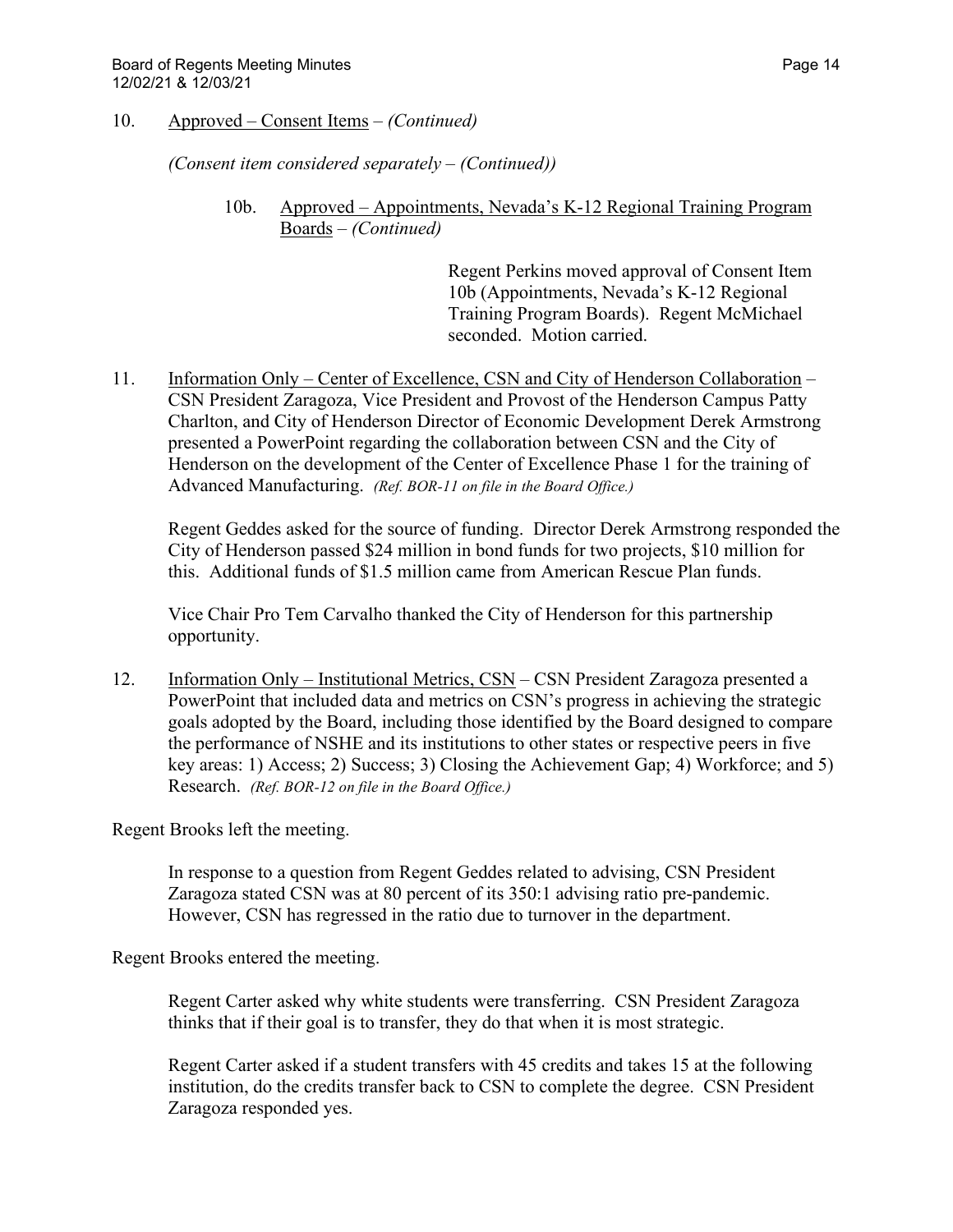#### 12. Information Only – Institutional Metrics, CSN – *(Continued)*

In response to a question from Regent Perkins related to the more significant graduation gap for African American males, CSN President Zaragoza stated the graduation levels are lower when referring to gender elements. That is why CSN is bolstering male initiatives and mentoring.

CSN President Zaragoza clarified that the associate degrees at CSN are considered terminal because a graduate's outcome allows them to enter the workforce.

- 13. Information Only EastView Project Update, TMCC TMCC Foundation Executive Director Gretchen Sawyer and Dr. Dana Ryan presented a PowerPoint update on the EastView project, an experiential learning and community collaboration space that will offer non-traditional ways to teach and learn. *(Refs. BOR-13a and BOR-13b on file in the Board Office.)*
- 14. Approved EastView Financing Sale Resolution, TMCC The Board approved a Resolution authorizing the preparation and circulation of a preliminary official statement pertaining to the issuance of obligations to finance the TMCC EastView building and authorizing the NSHE Chief Financial Officer to arrange for the sale of obligations. *(Ref. BOR-14 on file in the Board Office.)*

TMCC Budget and Planning Interim Executive Director Elise Bunkowski presented the TMCC Eastview Financing Sale Resolution. TMCC will return to the Board at a future meeting (anticipated to be no later than June 2023) to request approval of the financing resolution that will allow for the issuance of the financing.

> Regent McAdoo moved approval of a Resolution authorizing the preparation and circulation of a preliminary official statement pertaining to the issuance of obligations to finance the TMCC EastView building and authorizing the NSHE Chief Financial Officer to arrange for the sale of obligations. Regent Arrascada seconded.

In response to a question from Regent Geddes, Chief Financial Officer Andrew Clinger stated he had reviewed the item and did recommend approval.

Motion carried.

15. Approved – *Procedures and Guidelines Manual* Revision, Differential Program Fees, TMCC – The Board approved the proposed differential fees for TMCC programs (Chapter 7, Section 9). *(Ref. BOR-15 on file in the Board Office.)*

TMCC Vice President for Academic Affairs Dr. Jeffrey Alexander presented TMCC's proposed differential fees.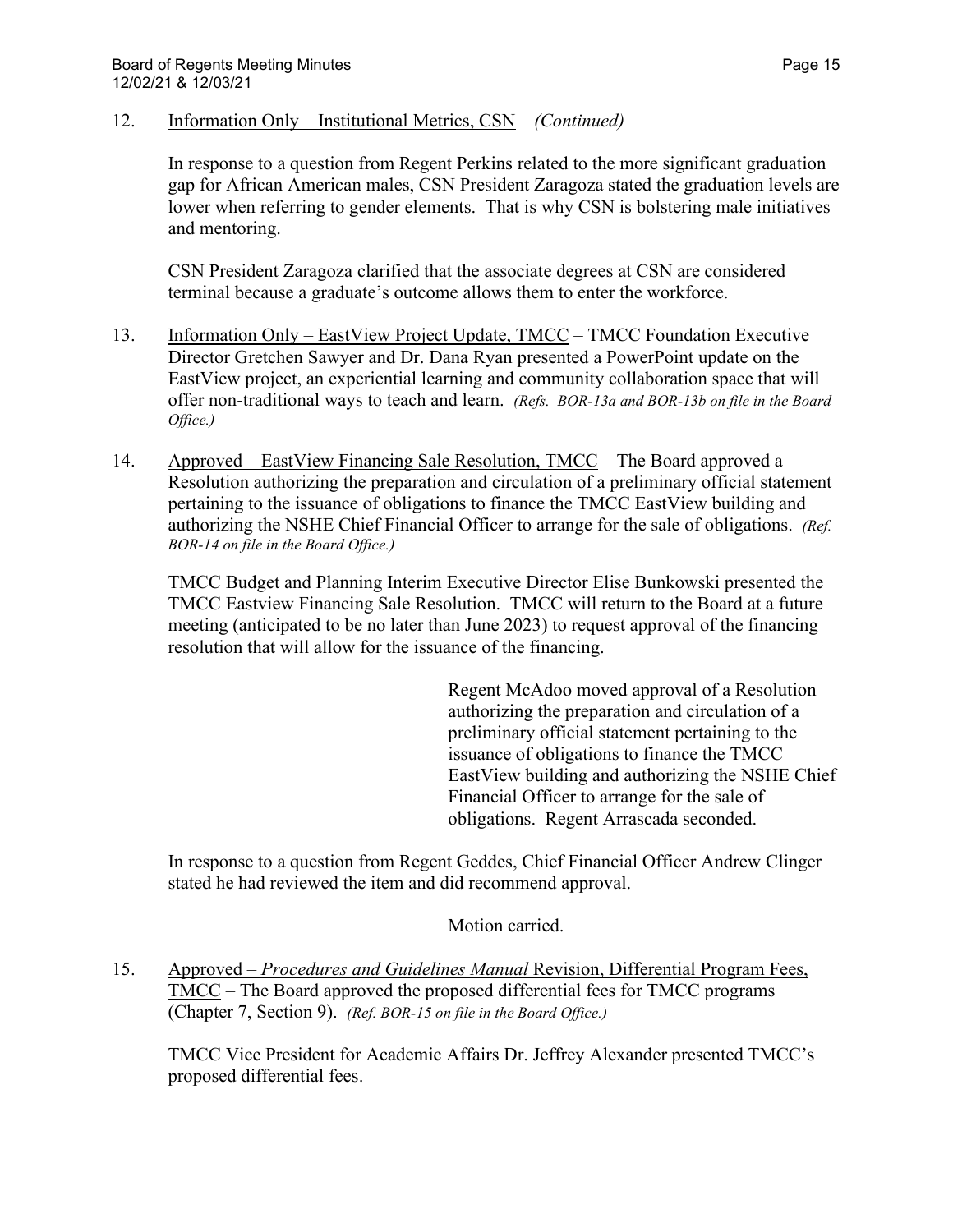### 15. Approved – *Procedures and Guidelines Manual* Revision, Differential Program Fees, TMCC – *(Continued)*

Regent McMichael moved approval of the proposed differential fees for TMCC programs (Chapter 7, Section 9). Regent Arrascada seconded.

In response to a question from Regent Boylan about whether there is a financial loss in the program, Vice President Alexander reported that the student tuition and fees generated by the 40-student cohort are not sufficient to cover the expenses.

Vice President Alexander stated the students' success is due to the faculty's hard work. Vice President Alexander pointed out that nursing programs across the country face extreme challenges in maintaining nursing faculty. As nurses leave the profession, faculty are being drawn away by very high salaries to fill the positions. This fee will help maintain the equipment, ensure additional learning times and that faculty can continue to help their students succeed.

Chancellor Rose clarified that the last time this fee was adjusted was in 2014. Vice President Alexander stated she was correct, and because of that, the fee has not kept pace with the program costs.

In response to a question from Regent Brooks related to the costs that WNC nursing students pay, Vice President Alexander responded TMCC remains competitive, and the fees should be comparable.

Regent Brooks noted the increase in fees was due to the cost of the equipment needed, and part of the fees goes into a grant program to help defray program costs. Regent Brooks asked if there were grants that TMCC could use toward equipment. Vice President Alexander responded that TMCC pursues additional funding sources to keep these programs funded. Perkins Funding has helped and is sometimes available for two years, but the funding must go a great distance to help with all programs, not just nursing.

In response to a question from Regent Geddes related to the Chancellor's recommendation, Chancellor Rose responded she recommended approval.

Vice Chair Pro Tem Carvalho asked if a portion of the differential fee goes toward scholarships. Vice Chancellor Abba stated a provision in the policy specifies a percentage of the fee must be dedicated to financial aid for low-income students. The percentage is 15 percent at the universities and state college and 10 percent at the community colleges.

Regent Perkins stated the program hasn't asked for a fee increase, and it is now necessary to continue to train nurses.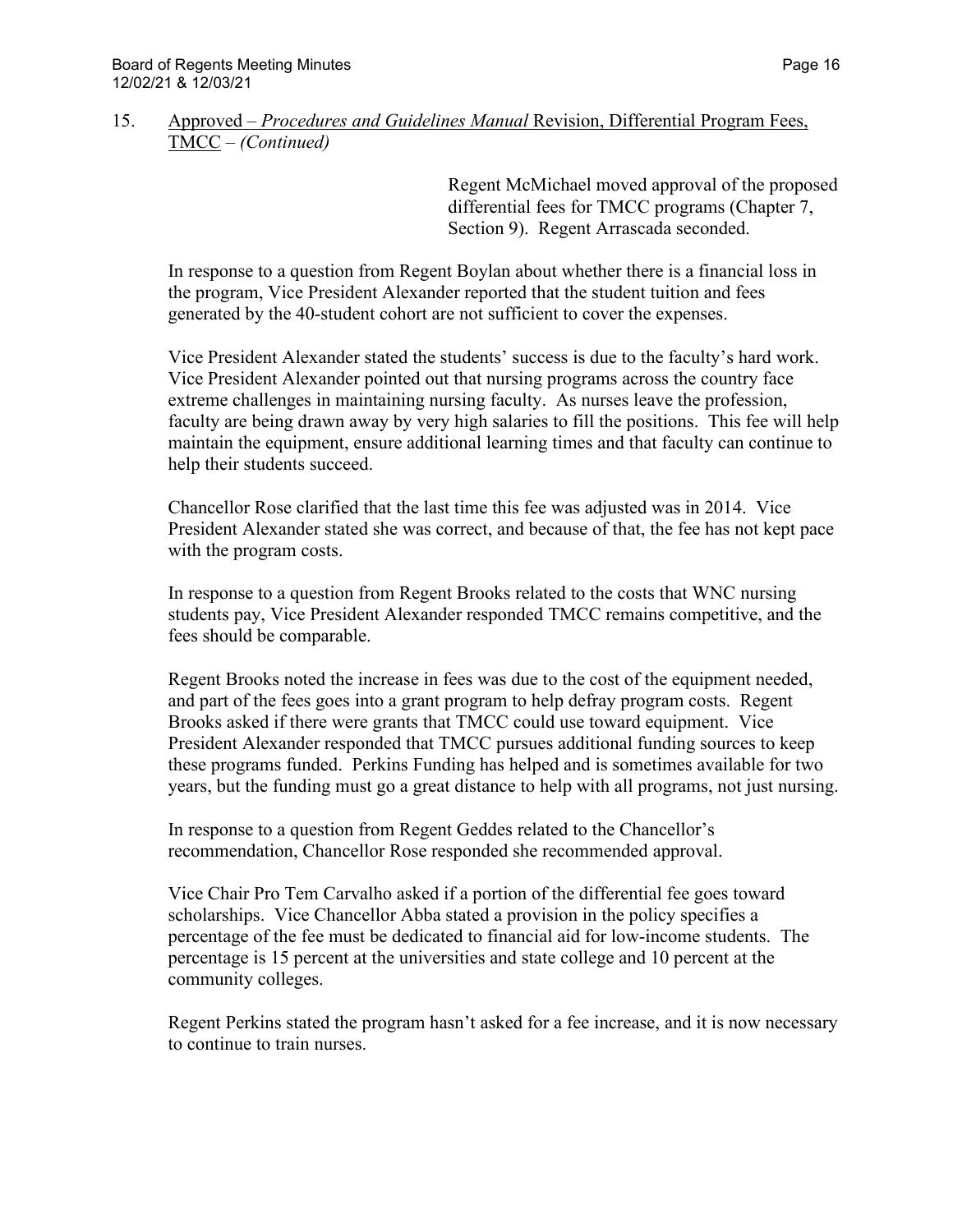15. Approved – *Procedures and Guidelines Manual* Revision, Differential Program Fees, TMCC – *(Continued)*

> Motion carried via a roll call vote. Chair Pro Tem Del Carlo, Vice Chair Pro Tem Carvalho, and Regents Arrascada, Brooks, Carter, Doubrava, Geddes, McAdoo, McMichael, and Perkins voted yes. Regent Boylan voted no. Regents Moran and Tarkanian were absent.

16. Approved – *Procedures and Guidelines Manual* Revision, Student Fees – The Board approved the proposed *Procedures and Guidelines Manual* revisions addressing special fee and student fee changes for NSHE institutions (Chapter 7, Sections 10-15). *(Ref. BOR-16 on file in the Board Office.)*

Chief Financial Officer Andrew Clinger presented revisions to address special fee and student fee changes for NSHE institutions. These fees include changes to student fees and special course fees at UNLV, UNR, CSN, GBC, and TMCC; residence hall rates at UNR; and food service rates at UNR.

> Regent Geddes moved approval of the proposed *Procedures and Guidelines Manual* revisions addressing special fee and student fee changes for NSHE institutions (Chapter 7, Sections 10-15). Regent McAdoo seconded.

Regent Perkins asked why some institutions charge an application fee for international students while others don't. Vice President for Student Services Dr. Shannon Ellis stated the Universities do assess a fee for international students, but the fees are named differently.

UNR GSA President Hawn reported Ponderosa Village apartments are the only appropriate housing units for graduate students at UNR. He informed the Board of Regents that the GSA opposed this suggested rate increase at its last GSA Council meeting. The main reason graduate students were in opposition is because affordable housing is needed because many students are financially struggling.

Regent Geddes understood the GSA's concerns, but the rent is well below the market at this time.

In response to a question from Regent Carter related to utilities, Vice President Ellis responded utilities are included.

Regent Brooks stated this item contains a lot of information from the institutions and asked if there was a way to bring it back, so the Regents have better clarification.

Chief General Counsel Joe Reynolds noted for the record that there is a motion, first and second, on the floor.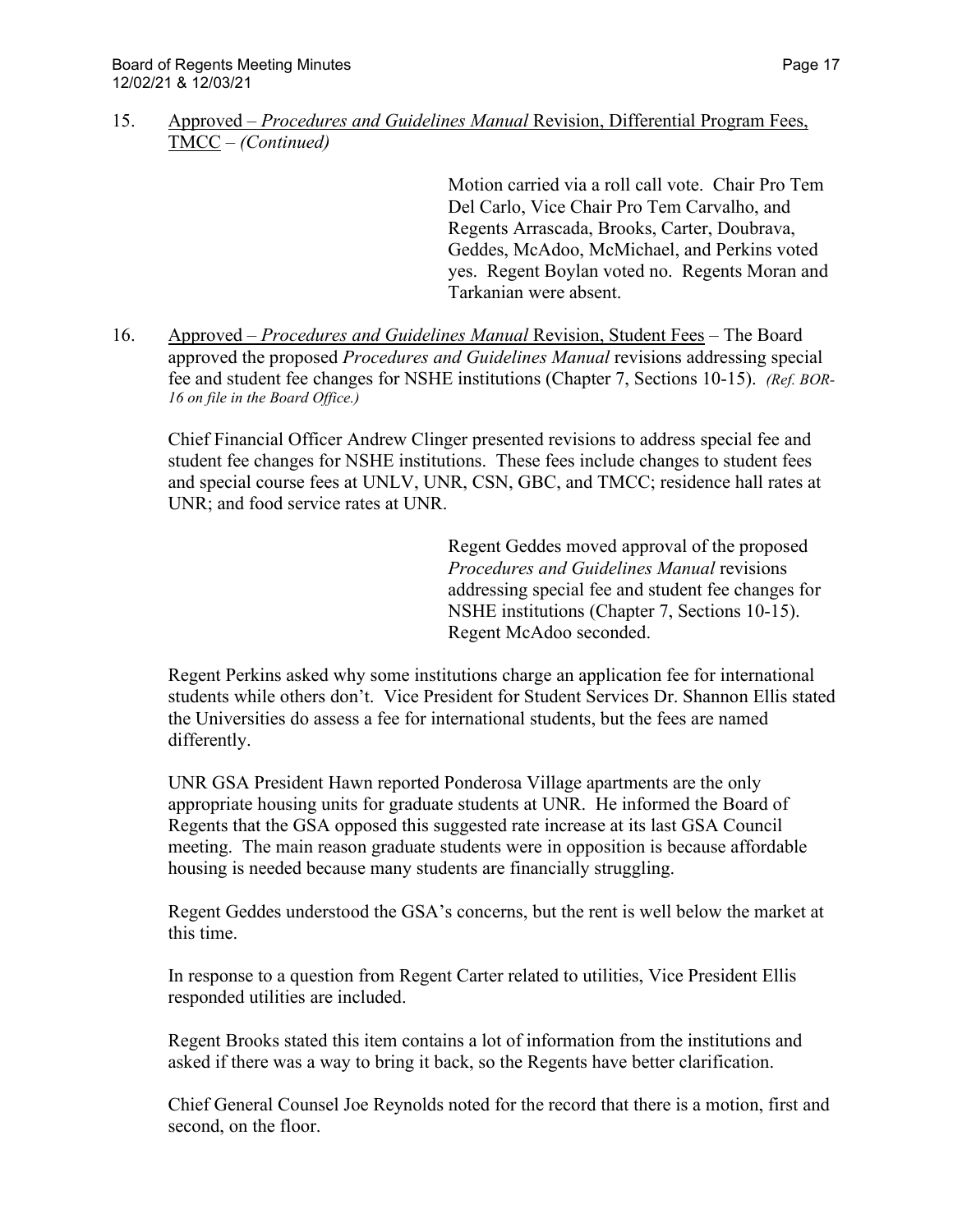16. Approved – *Procedures and Guidelines Manual* Revision, Student Fees – *(Continued)*

Chancellor Rose noted for the record that she does recommend approval of the item.

Regent Boylan stated he would also like more information.

Regent Geddes stated he would keep the motion on the floor because a delay would leave the institutions in a bind because students must know the cost of their attendance.

Regent McAdoo stated she would keep her second to the motion on the floor.

Motion carried via a roll call vote. Chair Pro Tem Del Carlo, Vice Chair Pro Tem Carvalho, and Regents Arrascada, Boylan, Carter, Doubrava, Geddes, McAdoo, McMichael, and Perkins voted yes. Regent Brooks voted no. Regents Moran and Tarkanian were absent.

The Board meeting recessed at 5:47 p.m. and reconvened on Friday, December 3, 2020, at 10:56 a.m. as Members of the Corporation for the respective institution foundations (Separate minutes for meetings of the Members of the Corporation of the individual institution foundations maintained by the Board Office). The Board sitting as Members of the Corporation for the individual institution foundations adjourned at 12:44 p.m. The main Board meeting reconvened at 12:54 p.m. with all members present except Regents Boylan, Moran, and Tarkanian.

# 17. Information Only – Public Comment

Dr. Kent Ervin stated the Nevada Faculty Alliance (NFA) supports mandatory vaccine requirements for students and employees. He noted a strong compensation and benefits package is essential for recruiting and retaining faculty and employees. The budget cuts to PEBP have undermined its mission to provide high-quality benefits at affordable prices. The Governor does not support American Rescue Plan funds to restore health care benefits for state workers. NFA is alarmed at the apparent lack of understanding of how severely the PEBP cuts have damaged the ability of NSHE to attract and retain employees. It is also concerning that the cuts shift costs to the most vulnerable employees. The elimination of long-term disability insurance targets employees with a sudden injury or diagnosis that do not have an income safety net.

# Regent Moran entered the meeting.

Doug Unger stated he supports mandatory vaccine requirements for students and employees. Not approving vaccine requirements will vastly increase costs and eventually increase PEBP insurance costs over time. In addition, the COVID-19 budget crisis has been devastating to faculty and staff benefits. The budget cuts are causing widespread financial hardship; the heaviest burden shifted to those most in need. Therefore, he requested the Board of Regents ask the Governor and Legislature to restore PEBP benefits to pre-pandemic levels.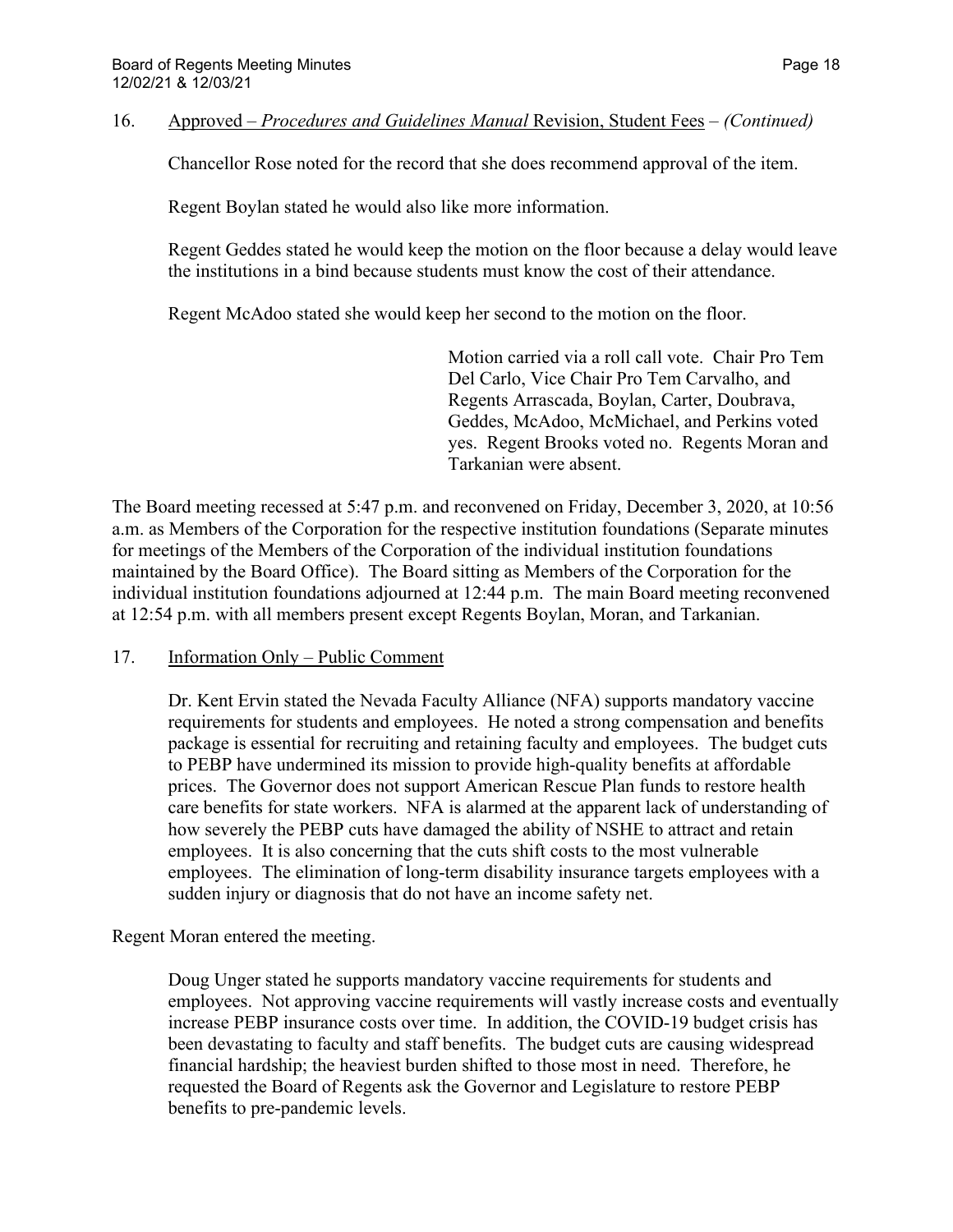#### 17. Information Only – Public Comment – *(Continued)*

Regent Boylan entered the meeting.

Taissa Lytchenko stated the rising cost of living in Reno should not be an excuse to burden graduate students with more debt. While rent at Ponderosa Village has not increased in two years, graduate students are already burdened with Reno's rising demand in costs. Graduate students' stipends are \$1,800, and rent is \$1,400. The Board's disregard for the plea for help proves how far removed the Board is from who it represents. Graduate students are the driving force behind the University's R1 status. She asked that everyone work toward a common goal and find creative ways to address the needs of graduate students and the housing crisis.

The following individuals provided written public comment in opposition to Agenda Item 19, Code Revision, Permanent Adoption of Emergency COVID-19 Employee Vaccination Policy:

- Barry Perryman *(Perryman.Barry12.21 on file in the Board Office.)*
- Tamzen Stringham *(Stringham.Tamzen12.21 on file in the Board Office.)*

The following individual provided written public comment asking for the restoration of PEBP benefits:

- Alissa Surges *(Surges.Alissa12.21 on file in the Board Office.)*
- 18. Failed Code Revision, Development and Review of Salary Schedules The proposed revisions to the NSHE Code (Title 2, Chapter 5, Section 5.5.1) to clarify the process and timelines for the Chancellor to develop salary schedules for executives, administrators and faculty of NSHE institutions through input from System-wide stakeholders and retention of an independent compensation expert were not approved. *(Ref. BOR-18 on file in the Board Office.)*

Chancellor Rose presented the proposed revisions to the NSHE Code (Title 2, Chapter 5, Section 5.5.1) to clarify the process and timelines for the Chancellor to develop salary schedules for executives, administrators and faculty of NSHE institutions through input from System-wide stakeholders and retention of an independent compensation expert. The proposed revisions were presented for information at the September 30, 2021, Board meeting and the 30-day notice period has been honored for the Board to act at this meeting. Chancellor Rose added that an RFP Review Committee had convened twice. As a result, the Salary Schedule Study RFP was sent out on December 1, 2021.

> Regent McMichael moved approval of the proposed revisions to the NSHE Code (Title 2, Chapter 5, Section 5.5.1) to clarify the process and timelines for the Chancellor to develop salary schedules for executives, administrators and faculty of NSHE institutions through input from System-wide stakeholders and retention of an independent compensation expert. Regent Doubrava seconded.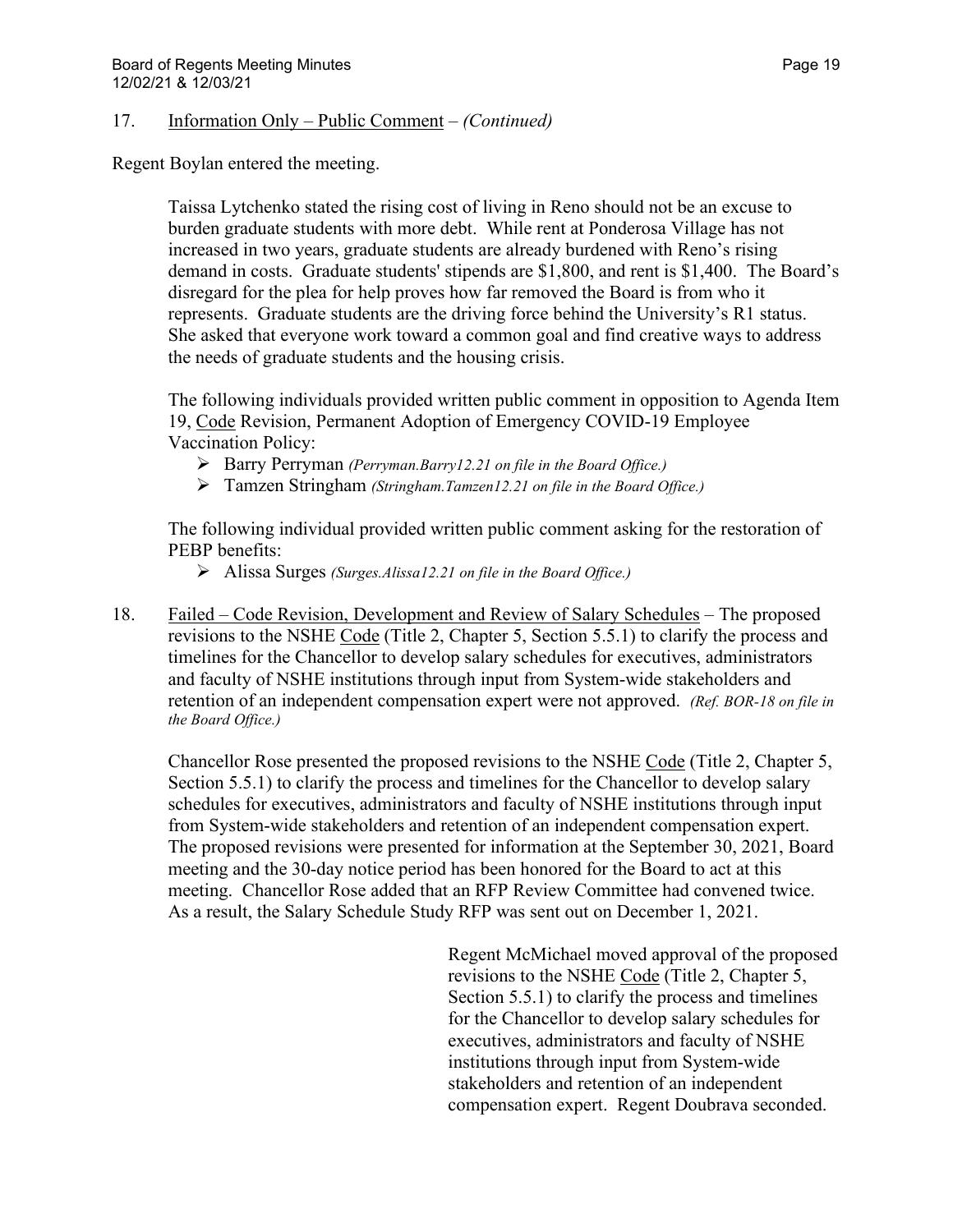#### 18. Failed – Code Revision, Development and Review of Salary Schedules – *(Continued)*

Regent Arrascada stated the policy was revised in December 2019 and has yet to be executed. He believed the current policy should be executed before considering changes. A compensation consultant was not hired in time to initiate the salary schedule. He did not believe that missed deadlines were a reason to revise a policy or alter processes. Therefore, he would not support the policy as written.

Regent Moran was in support of the motion. Under current circumstances, this accomplishes a specific goal.

> Regent Moran offered a friendly amendment to 5.5.1, Subsection a to keep the bolded '**of**' in the following sentence: The independent compensation expert shall present the proposed updated salary schedules to the Chancellor, based upon the methodology used (including the selection of peer institution and appropriate market data) and any recommendations *of* the Presidents, the Faculty Senate Chairs and other stakeholders.

Regent Tarkanian entered the meeting.

Regents McMichael and Doubrava accepted the friendly amendment.

Regent Geddes stated he would not support the policy as written. He believed specific dates should not be included. He also disagreed with the additions to the policy related to stakeholders being a part of the process. The Chancellor is always free to consult with various groups but does not agree with including it in the policy.

Regent Brooks was also concerned with the dates, and he wasn't sure why some of the requirements were not met. Chief General Counsel Reynolds stated Code amendments require a minimum 30-day period from when it is noticed before it comes back to the Board for a vote.

Chancellor Rose stated the primary objective in recommending the change was Human Resources was working on COVID-19 policies and asked for the delay in the process. However, it was clear that the Presidents and their employees needed this work to move forward. She tried to accommodate Human Resources workload constraints and deliver the outcome by July 1.

Regent Moran stated the Chancellor is requesting flexibility to accomplish the task.

Deputy General Counsel Yvonne Nevarez-Goodson stated the intention is to eliminate internal deadlines and have stakeholder input at the Chancellor's discretion. She added this is not a Salary Schedule Study. Instead, it is a review of the salary schedules.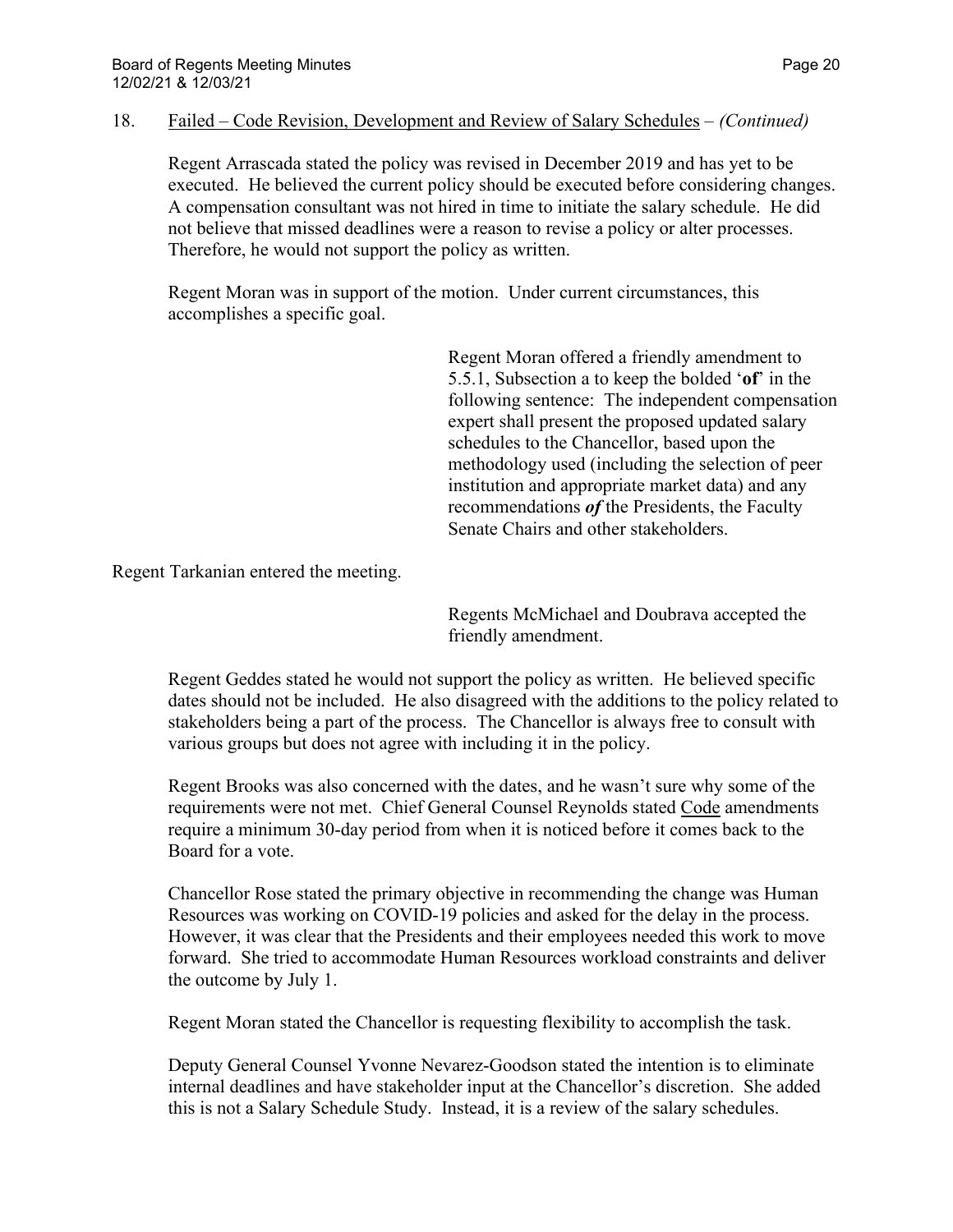#### 18. Failed – Code Revision, Development and Review of Salary Schedules – *(Continued)*

Vice Chair Pro Tem Carvalho was concerned that some did not want stakeholders included in the process. Regent Geddes clarified there is input from the Presidents and Faculty Senates. The Chancellor can reach out to other groups as she sees fit. The old process was bogged down by having an advisory group as part of the process.

Regent Moran stated the Chancellor is asking for a simple amendment to do her job and wondered why the Board wouldn't provide that flexibility.

> Motion failed via a roll call vote. Chair Pro Tem Del Carlo, Vice Chair Pro Tem Carvalho, and Regents McMichael and Moran voted yes. Regents Arrascada, Boylan, Brooks, Carter, Doubrava, Geddes, McAdoo, and Perkins voted no. Regent Tarkanian was absent.

In response to a question from Regent Carter related to whether the dates could be changed, Chief General Counsel Reynolds recommended the item be revised by the Chancellor's Office and brought back at a later meeting.

19. Approved – Code Revision, Permanent Adoption of Emergency COVID-19 Employee Vaccination Policy – The Board approved an amendment to the NSHE Code (Title 2, new Chapter 12) that sets forth new emergency policies and procedures to enact a COVID-19 vaccine requirement for all NSHE employees effective December 1, 2021. *(Ref. BOR-19 on file in the Board Office.)*

> Regent Geddes moved approval of an amendment to the NSHE Code (Title 2, new Chapter 12) that sets forth new emergency policies and procedures to enact a COVID-19 vaccine requirement for all NSHE employees effective December 1, 2021. Regent Moran seconded.

Chief General Counsel Reynolds presented an amendment to the NSHE Code (Title 2, new Chapter 12) that sets forth new emergency policies and procedures to enact a COVID-19 vaccine requirement for all NSHE employees effective December 1, 2021, that the Board enacted at its September 30, 2021, meeting.

Regent Brooks believed there were disparities among counties related to emergency mandates and asked if further discussions were needed. Chief General Counsel Reynolds stated there is confusion related to the article in the Elko Free Press. State boards in school districts still have the authority to enact vaccine mandates for their employees. Some of the confusion was due to injunctions granted in two separate Federal Courts regarding the vaccine mandate from Washington D.C. The injunctions specifically dealt with presidential authority, not whether the vaccine was lawful. This Board has control over its personnel to enact this policy.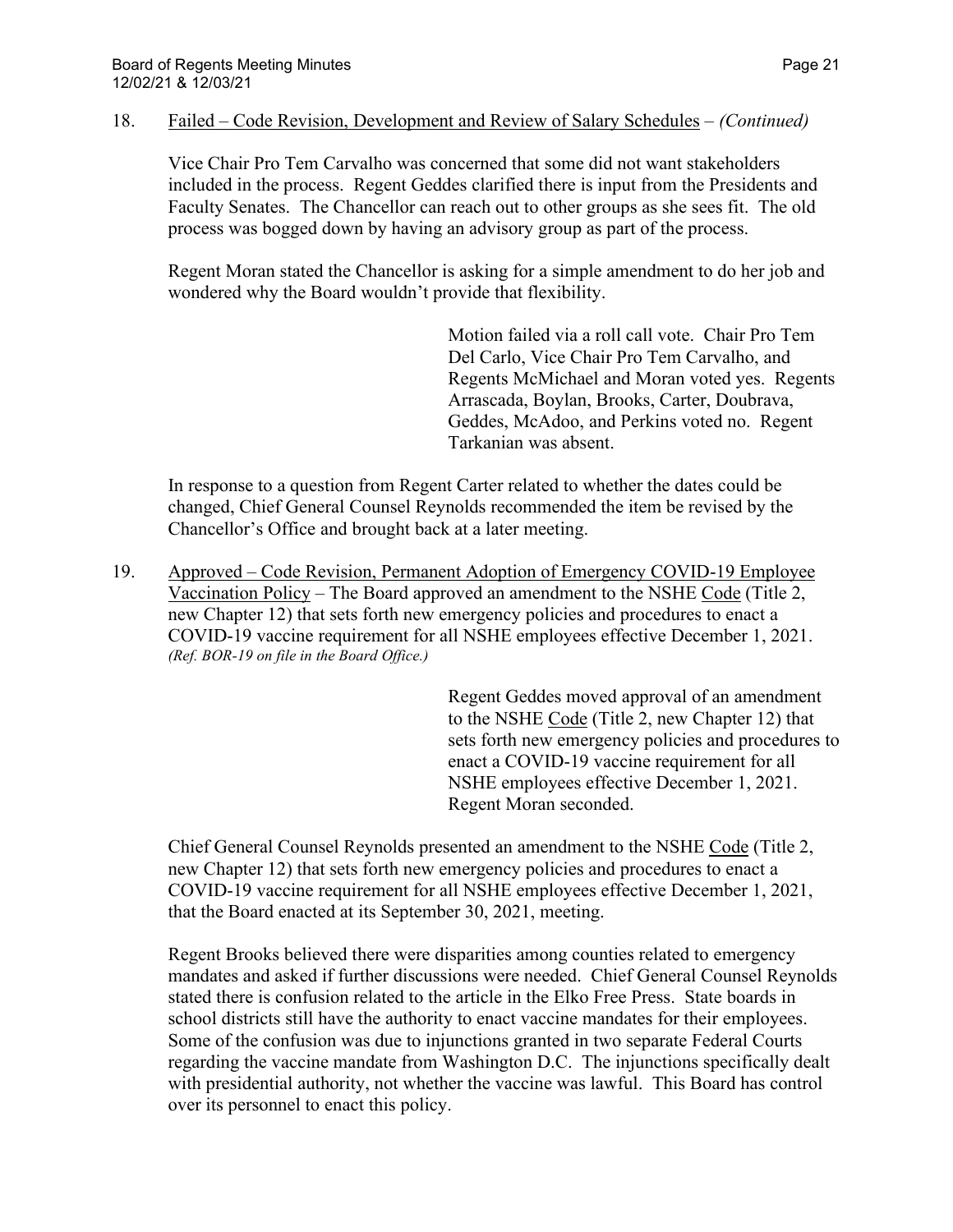### 19. Approved – Code Revision, Permanent Adoption of Emergency COVID-19 Employee Vaccination Policy – *(Continued)*

Regent Brooks offered that the school boards have not enacted a mandated vaccine policy for their faculty and support staff. The State Board of Health's decision can significantly impact any policy that the Board of Regents puts in place. If they decide that there will no longer be a student mandate, NSHE certainly cannot have a faculty mandate. Chief General Counsel Reynolds stated the Board has the authority to make those decisions.

Regent McAdoo asked if the State Board of Health's student vaccine mandate could be repealed later. Chief General Counsel Reynolds stated regulations can be amended or repealed.

Because of the ever-changing dynamics, Regent McAdoo asked the Board to consider tabling this item and bringing it back to a special meeting in January. Chief General Counsel Reynolds believed that tabling the item would signal chaos and uncertainty related to the Board's commitment to the policy and faculty. Since the Board enacted the policy, vaccination rates of System employees have improved dramatically.

UNR Faculty Senate Chair Pason reiterated the Faculty Senates fully support this vaccine mandate.

Regent Geddes believed the Board should make the policy permanent.

Regent Perkins stated she had reservations about making this a permanent solution to a temporary problem.

In response to a question from Regent Carter related to vendors bidding on projects, Chief General Counsel Reynolds stated he had provided a legal opinion that the contractors in question were pleased and comfortable with and respected the Board's intent.

Chair Pro Tem Del Carlo believed it was important that the Board pass the item. She did not want chaos or mixed signals from the Board.

> Motion carried via a roll call vote. Chair Pro Tem Del Carlo, Vice Chair Pro Tem Carvalho, and Regents Arrascada, Carter, Doubrava, Geddes, McAdoo, McMichael, and Moran voted yes. Regents Boylan, Brooks, Perkins, and Tarkanian voted no.

20. Information Only – Impact of COVID-19 on the Public Employee Benefits Program – Chancellor Rose introduced Executive Officer of the Public Employee Benefits Program (PEBP) Laura Rich, who provided an update on matters before the PEBP Board that may impact NSHE employees, including costs associated with surveillance testing for PEBP members who are not vaccinated against COVID-19 and an increase in the number of health care claims by PEBP members due to the COVID-19 pandemic.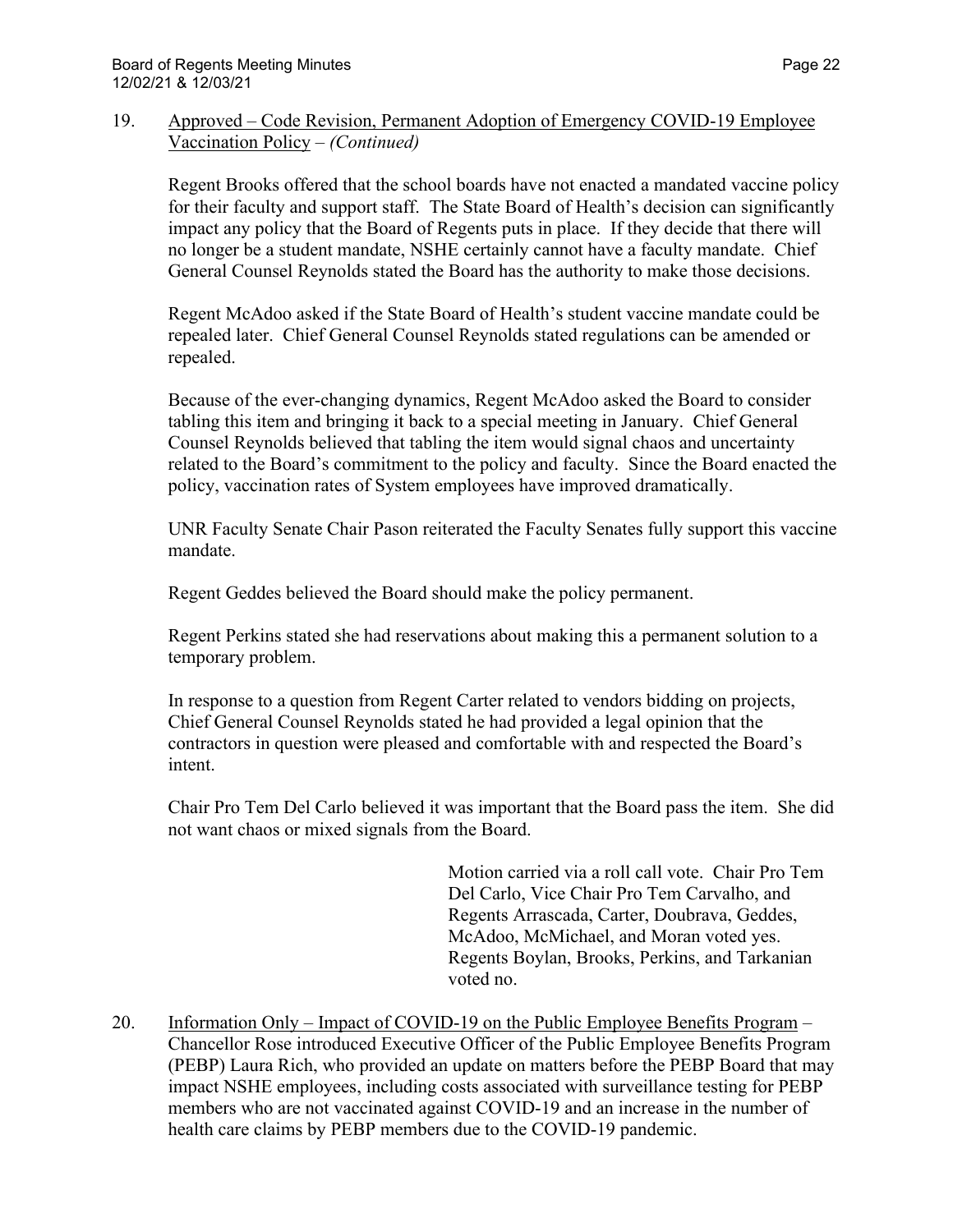#### 20. Information Only – Impact of COVID-19 on the Public Employee Benefits Program – *(Continued)*

Regent Brooks stated he was trying to wrap his head around all the different scenarios. The Board just voted to continue a vaccine mandate for faculty. There are state employees who will not be vaccinated but instead tested, but they will still work alongside those that have been vaccinated.

Regent Geddes stated NSHE struggles with the disconnect that sometimes NSHE employees are considered state workers and sometimes not. Employees are seeing benefits cuts and costs increasing. The whole point of insurance is that the healthy balance out the expenses of the unhealthy. It seems PEBP just keeps limiting the pool while raising costs and limiting benefits.

Executive Officer Rich agreed that just because state employees are not always lumped into the same category as NSHE employees, they are all under PEBP in terms of health insurance. PEBP must plan for testing expenses. Up to now, the burden of COVID-19 has been shouldered by everyone. This will shift the responsibility to those that contribute to the costs. Unvaccinated members have a much higher chance of hospitalization. If the burden is shifted to all members, \$18 million would significantly impact premiums and benefits.

In response to a question from Regent Geddes related to American Rescue Plan funds, Executive Officer Rich noted the Governor's Office has said that PEBP will most likely not receive any funds. However, there have been conversations with the Governor's Office, and there is interest in improving employee benefits.

Regent McMichael asked if the testing mandate was coming from the Governor's Office. Executive Director Rich stated state employees are already mandated to submit to weekly testing if they are unvaccinated and do not work in a workplace that has met the 70 percent threshold.

# Regent Moran left the meeting.

Regent Arrascada asked if the six employees that are currently hospitalized or have high costs plan to return to work. Executive Director Rich stated PEBP receives a weekly report of high-cost claimants. Claimants are people that are covered under the health insurance plan. It could be an employee, retiree, or dependent. Out of the 20 highestcost claims pending, six are COVID-19 patients.

Regent Arrascada stated there is a chance that the claimants will need long-term disability insurance and asked if it is available. Executive Director Rich said that longterm disability was launched through voluntary products and a special open enrollment period. It is available voluntarily beginning January 1, 2022. The termination of the long-term disability product before this special enrollment period was a part of the budget cuts.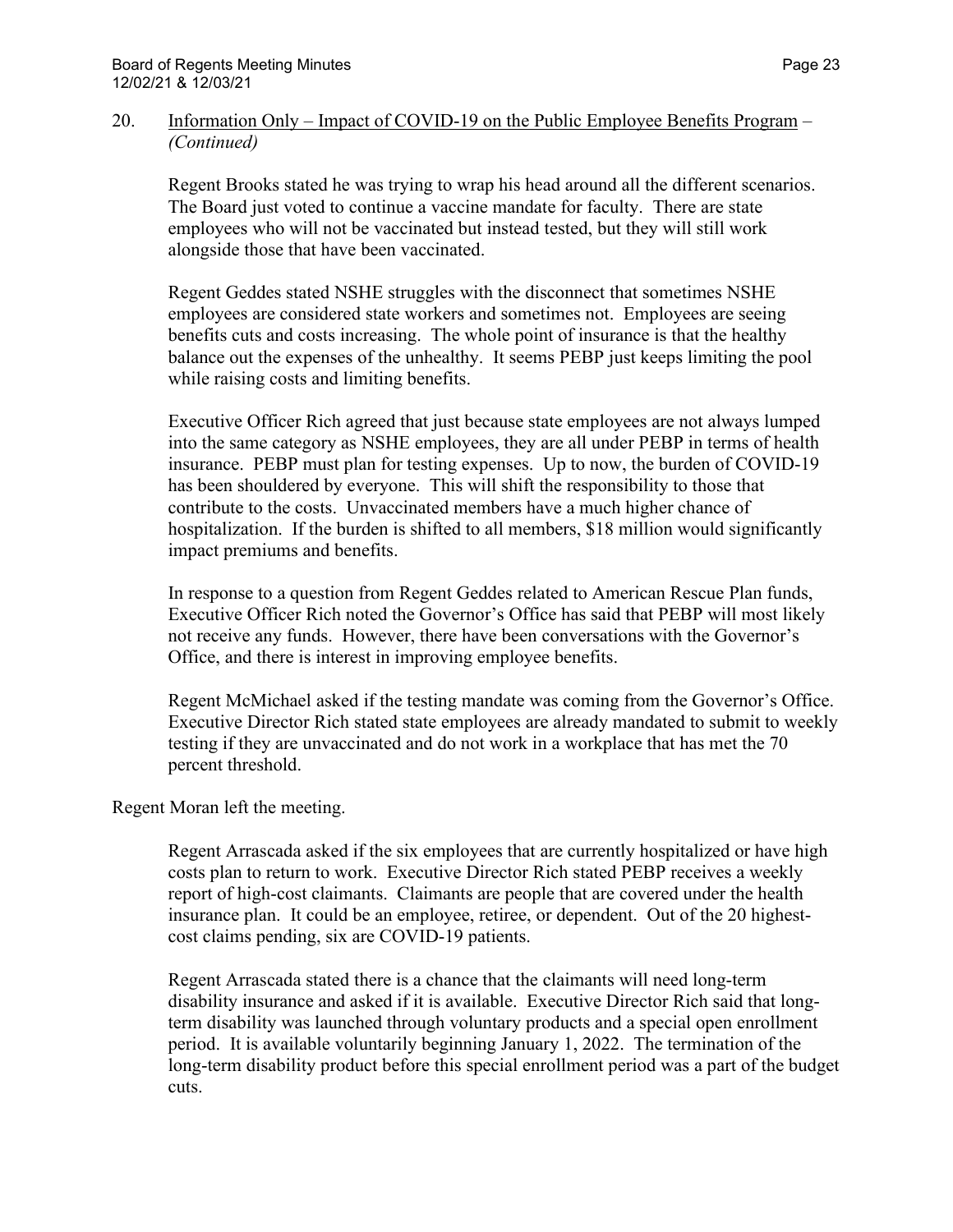### 20. Information Only – Impact of COVID-19 on the Public Employee Benefits Program – *(Continued)*

Regent Arrascada stated NSHE needs to do what it can to attract the best to Nevada. A strong compensation and benefits package is essential to recruiting and retaining faculty. The PEBP program budget cuts have undercut NSHE's mission to provide employees, retirees, and their families access to high-quality benefits at affordable prices. It is unconscionable that long-term disability was removed and should be reinstated.

Regent Brooks left the meeting.

21. Approved – Campus Master Plan Update, UNLV – The Board approved and adopted the UNLV Campus Master Plan Update. *(Ref. BOR-21 on file in the Board Office.)*

UNLV President Whitfield presented the UNLV Campus Master Plan Update.

Regents Brooks and Moran entered the meeting.

Regent McMichael moved approval and adoption of the UNLV Campus Master Plan Update. Regent Moran seconded.

In response to a question from Regent Perkins related to the major differences between this and the last Master Plan, UNLV Associate Vice President for Planning, Construction and Real Estate David Frommer noted there are a few significant changes, including additional Maryland Parkway frontage development and engagement, the development West of the Lied Library, redevelopment of the Harmon corridor, incorporating plans for new development and redevelopment of student housing, expansion of student life facilities, and the creation of an athletics village.

Regent Carter disclosed he was previously a student in the Gaming Innovation course at UNLV, where he developed a casino game. If the game is marketed and sold, he will be required to pay remuneration to UNLV in the form of shared royalties pursuant to a standard contract that all students in the course were required to sign. He will receive no remuneration from UNLV. He disclosed the relationship under NRS Chapter 281A, as recommended by the Nevada Commission on Ethics. He will vote. He noted for the record that System Counsel had indicated that he could disclose on the record one time per meeting for all UNLV items.

# Motion carried.

22. Information Only – Institutional Metrics, UNLV – UNLV President Whitfield presented a PowerPoint that included data and metrics on UNLV's progress in achieving the strategic goals adopted by the Board, including those identified by the Board designed to compare the performance of NSHE and its institutions to other states or respective peers in five key areas: 1) Access; 2) Success; 3) Closing the Achievement Gap; 4) Workforce; and 5) Research. *(Ref. BOR-22 on file in the Board Office.)*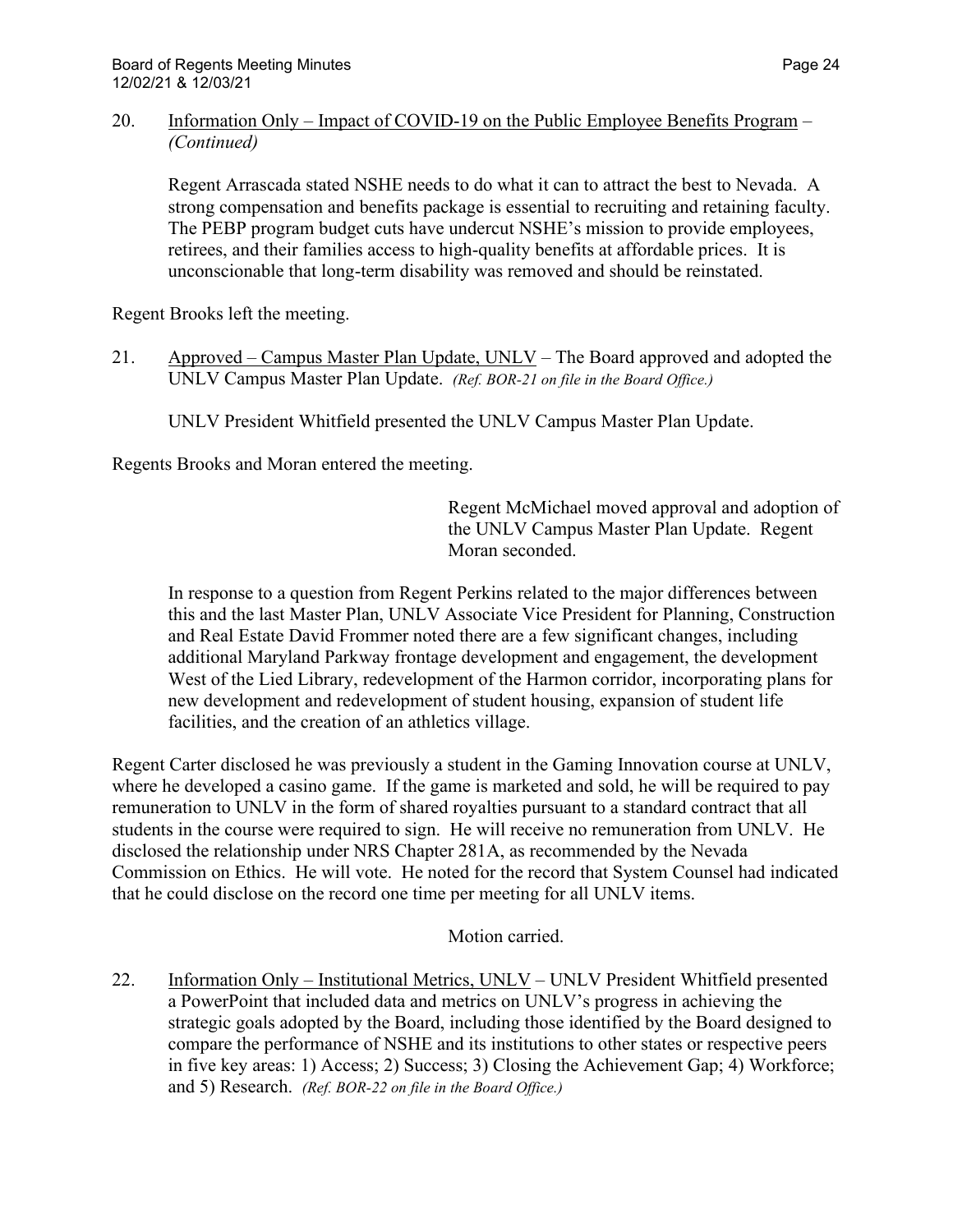#### 22. Information Only – Institutional Metrics, UNLV – *(Continued)*

Regent Moran stated the data and progress on student success, closing the achievement gap, and diversity are incredible. UNLV President Whitfield said UNLV is doing a President's Innovation Challenge, another way to engage and build student success through research and interdisciplinary teams.

Regent Perkins was concerned that comparisons were being made to white students, saying white students set the standard. UNLV President Whitfield apologized that it came off that way because the goal is equity and equal success for all. He completely understands the point being made.

Chair Pro Tem Del Carlo congratulated UNLV on its student-athletes' grade point averages and graduation rates. UNLV President Whitfield stated that it is incredible to see student-athletes achieve this in a team effort that UNLV could use in other areas.

The meeting recessed at 3:30 p.m. and reconvened at 3:41 p.m. with all members present.

23. Information Only – NSHE Mental Health Task Force Update – Vice Chancellor of Public Affairs and Advancement Constance Brooks presented a PowerPoint update and summary of efforts regarding the work of the NSHE Mental Health Task Force. *(Ref. BOR-23 on file in the Board Office.)*

Chair Pro Tem Del Carlo thanked Chancellor Rose for putting the Task Force together. Mental Health is a problem in Nevada and affects all.

Regent Boylan stated this is hard work and thanked them for their work. He asked for updates, especially on what the students are doing.

Vice Chancellor Brooks thanked the Regents for their concern and attention to this issue. It is appreciated by those on the front lines actively serving the community.

24. Information Only – NSHE Strategic Initiative Coordination Effort – Chancellor Rose and Vice Chancellor for Workforce Development and Chief Innovation Officer Caleb Cage presented a PowerPoint update on the coordination process for upcoming strategic initiatives for the System. *(Ref. BOR-24 on file in the Board Office.)*

Regent Geddes requested all the meetings be scheduled as soon as possible due to the August deadline.

Regent Moran left the meeting.

In response to a question from Regent Arrascada related to the strategic initiatives presentation, Chancellor Rose responded they are not ready to develop a 10-year plan. Instead, the purpose of the listening sessions is to learn from internal people, gather their input and then create a plan over the next nine months. He congratulated the Chancellor on her efforts.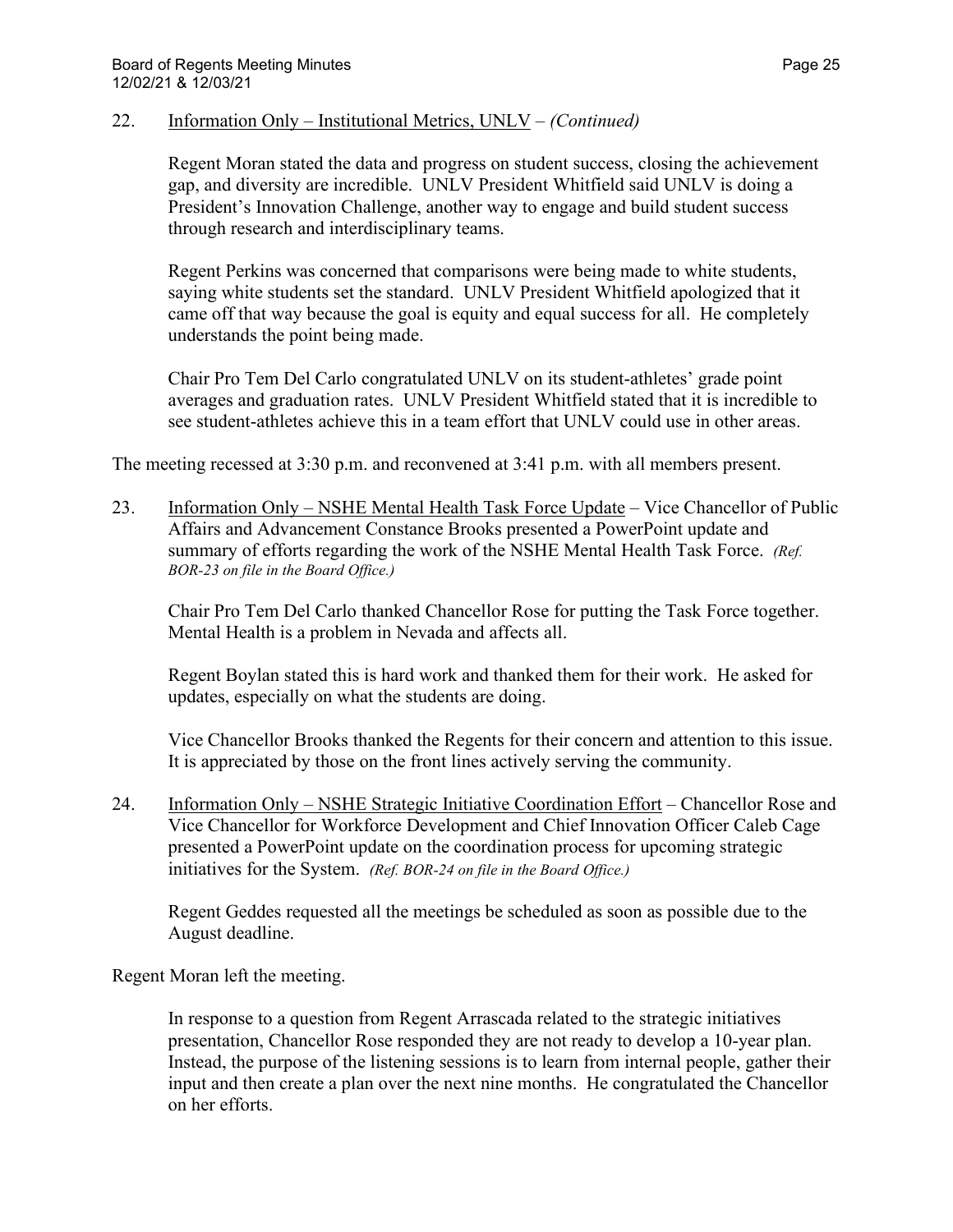#### 24. Information Only – NSHE Strategic Initiative Coordination Effort – Chancellor Rose and

Regent Moran entered the meeting.

Regent Brooks stated NSHE has five strategic goals that the institutions use as metrics. He asked how the implementation of strategic initiatives intertwines with the institutional metrics. Chancellor Rose anticipated that after the listening sessions, the Regents would continue to see a nested philosophy of system-level goals with initiatives and strategies that support them. The input and participation of the Presidents is imperative. Chancellor Rose reported there are not enough strategic goal targets at the system level. Individual institutions could be excelling with self-established targets, but if they do not all add up in statewide performance, then NSHE has missed an opportunity.

Regent Brooks stated it is impressive to be at the meetings and listen to the Presidents in terms of what is happening at their respective institutions and the showcased students.

Regent Brooks asked if money would be better spent using Nevada's own to develop processes instead of seeking others out of state to develop the processes. Chancellor Rose stated Nevada does have tremendously talented faculty, staff, students, and leadership, but one of the ways to learn is by going to conferences to learn new innovations from colleagues at other institutions. It is a way to gather new perspectives and experiences.

Regent Arrascada stated if he calculated correctly, there is a total amount of \$22.3 million if NSHE followed the MOU with Arizona State University. Chancellor Rose said NSHE is not bound to the MOU. However, it is an opportunity that exists.

Regent Moran pointed out that higher education is crucial in today's world and taking higher education and converting newly developed technologies is critical.

25. Approved – Establishment of ad hoc Committee to Support NSHE's Strategic Planning Efforts *(Agenda Item 38)* – The Board approved an ad hoc committee of the Board to provide input and support for NSHE's ongoing strategic planning process. *(Ref. BOR-38 on file in the Board Office.)*

> Regent Moran moved approval of an ad hoc committee of the Board to provide input and support for NSHE's ongoing strategic planning process. Regent McMichael seconded. Motion carried via a roll call vote. Chair Pro Tem Del Carlo, Vice Chair Pro Tem Carvalho, and Regents Arrascada, Boylan, Brooks, Carter, Doubrava, Geddes, McAdoo, McMichael, Moran, and Perkins voted yes. Regent Tarkanian was absent.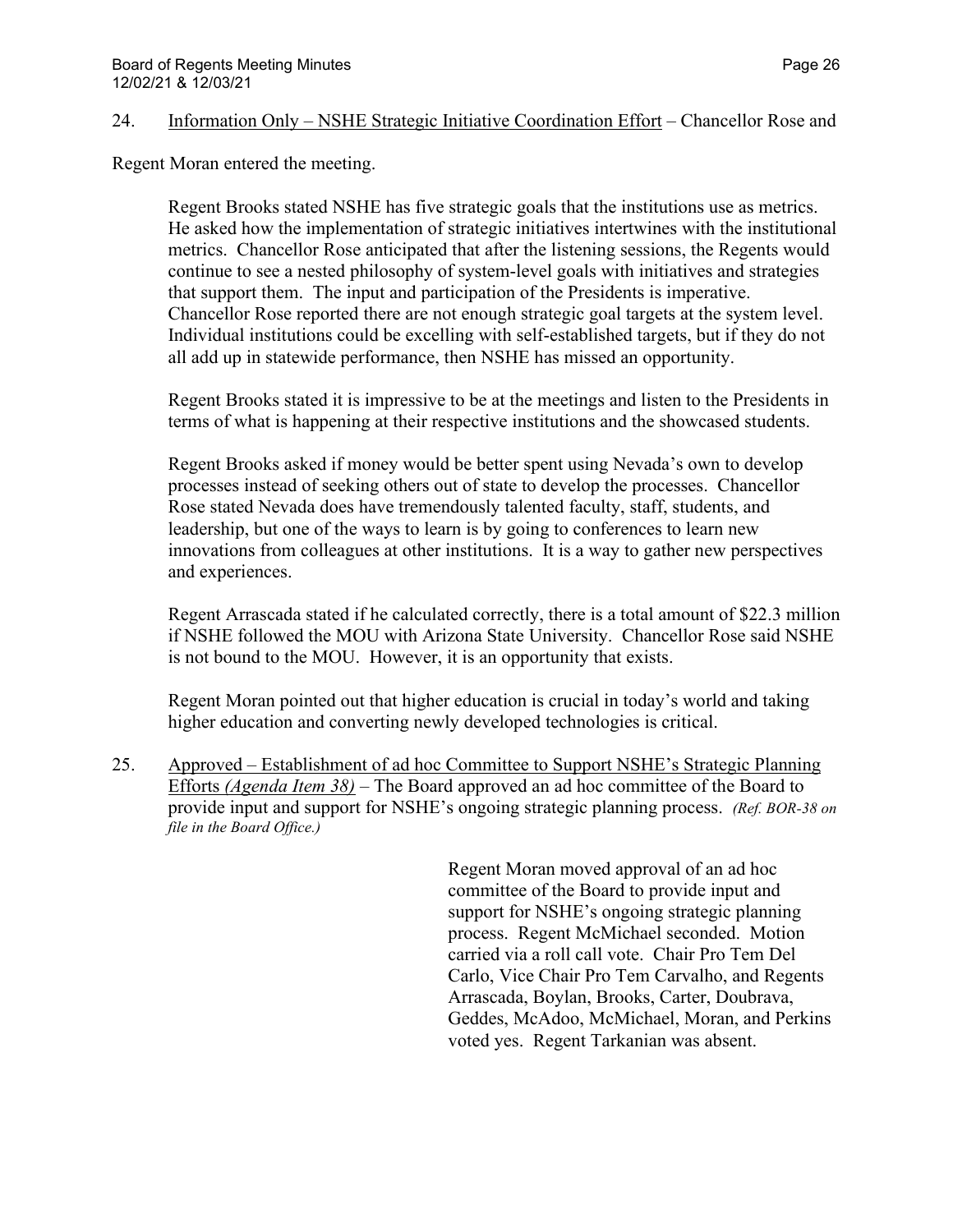26. Approved – Chief of Staff and Special Counsel to the Board Search *(Agenda Item 39)* – The Board approved to restart the ad hoc Chief of Staff and Special Counsel to the Board search with a Committee appointed by the Chair, giving consideration to the members who served previously, utilizing the same job description/parameters and conducted by NSHE staff, not an outside search firm, and adding a third person appointed by the Board Chair to the primary screening committee presently composed of the Interim Chief of Staff to the Board and the Human Resources Director.

> Regent McMichael moved approval to restart the search for filling the open Chief of Staff and Special Counsel to the Board position, establish criteria and qualifications for the position and authorize the Chair Pro Tem to establish a Search Committee to review and select one or more finalists to bring back to the full Board for consideration and possible appointment to the position. Regent Perkins seconded.

> Regent Perkins offered a friendly amendment to authorize the Chair Pro Tem to appoint a new Committee Chair but keep the rest of the Committee members as is.

Chair Pro Tem Del Carlo said it was her understanding that the previous search failed. Regent Perkins responded yes, a failed search but not a failed Committee. Chief General Counsel Reynolds stated the Board's Bylaws layout two types of Committees: standing and special. The Chair of the Board is permitted to appoint members to a special committee. In response to a question from Chair Pro Tem Del Carlo, Regent Perkins confirmed she is requesting a new chair be appointed to the committee but the other members be retained.

> Regents McMichael and Perkins accepted the friendly amendment.

Regent Geddes did not believe that the ad hoc Committee had the authority to fail the search. The Board created the ad hoc Committee and the Board should say if the search failed.

Regent McAdoo pointed out that the position announcement is still on the NSHE website.

Regent Moran stated this is a critical hire for the Board of Regents and believed it was a disservice not to move forward expeditiously. The search needs to open back up and let the Chair Pro Tem determine the committee membership.

Regent Brooks noted he was one of the Regents that requested this agenda item. He stated the Board has established the position's criteria and did not believe it had to be done a second time. The search committee needs a new Chair, but it does not require new membership.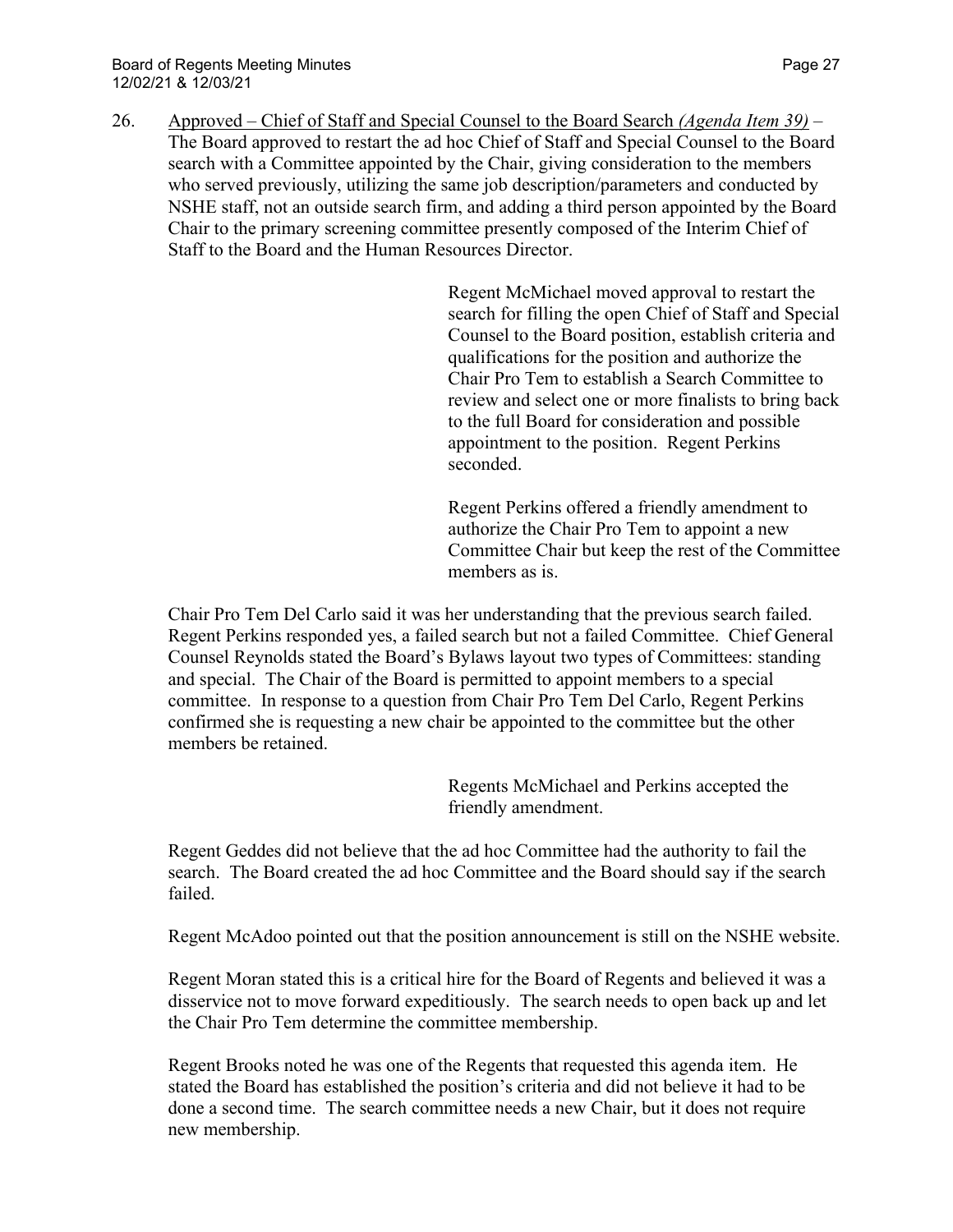#### 26. Approved – Chief of Staff and Special Counsel to the Board Search *(Agenda Item 39)* – *(Continued)*

Regent Brooks offered a friendly amendment to remove the language in the motion that calls for the establishment of criteria and qualifications for the position.

Regent Geddes acknowledged the comments made. However, he asked for a vote to fail the search first. If the search fails, restart the search immediately, and add one more staff person to the application evaluation committee. Regent Brooks asked if the search fails, will the previously voted on criteria stand for the next search. Regent Geddes believed procedurally that the search had to be failed before moving forward. Then, the criteria could be included in the follow-up motion.

Regent Brooks stated he trusts Regent Geddes' guidance and, for expediency, the Board should move forward.

Chief General Counsel Reynolds agreed with Regent Geddes and believed the operative word is to restart the search.

Regent Perkins stated the search technically failed since it did not report back to the Board with a recommendation.

According to Board's Bylaws, Regent Moran suggested leadership appoint a brand-new ad hoc Chief of Staff and Special Counsel to the Board Search Committee.

> Regents McMichael and Perkins withdrew the motion.

Regent Geddes moved to fail the previous ad hoc Chief of Staff and Special Counsel to the Board Search. Regent Brooks seconded. Motion carried.

Regent Geddes moved to restart the ad hoc Chief of Staff and Special Counsel to the Board Search with a Committee appointed by the Chair, giving consideration to the members who served previously, utilizing the same job description/parameters and conducted by NSHE staff, not an outside search firm, and adding a third person appointed by the Board Chair to the primary screening committee presently composed of the Interim Chief of Staff to the Board and the Human Resources Director. Regent Moran seconded.

Chief General Counsel Reynolds restated the motion.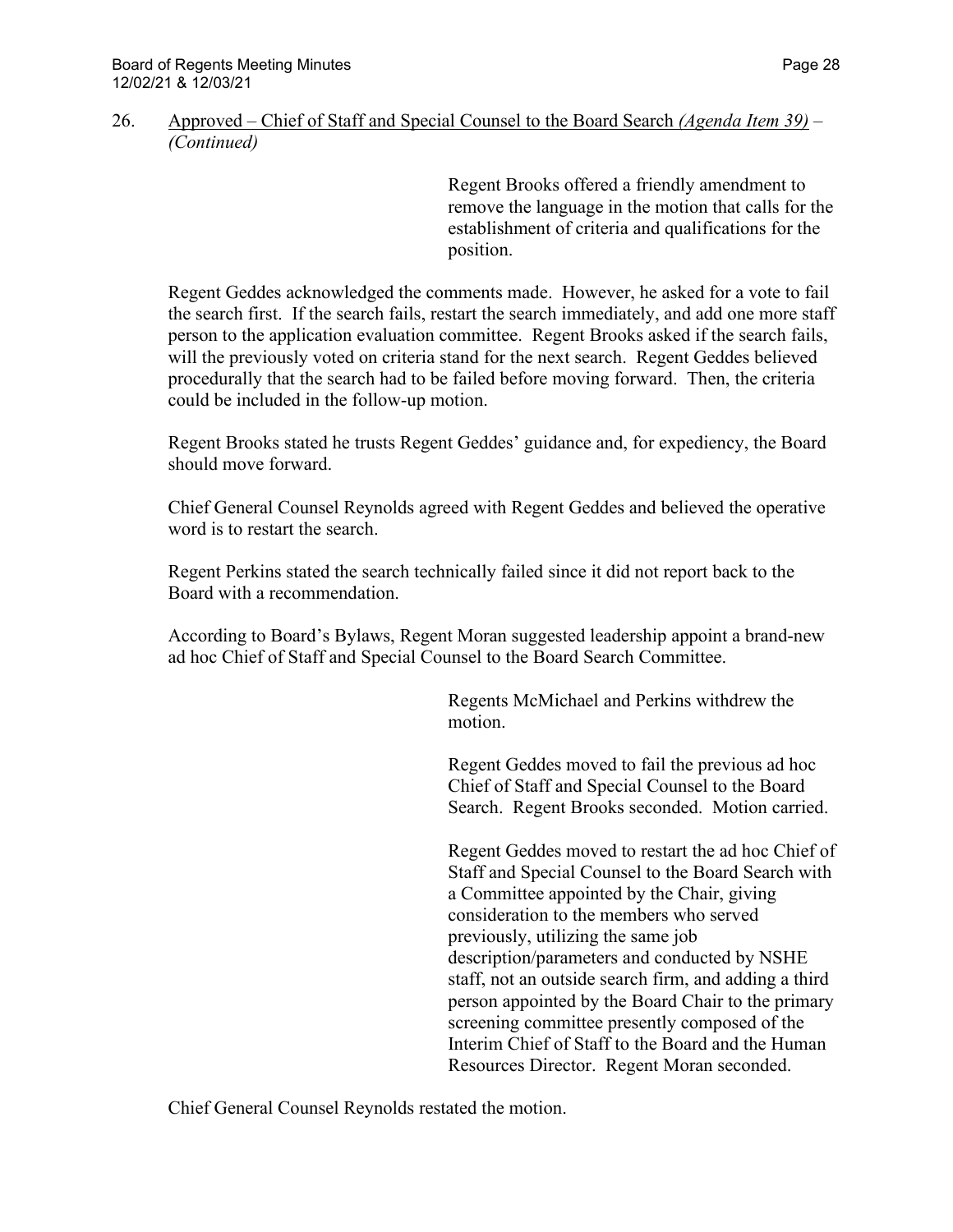### 26. Approved – Chief of Staff and Special Counsel to the Board Search *(Agenda Item 39)* – *(Continued)*

Regent Carter expressed that if the search criteria and qualifications are revised, it should be done at the Board level, not the Committee level.

Chief General Counsel Reynolds recommended that the Board vote on the current motion. Then the Board can vote on search criteria such as whether the Board wants the position limited to Las Vegas.

Regent Geddes strongly believed the position should be in Las Vegas.

Regent Moran stated the motion is to restart the search. But there could be a motion to approve the potential action as written in the agenda language. That puts the Board in the position that the search never started in the first place.

Regent Brooks stated criteria and qualifications were already established by the Board.

Regent Perkins called the question.

Regent Moran referenced the pro tem positions created by the Board, stating those positions do not exist in the Board's Bylaws and questioned whether certain Regents should be able to participate in the meeting.

Regent Carter called for a point of order. He believed the Board was off-topic.

Regent Moran said the Board should allow leadership to decide how to proceed with the search, including the position criteria.

Regent Geddes stated the criteria and qualifications had already been voted on. His motion includes keeping the same criteria.

Regent Doubrava observed Regent Moran's understanding of the motion is contrary to the actual motion made by Regent Geddes. In an effort to clarify and help move things forward, Regent Doubrava suggested that either Regent Moran acquiesce and say he does, in fact, second Regent Geddes' motion or the second really doesn't apply.

Chief General Counsel Reynolds restated the motion. Regent Moran indicated his second to that motion can stand.

> Motion carried via a roll call vote. Chair Pro Tem Del Carlo, Vice Chair Pro Tem Carvalho, and Regents Arrascada, Boylan, Brooks, Carter, Doubrava, Geddes, McAdoo, McMichael, Moran, Perkins, and Tarkanian voted yes.

Regent Geddes left the meeting.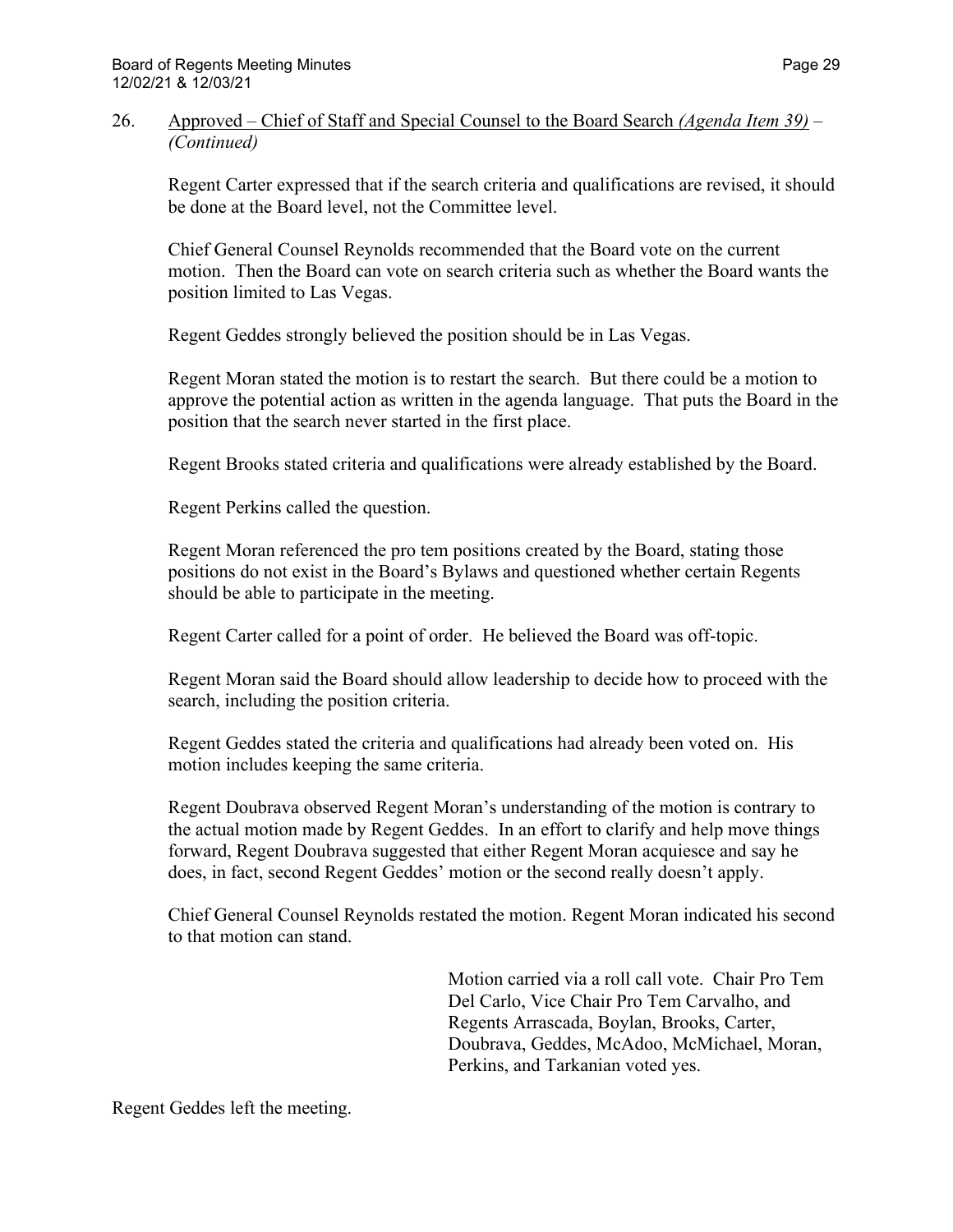Chair Pro Tem Del Carlo stated that Agenda Items 28-33 *(Agenda Item 28, Investment Committee; Agenda Item 29, Academic, Research and Student Affairs Committee; Agenda Item 30, Business, Finance and Facilities Committee; Agenda Item 31, Audit, Compliance and Title IX Committee; Agenda Item 32, Community College Committee; Agenda Item 33, Cultural Diversity Committee)* listed in the minutes as 27-32 would be taken together as one item.

27. Approved – Investment Committee Report *(Agenda Item 28)* – The Board accepted the Investment Committee report and approved the Committee recommendations. *(Committee report on file in the Board Office.)*

The Investment Committee met on September 30, 2021, and heard the following: Information items

- $\triangleright$  Endowment Pool Performance Russell Investments. Matt Beardsley with Russell Investments presented a report on asset allocations and investment returns for the Pooled Endowment Fund as of June 30, 2021, and provided additional updates as of August 31, 2021. *(Refs. INV-4a and INV-4b on file in the Board Office.)*
- Endowment Pool Performances Cambridge Associates. Wendy Walker with Cambridge Associates presented a report on asset allocations and investment returns for the Pooled Endowment Fund as of June 30, 2021, and provided additional updates as of August 31, 2021. *(Refs. INV-5a and INV-5b on file in the Board Office.)*

# Action items

The Board approved the following recommendations of the Investment Committee:

- $\triangleright$  The minutes from the June 30, 2021, meeting of the Investment Committee. *(Ref. INV-2 on file in the Board Office.)*
- Operating Pool Performance Discussion and Recommendations. Wendy Walker with Cambridge Associates presented a report on the operating fund portfolio. The Committee recommended approval of the following actions: *(Ref. INV-6 on file in the Board Office.)*
	- Reallocate \$50 million into the Metis International Equity Index from the Vanguard Developed Market position
	- Trim \$10 million from Vanguard Institutional Index
	- Add \$5 million to Vanguard Short-Term Inflation-Protected **Securities**
	- Add \$5 million to Wells Capital Montgomery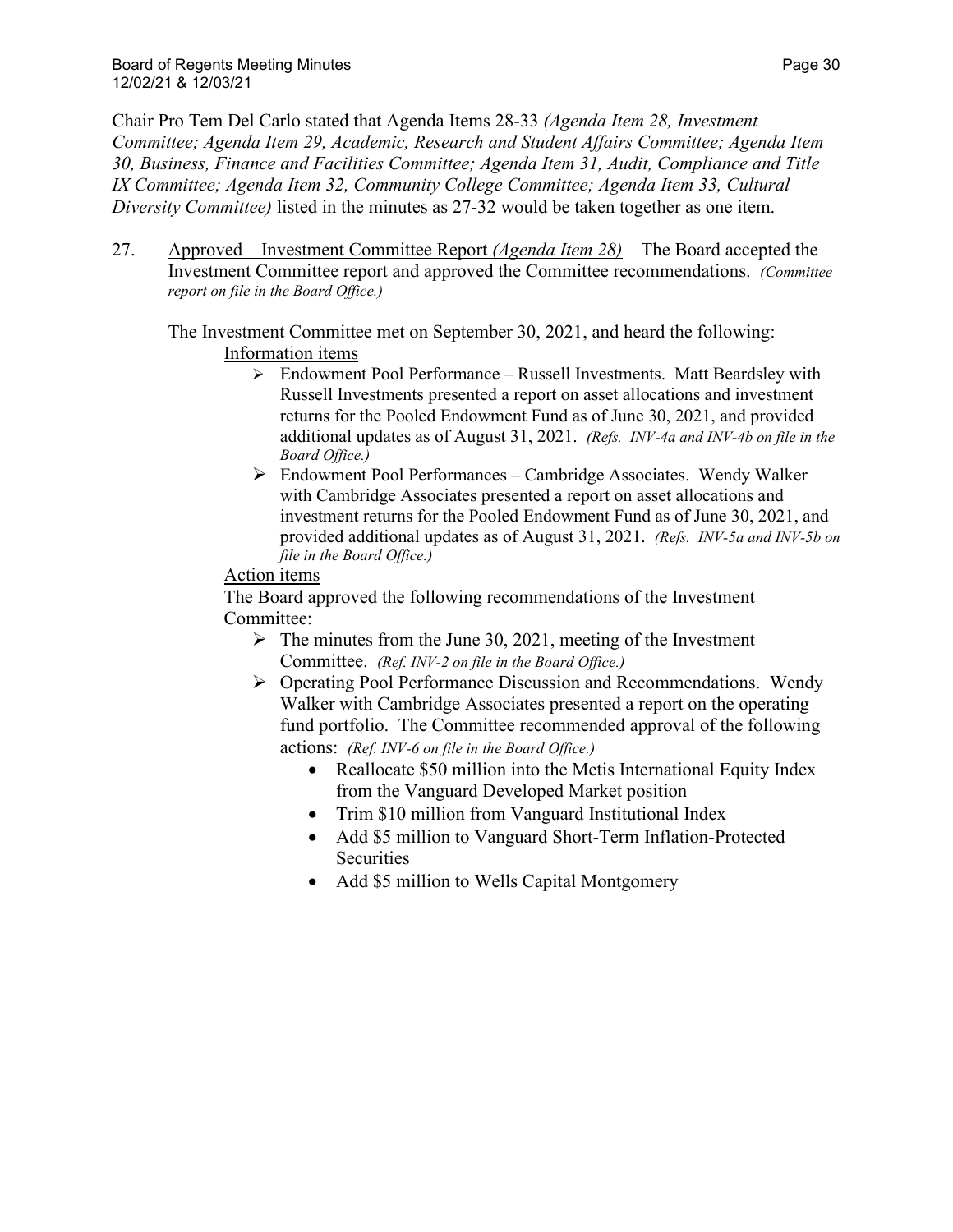### 27. Approved – Investment Committee Report *(Agenda Item 28)* – *(Continued)*

### Action items – *(Continued)*

- *Handbook* Revision, Statement of Investment Objectives and Policies for the Operating Funds*.* The Committee recommended approval of the revision to the *Handbook* (Title 4, Chapter 10, Section 6 (B)). The following was added to the Financial and Investment Objectives of Discrete Pools, Investment Policy: *(Ref. INV-7 on file in the Board Office.)*
	- *Consistent with the exercise of fiscal prudence and to more fully reflect the highly diverse population of Nevada and the System's institutional values of inclusion, diversity, equity and access, the System seeks to achieve robust diversity within its investment program and through enhanced inclusive investment practices by its investment managers. Accordingly, the investment advisor will make best efforts to recommend diverse investment managers that are women, disadvantaged and minority owned.*
- *Handbook* Revision, Statement of Investment Objectives and Policies for the Endowment Fund*.* The Committee recommended approval of the revision to the *Handbook* (Title 4, Chapter 10, Section 5 (2)). The following was added to the *Objectives* section: *(Ref. INV-8 on file in the Board Office.)*
	- *Consistent with the exercise of fiscal prudence and to more fully reflect the highly diverse population of Nevada and the System's institutional values of inclusion, diversity, equity and access, the System seeks to achieve robust diversity within its investment program and through enhanced inclusive investment practices by its Fund Manager. Accordingly, the Fund Manager will make best efforts to hire diverse investment managers that are women, disadvantaged and minority owned.*
- Management of Investment Portfolios*.* The Committee heard a presentation from William Jarvis, Bank of America, on investment governance for fiduciaries of long-term funds. The Committee discussed the current management of the NSHE investment portfolios and recommended not renewing the contract with Russell Investments as of December 31, 2021. The Committee also recommended renegotiating the current contract with Cambridge Associates to extend the term of the contract and to move the investments from Russell Investments to Cambridge Associates to manage. *(Refs. INV-9a, INV-9b, INV-9c, INV-9d, and INV-9e on file in the Board Office.)*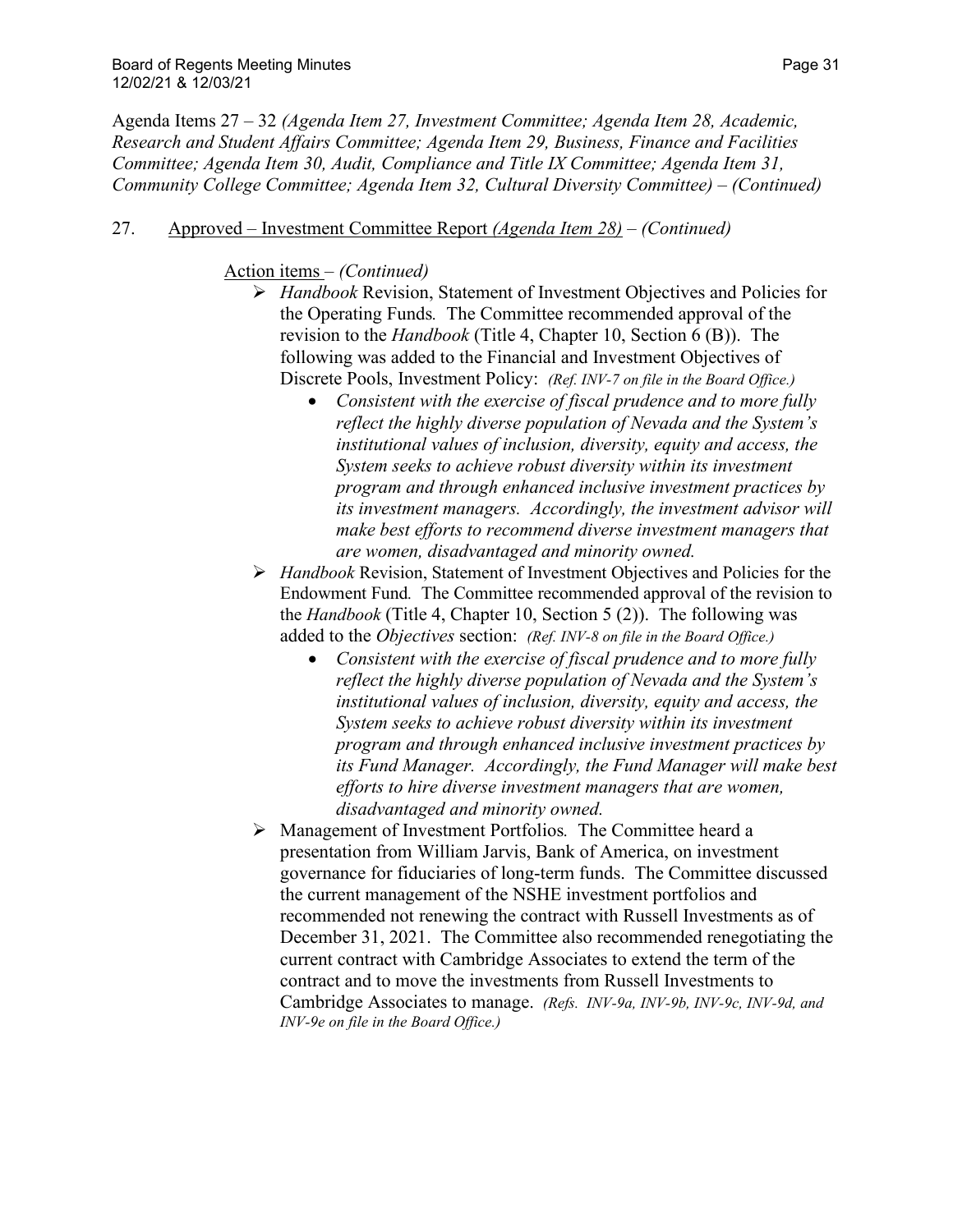28. Approved – Academic, Research and Student Affairs Committee Report *(Agenda Item 29)* – The Board accepted the Academic, Research and Student Affairs Committee report and approved the Committee recommendations. *(Committee report on file in the Board Office.)*

The Academic, Research and Student Affairs Committee met on December 2, 2021, and heard the following:

Information items

- $\triangleright$  Vice Chancellor Abba presented information on the recently developed data dashboard on dual enrollment that is the result of the work of the NDE/NSHE Dual Enrollment Task Force established by State Superintendent Jhone Ebert and Chancellor Rose. The data dashboard includes information for each academic year on the number of high school students (freshman through senior standing) that are enrolled in an NSHE dual and/or concurrent enrollment course; the number and percentage of high school students who graduate having had a dual and/or concurrent enrollment experience in high school, and the number and percent of Nevada high school graduates with a dual and/or concurrent enrollment experience that continues to NSHE and enrolls immediately following high school graduation. State Superintendent Ebert also gave comments. *(Ref. ARSA-7 on file in the Board Office.)*
- $\triangleright$  NSHE Senior Analyst Terina Caserto presented the annual 1<sup>st</sup>, 3<sup>rd,</sup> and 5<sup>th</sup> year new academic program reviews and the annual report on institutional reviews of existing programs mandated by Board policy. Following the introduction, NSC Executive Vice Provost Tony Scinta and WNC Provost and Senior Vice President Kyle Dalpe presented their respective institution's existing program review process highlighting NSC's Bachelor of Science in Business Administration and WNC's Associate of Science. *(Refs. ARSA-9a, ARSA-9b, ARSA-9c, and ARSA-9d on file in the Board Office.)*

### Action items

The Board approved the following recommendations of the Academic, Research and Student Affairs Committee:

- $\triangleright$  The minutes from the September 9, 2021, meeting of the Academic, Research and Student Affairs Committee. *(Ref. ARSA-2a on file in the Board Office.)*
- $\triangleright$  The elimination of the Bachelor of Science (B.S.) in Athletic Training at UNLV due to new accreditation requirements that stipulate the Athletic Training program can no longer exist at the undergraduate level. *(Ref. ARSA-2b on file in the Board Office.)*
- A Bachelor of Science (B.S.) in General Science at UNLV created for nontraditional science majors who have accumulated a significant number of STEM credits but need additional coursework options to complete a degree. *(Ref. ARSA-3 on file in the Board Office.)*
- A Bachelor of Arts (B.A.) in General Studies in Liberal Arts at UNLV designed to offer a flexible pathway to graduation for students who do not choose or are unable to complete a more traditional undergraduate degree. *(Ref. ARSA-4 on file in the Board Office.)*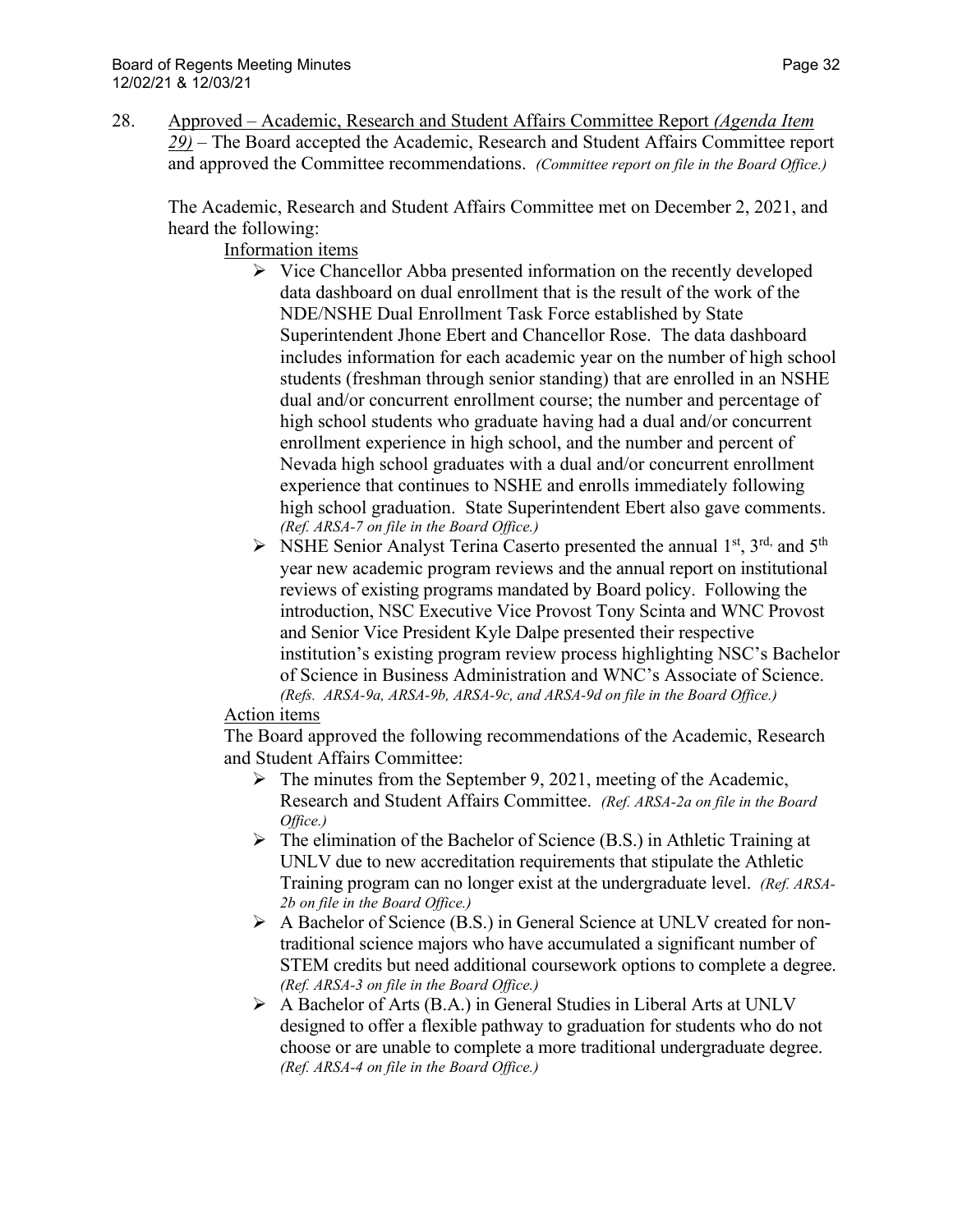28. Approved – Academic, Research and Student Affairs Committee Report *(Agenda Item 29)* – *(Continued)*

### Action items – *(Continued)*

- A Bachelor of Science (B.S.) in Computational Linguistics at UNR created as a multidisciplinary major between UNR departments of Computer Science and Engineering, English, and World Languages and Literature. *(Ref. ARSA-5 on file in the Board Office.)*
- $\triangleright$  Revisions of Board Policy amending Title 4, Chapter 8, Section 13, and Title 4, Chapter 18, Section 3, and 9 eliminating outdated provisions governing scholarships generally and include provisions allowing students to request a waiver from any requirement for a state or institutional scholarship or grant as remedy or supportive measure for sexual harassment. Additional revisions to provisions governing the Governor Guinn Millennium Scholarship provides that a student may seek a remedy or supportive measure for sexual harassment in the form of a waiver from certain eligibility requirements. These revisions are in response to Senate Bill 347 passed in the 2021 Session of the Nevada Legislature. *(Ref. ARSA-6 on file in the Board Office.)*
- Revisions to Board Policy amending the *Handbook* (Title 4, Chapter 16, Section 2) and *Procedures and Guidelines Manual* (Chapter 7, new Section 2) establishing a uniform price across NSHE institutions for dual and concurrent enrollment courses (alternative proposal). This proposal is recommended by the NDE/NSHE Dual Enrollment Task Force established by State Superintendent Ebert and Chancellor Rose and includes additional pricing reductions for students on free and reduced lunch. *(Refs. ARSA-8a1 and ARSA-8a2 on file in the Board Office.)*
- $\triangleright$  A revision to Board policy further amending Title 4, Chapter 16, Section 2 requiring NSHE institutions to follow a communication protocol when more than one institution engages with a specific high school to offer dual or concurrent enrollment. *(Ref. ARSA-8b on file in the Board Office.)*
- Approval of the *2021-2025 Planning Report*, as revised to include various additions to the previously approved December 3-4, 2020, report. The report highlights additional academic programs that may come forward for Board approval within the 2022 calendar year. *(Ref. ARSA-10 on file in the Board Office.)*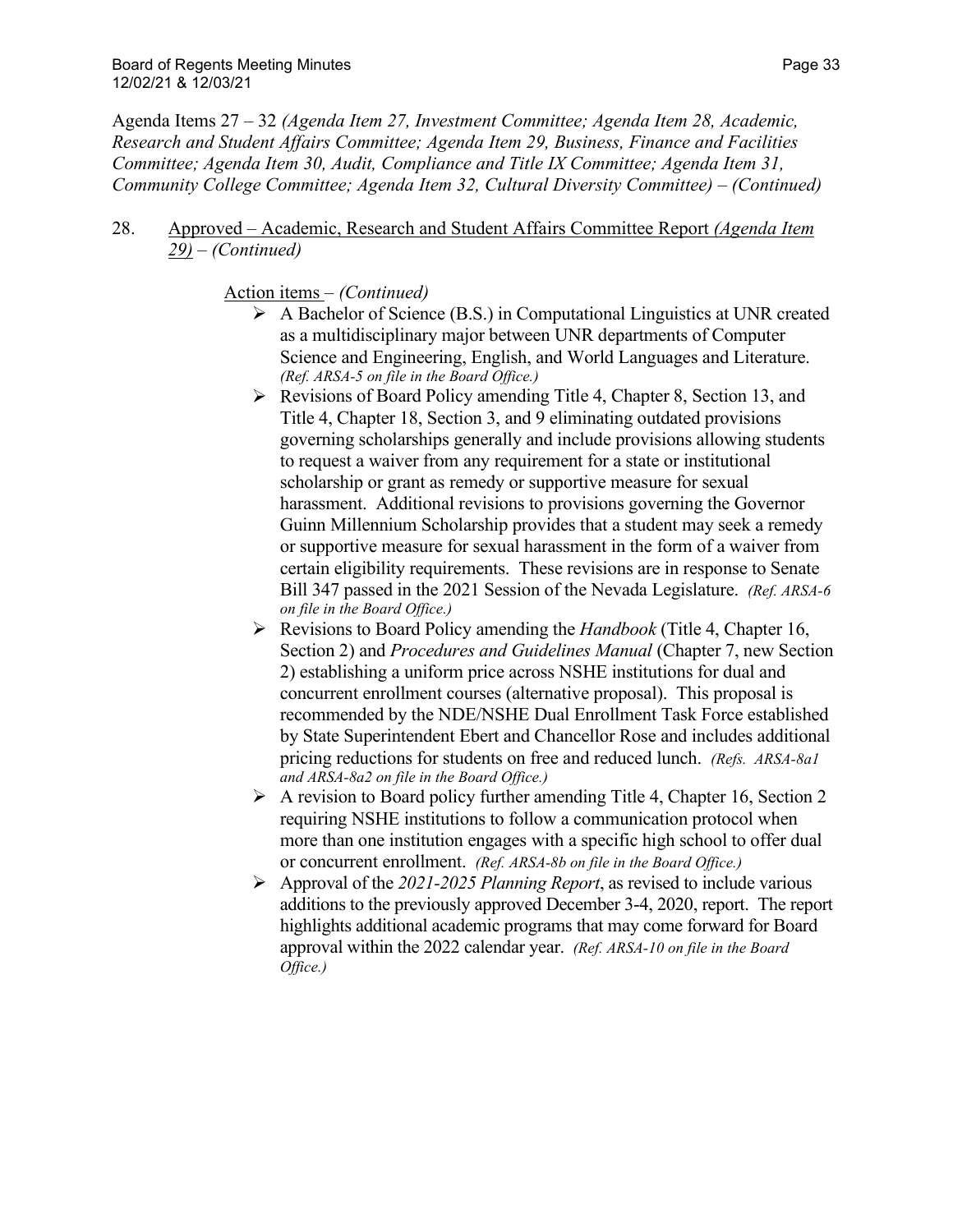The Business, Finance and Facilities Committee met on December 2, 2021, and heard the following:

Information items

- First Quarter Fiscal Year 2021-2022 Fiscal Exceptions. The First Quarter Fiscal Year 2021-2022 Report of Fiscal Exceptions of Self-Supporting Accounts was presented. *(Refs. BFF-5a and BFF-5b on file in the Board Office.)*
- First Quarter Fiscal Year 2021-2022 Budget Transfers, State Supported or Self-Supporting Operating Budgets*.* The First Quarter Fiscal Year 2021- 2022 Report of Budget Transfers of State Supported or Self-Supporting Operating Budget Funds between Functions was presented. *(Ref. BFF-6 on file in the Board Office.)*
- Mathewson University Gateway Public Private Partnership Development Concept – Phase One Update – UNR*.* UNR President Sandoval presented an update on phase one of the development plans for the Mathewson University Gateway, including an anticipated public solicitation for public private partnership development. *(Ref. BFF-11 on file in the Board Office.)*

# Action items

The Board approved the following recommendations of the Business, Finance and Facilities Committee:

- $\triangleright$  The minutes from the September 9, 2021, meeting of the Business, Finance and Facilities Committee. *(Ref. BFF-2a on file in the Board Office.)*
- Fiscal Year 2020-2021 NSHE State Operating Budget to Actual Comparison*.* The Committee recommended acceptance of the report of Fiscal Year 2020-2021 State Operating Budget to Actual Comparison for the NSHE. *(Refs. BFF-2b1 and BFF-2b2 on file in the Board Office.)*
- Student Association Financial Reports*.* The Committee recommended acceptance of the report of the NSHE Student Association financial reports for Fiscal Year 2020-2021. *(Refs. BFF-2c1 and BFF-2c2 on file in the Board Office.)*
- Biannual Report on Registration Fees and Non-Resident Tuition Fees*.*  The Committee recommended acceptance of the report required by Senate Bill (S.B.) 553, Section 11.2 (2019 Session). *(Ref. BFF-2d on file in the Board Office.)*
- Effie Mona Mack Social Sciences Building Renaming UNR*.* The Committee recommended approval of the request to rename the existing Effie Mona Mack Social Sciences Building to the Effie Mona Mack Building. *(Ref. BFF-2e on file in the Board Office.)*
- Fiscal Year 2021-2022 NSHE State Supported Operating Budget*.* The Committee recommended approval of the Fiscal Year 2021-2022 NSHE State Supported Operating Budget. *(Refs. BFF-3a and BFF-3b on file in the Board Office.)*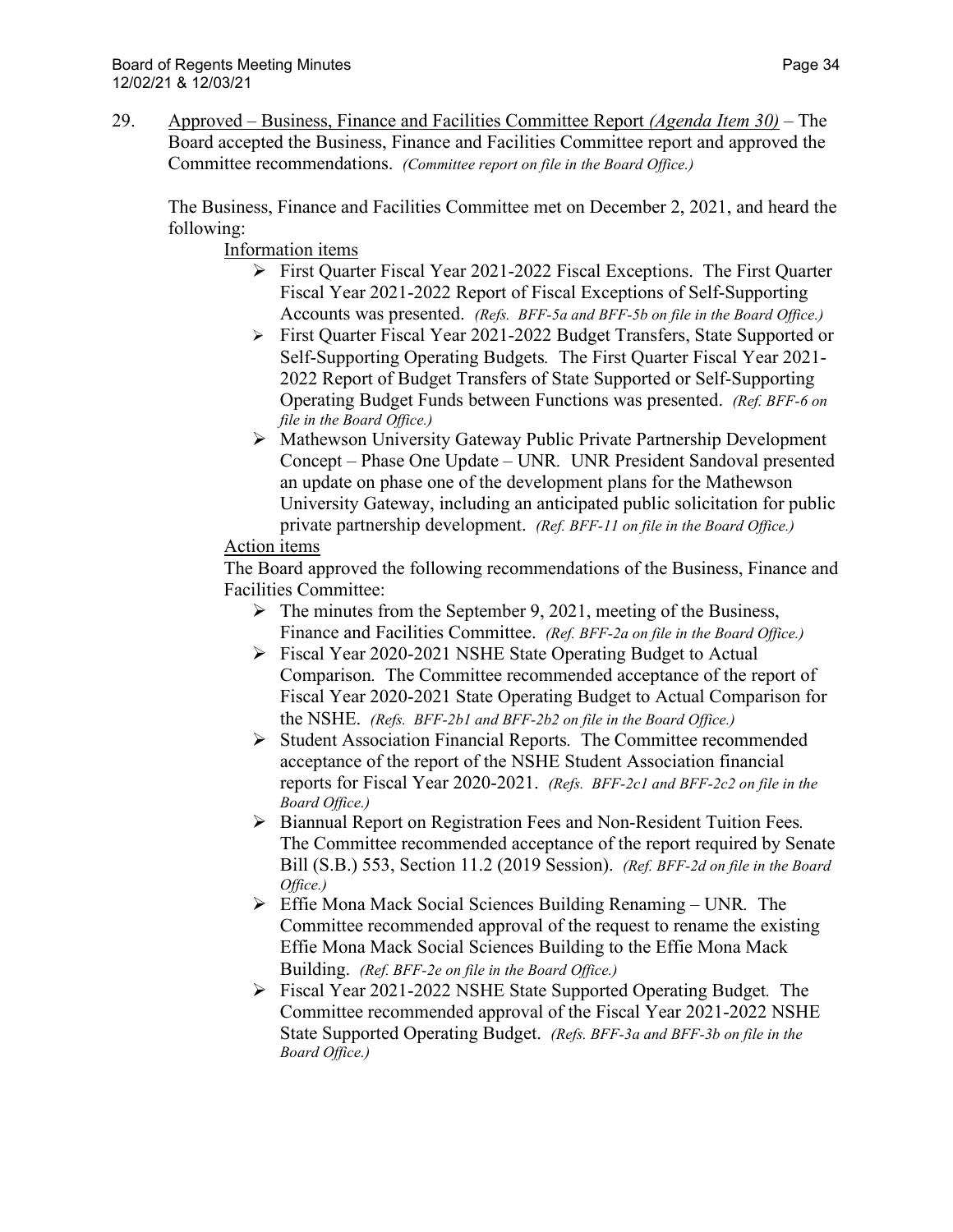### 29. Approved – Business, Finance and Facilities Committee Report *(Agenda Item 30)* – *(Continued)*

### Action items – *(Continued)*

- Fiscal Year 2020-2021 Self-Supporting Budget to Actual and Fiscal Year 2021-2022 Self-Supporting Budget*.* The Committee recommended approval of the Fiscal Year 2020-2021 NSHE Self-Supporting Budget to Actual Report and the Fiscal Year 2021-2022 Budget. *(Refs. BFF-4a and BFF-4b on file in the Board Office.)*
- $\triangleright$  Building Name Request "William N. Pennington Health Science and Technology Building" – GBC*.* The Committee recommended approval of the name "William N. Pennington Health Science and Technology Building" at the Winnemucca Center of Great Basin College to recognize the \$8,300,000 given from the William N. Pennington Foundation. *(Ref. BFF-7 on file in the Board Office.)*
- $\triangleright$  Purchase of Real Property Located at 4350 South Maryland Parkway (Public Education Foundation Building) – UNLV*.* The Committee recommended approval to purchase the Property located at 4350 South Maryland Parkway and bearing Clark County Assessor Parcel Number 162-23-201-003. The Committee also recommended for approval authorizing the Chancellor to finalize, approve, and execute a purchase and sale agreement, along with any other ancillary agreements required to implement the purchase of the Property, including but not limited to conveyances, assignments, easements, and right of ways. All aforementioned agreements will be reviewed and approved by NSHE Chief General Counsel and/or NSHE's designated real estate counsel, in consultation with the Business, Finance and Facilities Committee Chair, to implement the terms and conditions required to finalize purchase of the Property. *(Ref. BFF-8 on file in the Board Office.)*
- Purchase of Real Property Located at 4530 South Maryland Parkway (Runnin' Rebel Plaza) – UNLV *(Item #9).* The Committee recommended approval to purchase the Property located at 4530 South Maryland Parkway and bearing Clark County Assessor Parcel Number 162-23-301- 003. The Committee also recommended approval authorizing the Chancellor to finalize, approve, and execute a purchase and sale agreement, along with any ancillary agreements required to implement the purchase of the Property, including but not limited to conveyances, assignments, easements, and right of ways. All aforementioned agreements shall be reviewed and approved by NSHE Chief General Counsel and/or NSHE's designated real estate counsel, in consultation with the Business, Finance and Facilities Committee Chair, to implement the terms and conditions required to finalize purchase of the Property. *(Ref. BFF-9 on file in the Board Office.)*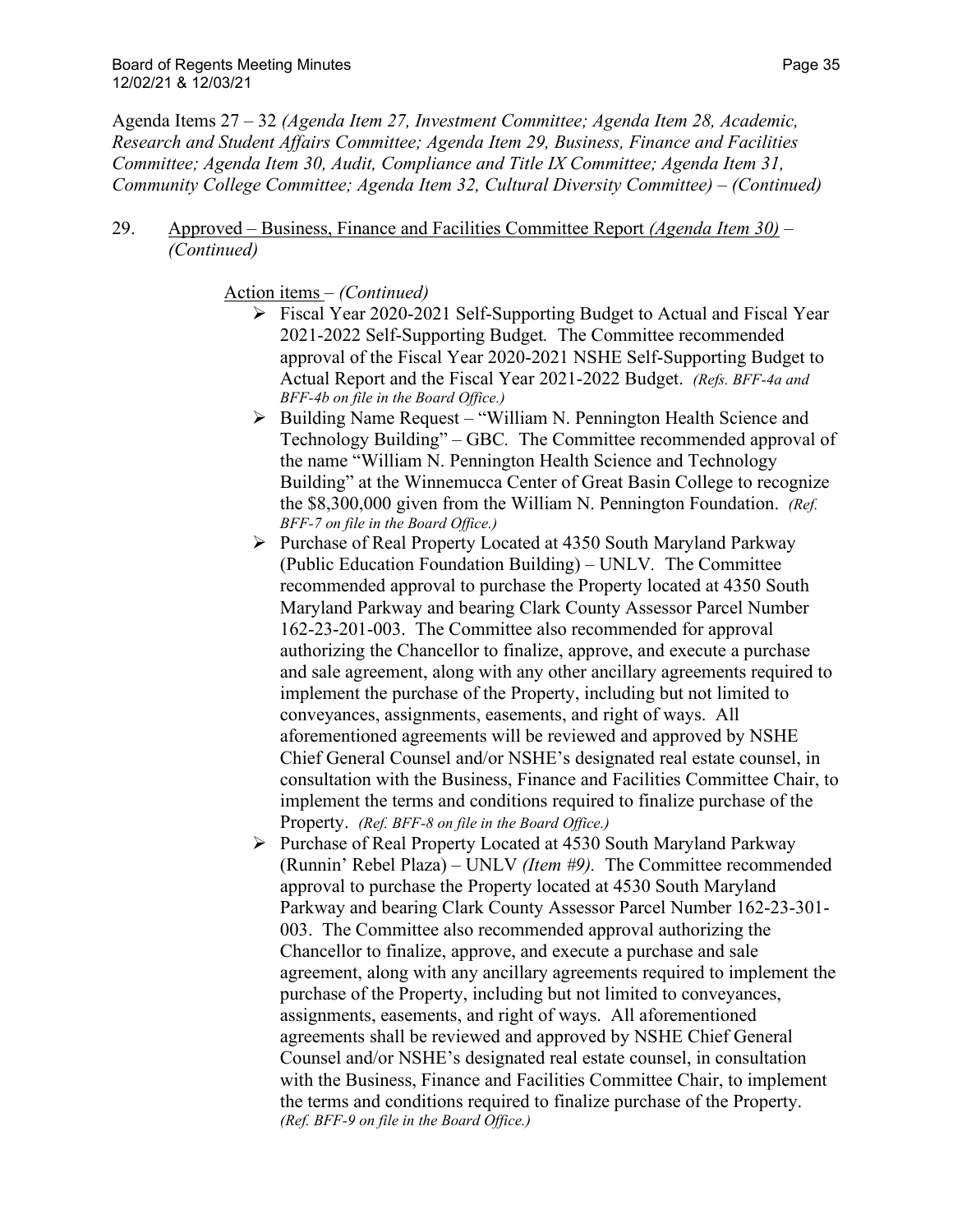29. Approved – Business, Finance and Facilities Committee Report *(Agenda Item 30)* – *(Continued)*

### Action items – *(Continued)*

- Request to Expend Capital Improvement Fees UNR*.* The Committee recommended approval of the request to expend Capital Improvement Fees for the following funded projects totaling \$5 million: 1) Design and Installation of a Modular Chiller at the Central Plan (\$4,500.000); and 2) University Security Camera System Modernization (\$500,000). *(Ref. BFF-10 on file in the Board Office.)*
- 30. Approved Audit, Compliance and Title IX Committee Report *(Agenda Item 31)* The Board accepted the Audit, Compliance and Title IX Committee report and approved the Committee recommendations. *(Committee report on file in the Board Office.)*

The Audit, Compliance and Title IX Committee met on December 2, 2021, and heard the following:

Information items

- $\triangleright$  Committee Chair Carter provided general remarks during the Chair's Report update to the Committee regarding audit, compliance and Title IX efforts, including upcoming highlights of today's meeting in line with the committee charter.
- ▶ Kim McCormick, Partner, Grant Thornton, LLP, presented a report on Communications with Those Charged with Governance for the Nevada System of Higher Education for the year ended June 30, 2021. This is a report on communications related to the consolidated audit of the System and is required for compliance with the professional standards for CPA firms and compliments the Uniform Guidance Audit Report presented. *(Ref. A-7 on file in the Board Office.)*
- ▶ Kim McCormick, Partner, Grant Thornton, LLP, presented a report on Communications with Those Charged with Governance for the University of Nevada, Reno School of Medicine Integrated Clinical Services, Inc. for the year ended June 30, 2021. This is a report on communications related to the consolidated audit of the System and is required for compliance with the professional standards for CPA firms. *(Ref. A-9 on file in the Board Office.)*
- ▶ Kim McCormick, Partner, Grant Thornton, LLP, presented a report on Communications with Those Charged with Governance for UNLV Medicine, Inc. for the year ended June 30, 2021. This is a report on communications related to the consolidated audit of the System and is required for compliance with the professional standards for CPA firms. *(Ref. A-11 on file in the Board Office.)*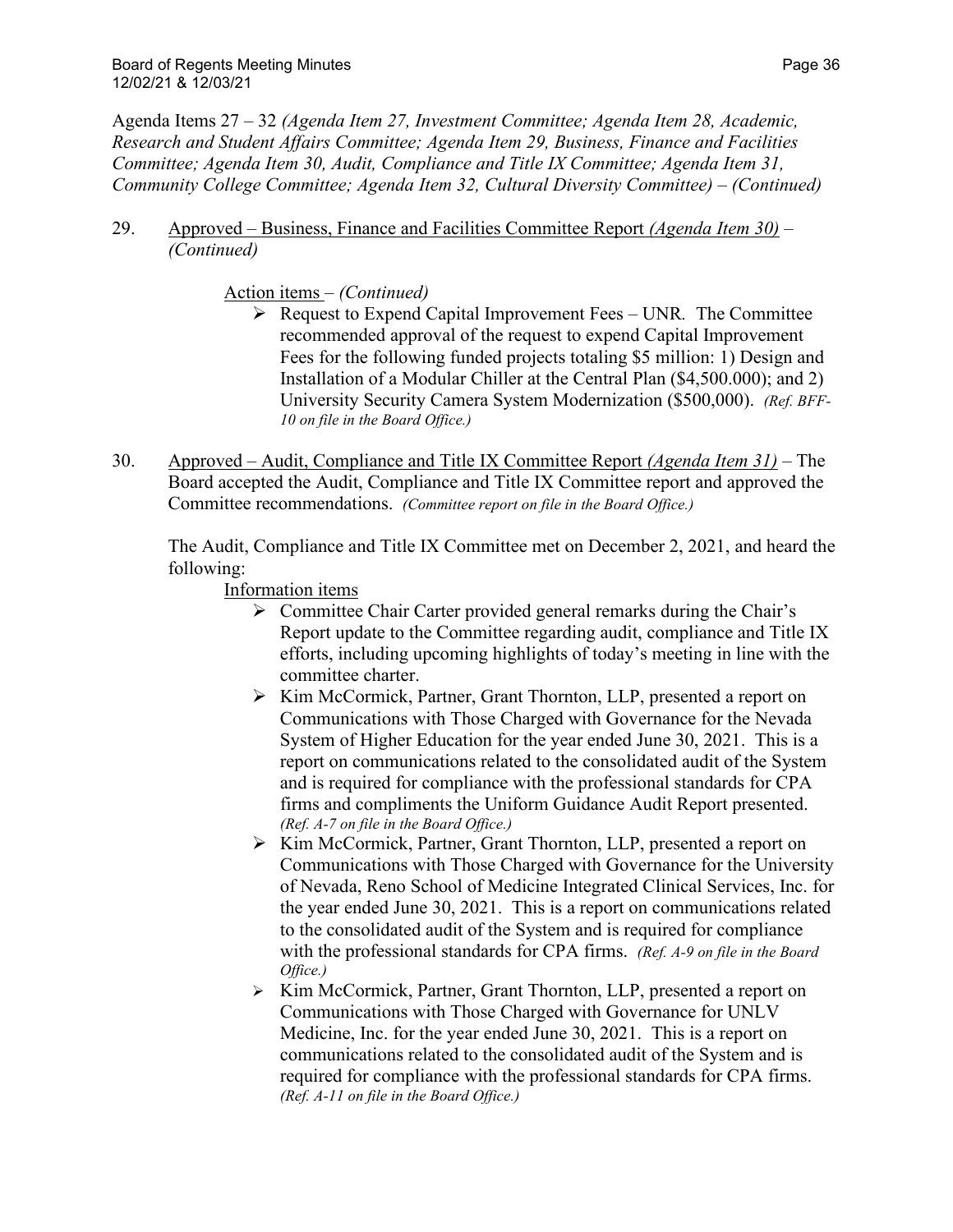### 30. Approved – Audit, Compliance and Title IX Committee Report *(Agenda Item 31)* – *(Continued)*

Information items – *(Continued)*

 Matt Unterman, Principal – Advisory Services, Grant Thornton, LLP, and Matt Lerner, Managing Director, Grant Thornton, LLP, led a committee development workshop and provided general remarks related to Enterprise Risk Management in Higher Education. *(Ref. A-13 on file in the Board Office.)*

### Action items

The Board approved the following recommendations of the Audit, Compliance and Title IX Committee:

- $\triangleright$  The minutes from the September 9, 2021, meeting of the Audit,
- Compliance and Title IX Committee. *(Ref. A-2a on file in the Board Office.)*  $\triangleright$  The following Internal Audit follow-up reports:
	- Foundation, GBC *(Ref. A-2b on file in the Board Office.)*
	- Facilities Management, WNC *(Ref. A-2c on file in the Board Office.)*
	- Hosting, UNR *(Ref. A-2d on file in the Board Office.)*
- The following Internal Audit Reports: *(Audit Summary on file in the Board Office.)*
	- Internal Audit Department Quality Assurance Review, NSHE *(Ref. A-4 on file in the Board Office.)*
	- Change in Leadership, UNR *(Ref. A-5 on file in the Board Office.)*
	- Hosting, WNC *(Ref. A-6 on file in the Board Office.)*
- $\triangleright$  The following External Audit Reports for the year ended June 30, 2021:
	- NSHE Uniform Guidance Audit Report and Financial Statements Draft *(Ref. A-8 on file in the Board Office.) (Note: As NSHE awaits information from the external audit of a different entity, these statements were presented in draft form. The statements and related findings were discussed and accepted. A final version of the report, including the signed opinion from NSHE's external auditors, will be presented at the soonest possible meeting)*
	- University of Nevada, Reno School of Medicine Integrated Clinical Services, Inc. Financial Statements *(Ref. A-10 on file in the Board Office.)*
	- UNLV Medicine, Inc. Financial Statements *(Ref. A-12 on file in the Board Office.)*
- 31. Approved Community College Committee Report *(Agenda Item 32)* The Board accepted the Community College Committee report and approved the Committee recommendations. *(Committee report on file in the Board Office.)*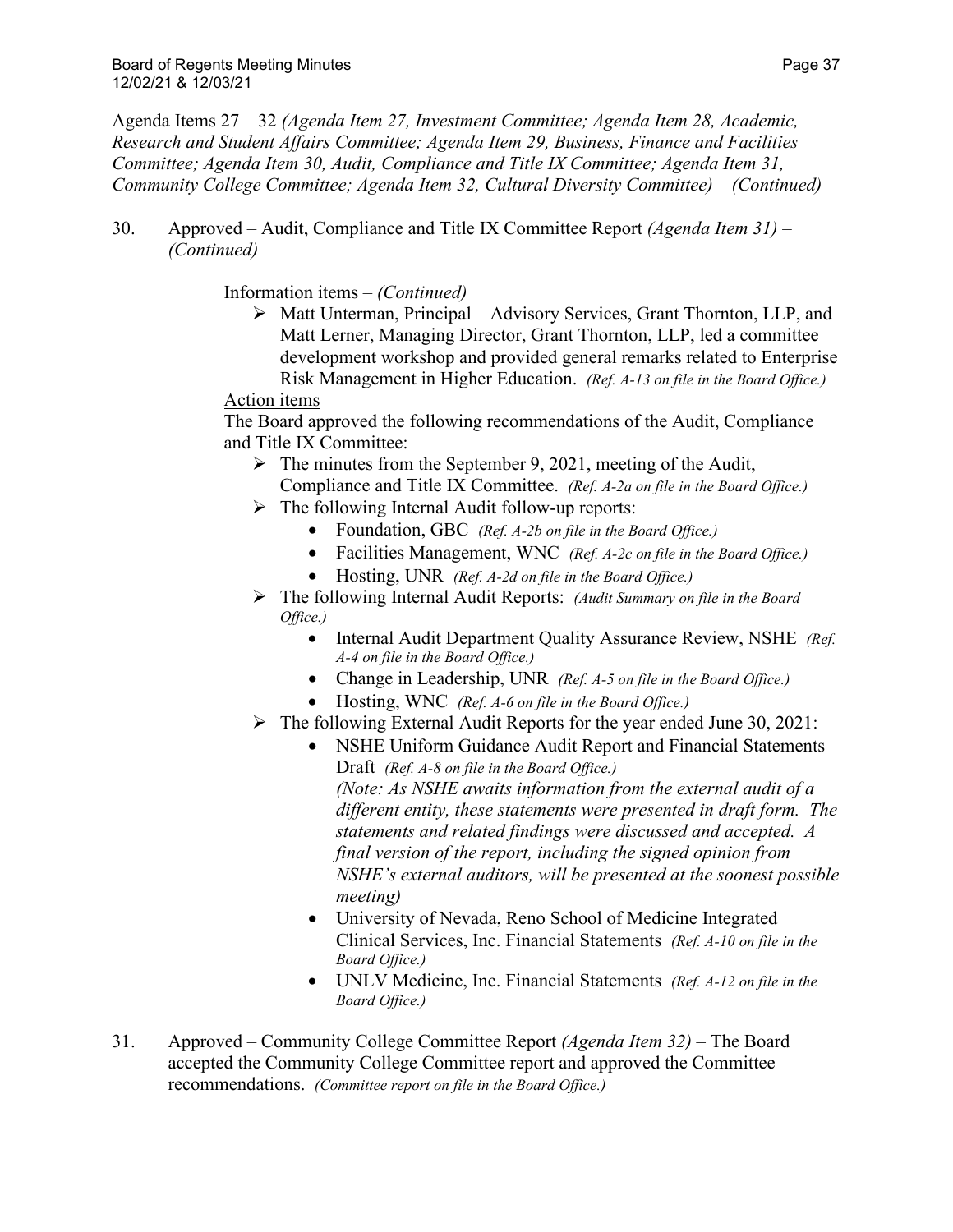- 31. Approved Community College Committee Report *(Agenda Item 32) (Continued)*
	- The Community College Committee met on December 3, 2021, and heard the following: Information items
		- CSN Vice President of Academic Affairs James McCoy, GBC Vice President for Student and Academic Affairs Jake Hinton-Rivera, TMCC Vice President of Academic Affairs Jeffrey Alexander, and WNC Provost and Senior Vice President Kyle Dalpe presented information on what strategies and efforts are being taken to increase the productivity of skills certificates and certificates of achievement at the community colleges to support student success. The presentation included credential definitions, awards by type by institution, academic master planning framework, how employer and student demands are being met, workforce development industry input, challenges encountered, current national data and trends, non-credit to credit pathways, and consideration and next steps. *(Ref. CC-4 on file in the Board Office.)*
		- $\triangleright$  Chancellor Rose presented an overview of the composition and work to date of the Interim Study Committee concerning opportunities to align the need for workforce training and programs offered by the community colleges to meet the needs of the evolving economy in Nevada. The Interim Study Committee was established pursuant to Assembly Bill 450, passed at the 2021 Session of the Nevada Legislature. Chancellor Rose confirmed that the Governor has officially appointed the committee members.

# Action items

The Board approved the following recommendations of the Community College Committee:

- $\triangleright$  The minutes from the July 30, 2021, meeting of the Community College Committee. *(Ref. CC-2 on file in the Board Office.)*
- $\triangleright$  Revision of Board policy amending Title 1, Article VI, Section 3 provisions for the Community College Committee Charge to establish a focus on workforce and strategic efforts of the community colleges. *(Ref. CC-6 on file in the Board Office.)*
- 32. Approved Cultural Diversity Committee Report *(Agenda Item 33)* The Board accepted the Cultural Diversity Committee report and approved the Committee recommendations. *(Committee report on file in the Board Office.)*

The Cultural Diversity Committee met on December 3, 2021, and heard the following: Information items

> $\triangleright$  Chair's Report. Committee Chair Perkins thanked staff for the development of the meeting agenda, and she introduced the Allyship Presentation and specifically highlighted the accomplishments of presenter Dr. Sondra Cosgrove.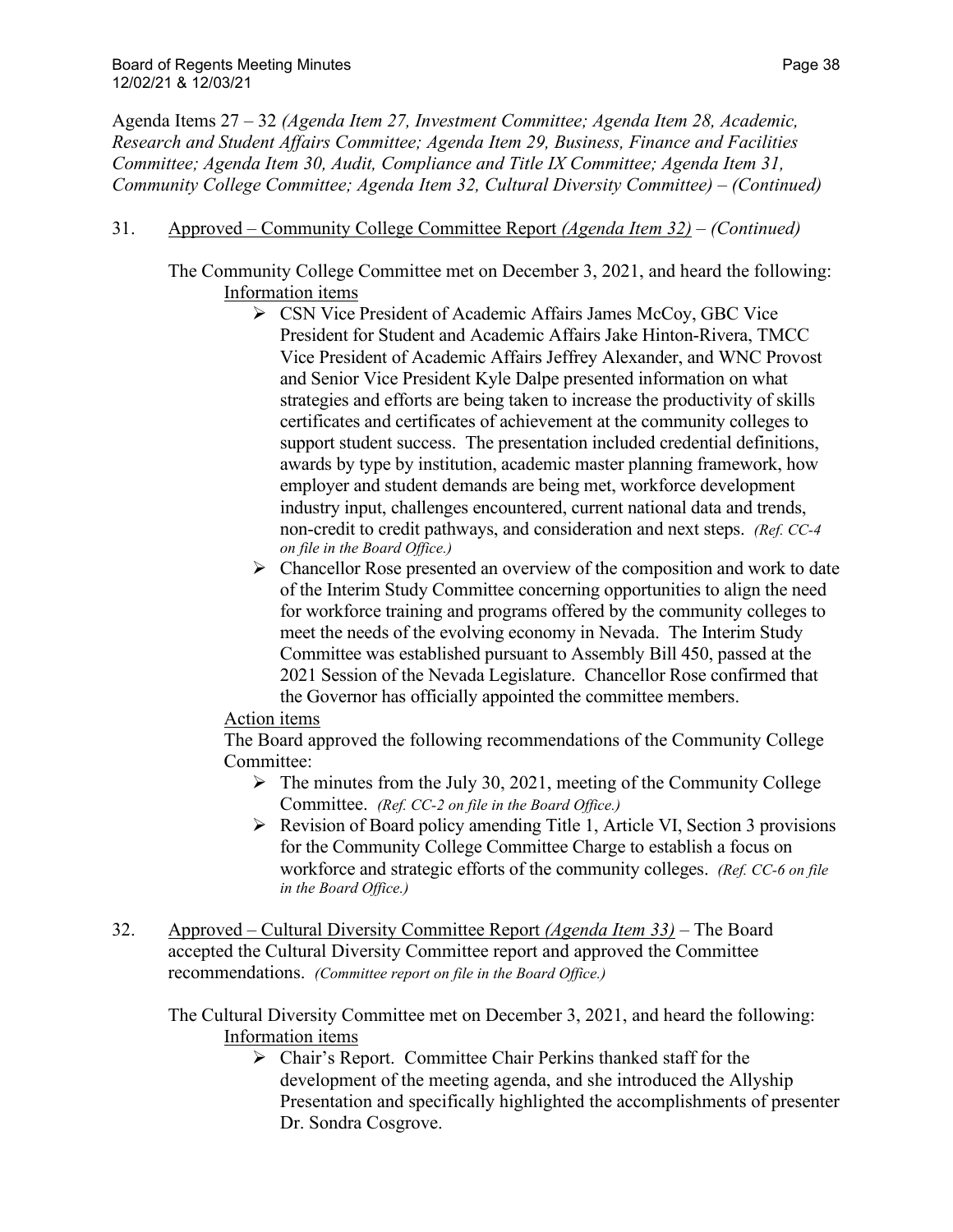### 32. Approved – Cultural Diversity Committee Report *(Agenda Item 33)* – *(Continued)*

### Information items – *(Continued)*

- Allyship Presentation. Dr. Sondra Cosgrove, History Professor, CSN, and Executive Director, Vote Nevada, presented "What is Allyship." Specifically highlighting the "March on Washington, August 28, 1963" and the "Letter from the Birmingham Jail, April 16, 1963". Professor Cosgrove also discussed "built-in" discrimination, the opportunity for change, and the need for fairness, opportunity, equity, and change. *(Ref. CD-4 on file in the Board Office.)*
- NSHE Hispanic Serving Institutions. NSHE (HSI) Taskforce Chair Clarissa M. Cota, J.D., Vice President, North Las Vegas Campus, CSN, presented "NSHE HSI Taskforce Institutional Data Overview" outlining the role of the NSHE HSI Taskforce and the requirements and benefits of NSHE's institutions obtaining and maintaining status and federal funding as an HSI. Additional information was provided regarding NSHE institution highlights, goals, and priorities of the HSI Taskforce. *(Ref. CD-5 on file in the Board Office.)*
- NSHE Summit Highlights. Constance J. Brooks, Ph.D., Vice Chancellor of Public Affairs and Advancement, provided a summary and highlights from the following NSHE Summits: 1) Southern Nevada Diversity Summit held on October 1, 2021, hosted by Nevada State College; 2) MSI Student Success Summit held on September 24, 2021, hosted by the University of Nevada, Las Vegas; and 3) Student Leadership Summit (Featuring Topics Geared Toward Empowering Women-Identifying and Non-binary Students) held on November 20, 2021, hosted by WNC. *(Refs. CD-8a, CD-8b, and CD-8c on file in the Board Office.)*
- NASH Equity Collaborative. Vice Chancellor Constance Brooks and NSHE Deputy General Counsel for System Administration Yvonne M. Nevarez-Goodson, provided an update on NSHE's participation in the NASH Equity Collaborative, focusing on equity in recruitment, retention, promotion, and awards of faculty and staff. *(Ref. CD-9 on file in the Board Office.)*

### Action items

The Board approved the following recommendations of the Cultural Diversity Committee:

- $\triangleright$  The minutes from the June 11, 2021, meeting of the Cultural Diversity Committee. *(Ref. CD-2 on file in the Board Office.)*
- $\triangleright$  Amend Title 1, Article VI, Section 3, Subsection (d) of the Bylaws to rename the Cultural Diversity Committee as the Inclusion, Diversity, Equity and Access (IDEA) Committee, and update the Charge of the Committee with the IDEA definitions and principles. The approved Committee name change to IDEA will require corresponding amendments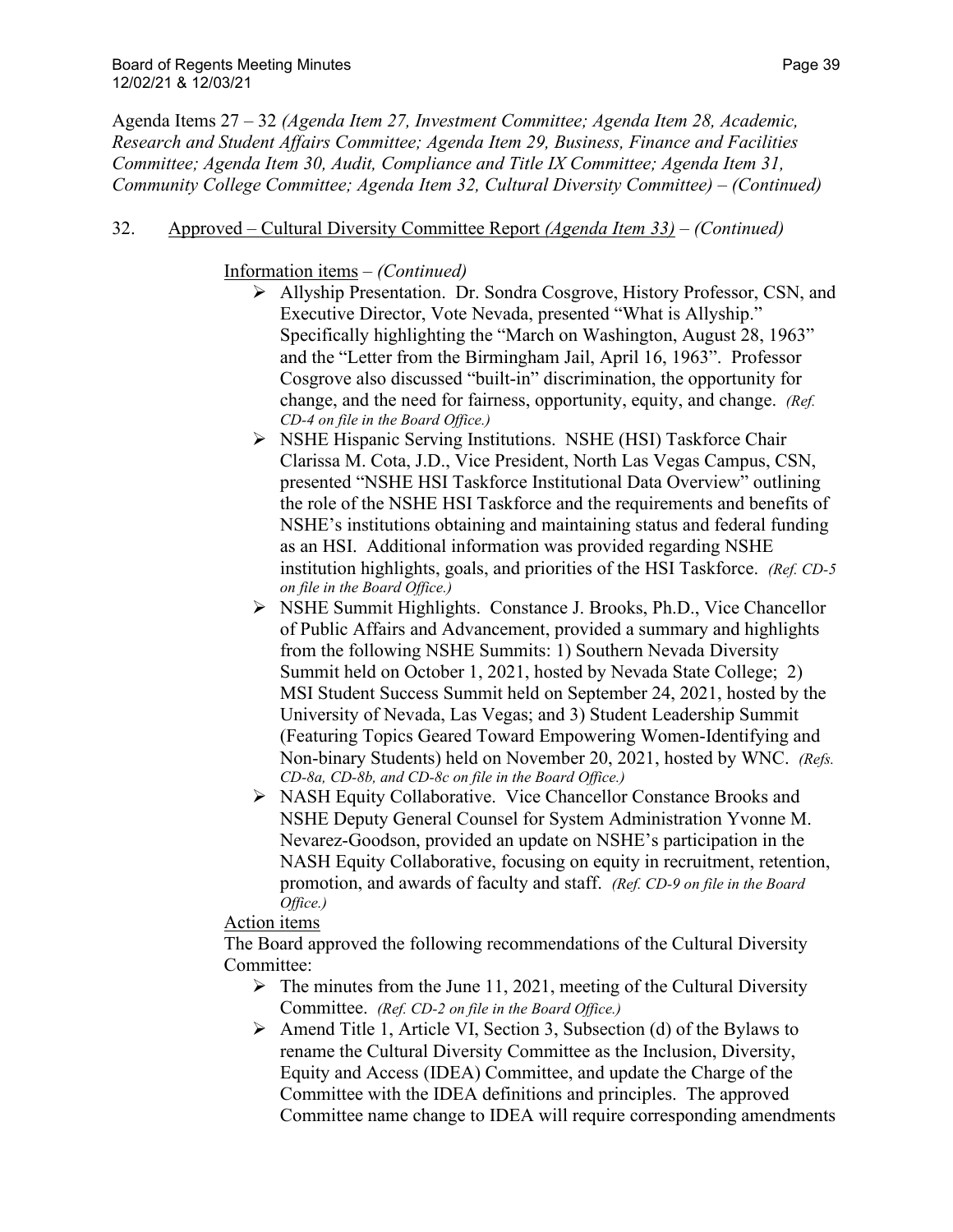### 32. Approved – Cultural Diversity Committee Report *(Agenda Item 33)* – *(Continued)*

### Action items – *(Continued)*

to provisions in the *Handbook* that reference the former Committee name in Title 4, Chapter 8, Section 5 entitled "NSHE Equity, Diversity, and Inclusion Council" and Title 4, Chapter 10, Section 2 entitled "Supplier Diversity Spending and Inclusion Policy. *(Ref. CD-6 on file in the Board Office.)*

- $\triangleright$  Amend Title 4, Chapter 8, Section 5 of the Bylaws to rename the Equity, Diversity and Inclusion Council (EDIC) to the Inclusion, Diversity, Equity and Access (IDEA) Council and update the Charge of the Council with IDEA definitions and principles.
- $\triangleright$  Include the following Land Acknowledgment in formal communications of the Board of Regents or NSHE-wide activities: *(Ref. CD-7 on file in the Board Office.)*
	- "Before beginning we take a moment to recognize that here in Nevada we stand on the land of the: Wa She Shu – Washoe, Numu – N. Paiute, Nuwe – Western Shoshone and Nuwu S. – Paiute. We take a moment to recognize and honor their stewardship that continues into today. With this recognition we state an intention to rightfully include their voice and respect them as the 27 sovereign tribal nations of Nevada."

Regent Perkins moved approval of the Committee Reports *(Agenda Item 28, Investment Committee; Agenda Item 29, Academic, Research and Student Affairs Committee; Agenda Item 30, Business, Finance and Facilities Committee; Agenda Item 31, Audit, Compliance and Title IX Committee; Agenda Item 32, Community College Committee; Agenda Item 33, Cultural Diversity Committee)*. Regent Arrascada seconded. Motion carried. Regent Geddes was absent.

- 33. Deferred 2023-25 Biennial Operating Budget/2023 Capital Improvement Projects and Overview of Funding Formula *(Agenda Item 24)* – The item was deferred to a future Board meeting.
- 34. Deferred Update on Affiliation with Renown Health, UNR Med *(Agenda Item 25)* The item was deferred to a future Board meeting.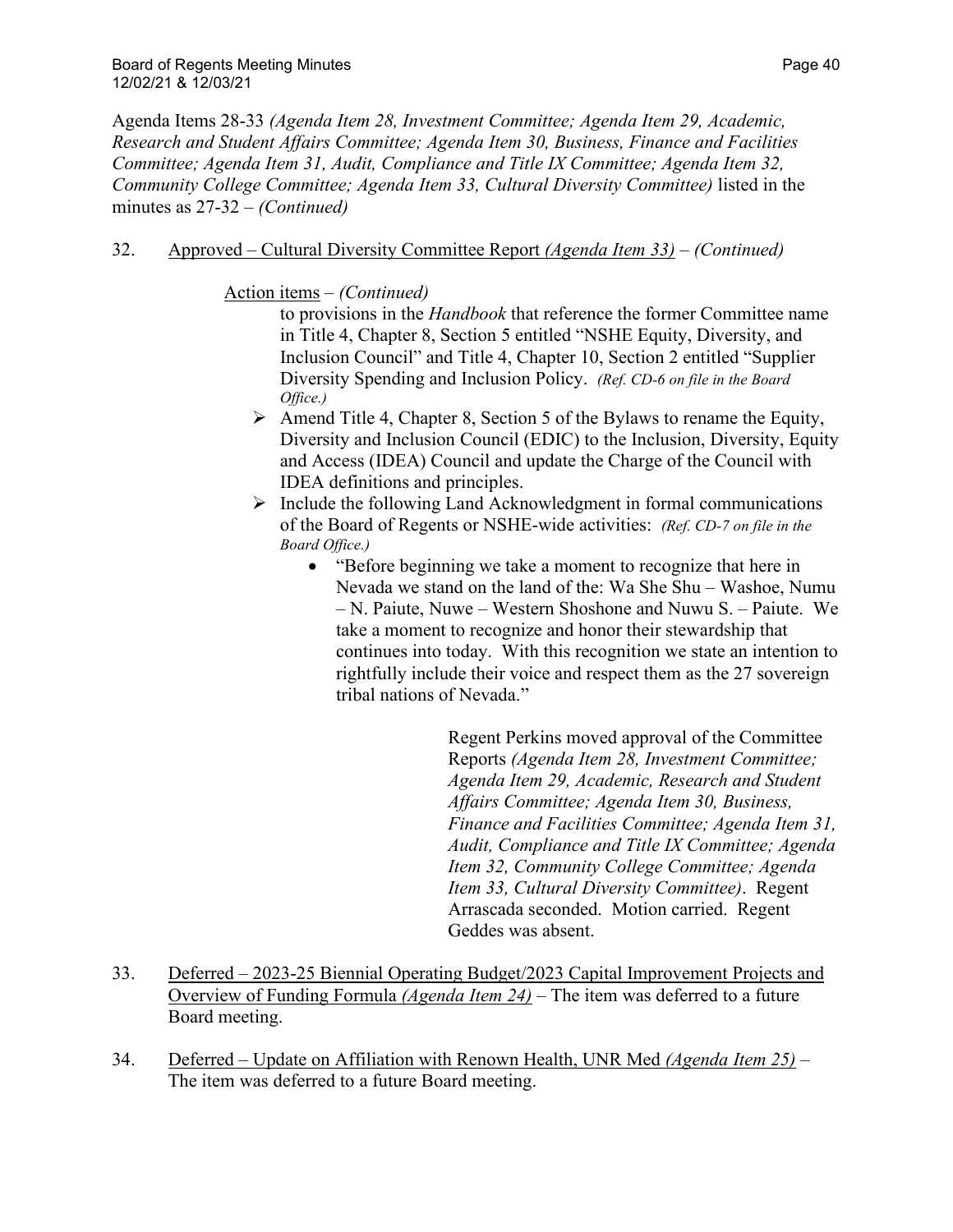- 35. Deferred Update on Sierra Nevada University Transfer, UNR *(Agenda Item 26)* The item was deferred to a future Board meeting.
- 36. Deferred Institutional Metrics, UNR *(Agenda Item 27)* The item was deferred to a future Board meeting.
- 37. Deferred NSHE Fee Waiver Report *(Agenda Item 35)* The item was deferred to a future Board meeting.
- 38. Deferred System Computing Services Strategic Plan *(Agenda Item 36)* The item was deferred to a future Board meeting.
- 39. Deferred ad hoc Fiscal Sustainability Committee Initiative Update-Shared Services/System Computing Services *(Agenda Item 37)* – The item was deferred to a future Board meeting.
- 40. Information Only New Business

Regent Boylan requested a discussion on the UNR graduate student housing price increase.

Regent Moran requested the Board re-establish the ad hoc Athletics Committee.

Regent McMichael requested a discussion on eliminating PEBP's third option that allows employees to opt out of receiving the vaccine if they choose weekly testing.

Regent Doubrava requested UNLV provide the expenses and revenue to play in Allegiant Stadium at the next quarterly meeting.

### 41. Information Only – Public Comment

Dr. Kent Ervin thanked the Regents for their service and dedication to higher education. He stated faculty disciplinary procedures in Chapter 6 of the Code are critically in need of reform, following two cases at TMCC that could have been resolved at a lower level. Chapter 6 is bewildering and stacked against faculty members. He requested a shared governance discussion to review and revise Chapter 6.

The following individual provided written public comment in opposition to Agenda Item 19, Code Revision, Permanent Adoption of Emergency COVID-19 Employee Vaccination Policy:

Thana Gomez *(Gomez.Thana12.21 on file in the Board Office.)*

Chair Pro Tem Del Carlo thanked UNLV for hosting the meeting and its campus partners and staff for their hard work. She wished everyone a happy and joyous holiday season.